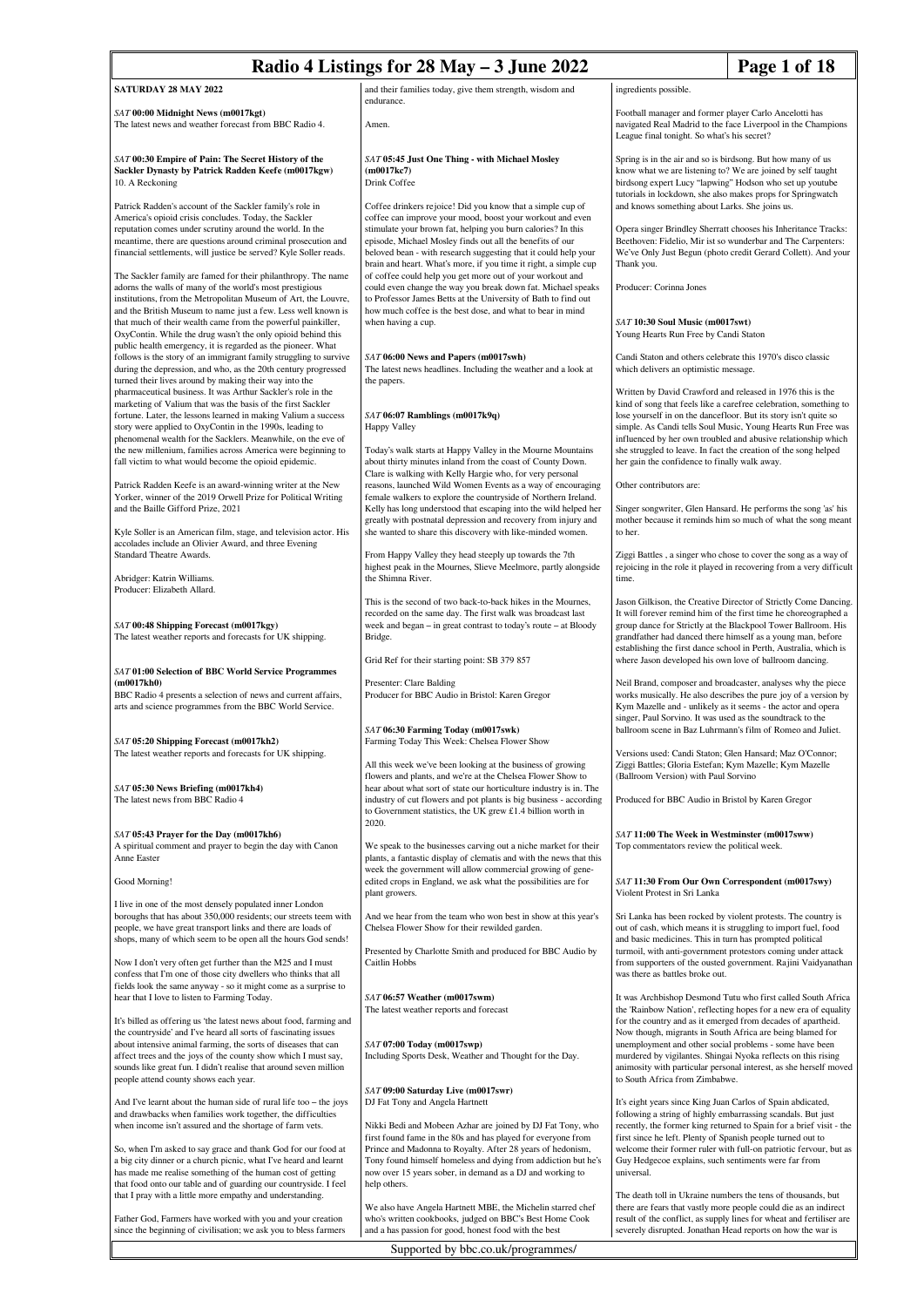| Radio 4 Listings for 28 May - 3 June 2022                                                                                        |                                                                                                                                      |                                                                                                                                 | Page 2 of 18                                                                                                                    |
|----------------------------------------------------------------------------------------------------------------------------------|--------------------------------------------------------------------------------------------------------------------------------------|---------------------------------------------------------------------------------------------------------------------------------|---------------------------------------------------------------------------------------------------------------------------------|
| affecting rice farmers thousands of miles away in Thailand.                                                                      | even the poor deserve a decent place to live.                                                                                        | SAT 17:30 Political Thinking with Nick Robinson                                                                                 |                                                                                                                                 |
| The war in Ukraine has presented a huge logistical challenge -                                                                   | But it's only when a local journalist raises the question as to                                                                      | $(m0017s\text{xg})$<br>The Mick Lynch One                                                                                       |                                                                                                                                 |
| for citizens and the military, and also for journalists. Joe                                                                     | where the benefactor's money is coming from that alarm bells                                                                         |                                                                                                                                 |                                                                                                                                 |
| Inwood has spent most of his BBC career as a producer, but as<br>his team moved across Ukraine, he found himself having to       | start to ring.                                                                                                                       | the RMT, about his union's planned strike action this summer                                                                    | Nick Robinson speaks to Mick Lynch, the general secretary of                                                                    |
| help run a hotel after all the local staff left town.                                                                            | Cast                                                                                                                                 |                                                                                                                                 |                                                                                                                                 |
|                                                                                                                                  | Nora: Jane Slavin                                                                                                                    |                                                                                                                                 |                                                                                                                                 |
| SAT 12:00 News Summary (m0017sx0)                                                                                                | Frankie: Tim McInnerny<br>Leyla: Genevieve Gaunt                                                                                     | SAT 17:54 Shipping Forecast (m0017sxj)<br>The latest weather reports and forecasts for UK shipping.                             |                                                                                                                                 |
| The latest national and international news from BBC Radio 4.                                                                     | Phil: John Hopkins                                                                                                                   |                                                                                                                                 |                                                                                                                                 |
|                                                                                                                                  | Yolanda: Alex Constantinidi<br>Kev: Will Howard                                                                                      | SAT 17:57 Weather (m0017sxl)                                                                                                    |                                                                                                                                 |
| SAT 12:04 Money Box (m0017sx2)                                                                                                   |                                                                                                                                      | The latest weather reports and forecast                                                                                         |                                                                                                                                 |
| What help can pensioners get with their rising fuel bills?                                                                       | Written by Hugh Costello                                                                                                             |                                                                                                                                 |                                                                                                                                 |
| This week, the chief executive of the energy regulator Ofgem                                                                     | Director: Eoin O'Callaghan                                                                                                           | SAT 18:00 Six O'Clock News (m0017sxn)                                                                                           |                                                                                                                                 |
| warned the energy price cap could rise to £2,800 a year for a<br>typical home. A few days later, the Chancellor, Rishi Sunak,    | A Big Fish Radio production for BBC Radio 4                                                                                          | There are calls for fresh talks as Russian forces push further<br>into eastern Ukraine                                          |                                                                                                                                 |
| unveiled a £15 billion package to help households with their                                                                     |                                                                                                                                      |                                                                                                                                 |                                                                                                                                 |
| fuel bills - the second in three months. We'll discuss the details<br>of what that means for pensioners with Helen Morrisey from | SAT 15:30 Writing the Road to War (m001797s)                                                                                         | SAT 18:15 Loose Ends (m0017sxq)                                                                                                 |                                                                                                                                 |
| Hargreaves Lansdown.                                                                                                             | There's a road which leads directly from every British front                                                                         | Dave Stewart, John Waters, Shingai, Ali Official, Ian Shaw,                                                                     |                                                                                                                                 |
| We'll hear from the CEO of Amigo loans on a new scheme,                                                                          | door to the horrors of Kyiv or to Mariupol. It seems very far<br>away as Spring emerges in Britain, a Spring in which this           | Zaz, Emma Freud, Clive Anderson                                                                                                 |                                                                                                                                 |
| approved by the High Court this week, which will allow                                                                           | European war, though fought also with British aid, money and                                                                         | Clive Anderson and Emma Freud are joined by Dave Stewart,                                                                       |                                                                                                                                 |
| thousands of people who were mis-sold loans to apply for                                                                         | weapons, is still relegated to screens, radios and newspapers. In                                                                    | John Waters, Shingai and Ali Official for an eclectic mix of                                                                    |                                                                                                                                 |
| compensation.                                                                                                                    | this immersive audio journey, we join travel writer and<br>broadcaster Horatio Clare, aboard a convoy delivering aid as he           | conversation, music and comedy. With music from Ian Shaw<br>and Zaz.                                                            |                                                                                                                                 |
| What to do if you end up paying for a subscription unwittingly                                                                   | travels from rural Dorset to the Ukrainian border.                                                                                   |                                                                                                                                 |                                                                                                                                 |
| or can't cancel it – and how the government plans to try and<br>prevent consumers losing out.                                    | As Horatio takes his road to war, influenced by the great writers                                                                    | SAT 19:00 Profile (m0017sxs)                                                                                                    |                                                                                                                                 |
|                                                                                                                                  | before him, he sets down his own prose journey, with the words                                                                       | David Canzini                                                                                                                   |                                                                                                                                 |
| And a Money Box mini on the new interest rate for Premium<br>Bonds announced this week.                                          | of Matthew Arnold, George Orwell, Alan Moorehead, Martha<br>Gellhorn and Zadie Smith in his ears. When he hits Munich,               |                                                                                                                                 | Boris Johnson's Mr Fixit - a Deputy Chief of Staff - brought in                                                                 |
|                                                                                                                                  | history turns to current affairs and we hear of his direct                                                                           | to steady the ship at the height of the "Partygate" allegations.                                                                |                                                                                                                                 |
| Presenter: Paul Lewis<br>Reporter: Dan Whitworth                                                                                 | encounters with Ukrainian refugees. After crossing the plains of<br>Hungary and the rolling hills of Romania, he finally reaches the | Described as politically astute and determined for the<br>Conservatives to win the next election, Canzini's career in the       |                                                                                                                                 |
| Researcher: Sandra Hardial                                                                                                       | Ukrainian Border. There he delivers aid to Ukrainian teenagers                                                                       | Tory party began in the 1980s. He's a long-standing Brexiteer                                                                   |                                                                                                                                 |
| Editor: Jess Quayle                                                                                                              | and hears their personal accounts of leaving their homeland -<br>and their families - to find safety away from the war.              | who's worked alongside former Conservative leader, William<br>Hague, and is a close ally of the Tories' election guru, Sir      |                                                                                                                                 |
| (First broadcast 12pm on Saturday 28th May, 2022)                                                                                |                                                                                                                                      | Lynton Crosby. His critics worry he is pushing the Prime                                                                        |                                                                                                                                 |
|                                                                                                                                  | Produced by Helen Needham in Aberdeen<br>Original Music Composition by Anthony Cowie                                                 | Minister further right on things like asylum seekers and trans<br>issues.                                                       |                                                                                                                                 |
| SAT 12:30 The News Quiz (m0017kg9)                                                                                               | Mixed by Ron McCaskill                                                                                                               |                                                                                                                                 |                                                                                                                                 |
| Series 108                                                                                                                       | Readings by Richard Blair, Gary Watson, Corine Purkis, Joseph                                                                        |                                                                                                                                 | Mark Coles explores the life and career of the man who goes by<br>the name DC Grumpy on social media, has a profile picture of  |
| Episode 6                                                                                                                        | Arkley and Zadie Smith.                                                                                                              | Darth Vader and once sported a David Cassidy-style haircut.                                                                     |                                                                                                                                 |
| Andy Zaltzman presents the News Quiz from the 2022 Hay                                                                           |                                                                                                                                      | Presenter: Mark Coles                                                                                                           |                                                                                                                                 |
| Festival with panellists Shaparak Khorsandi, Angela Barnes,                                                                      | SAT 16:00 Woman's Hour (m0017sxb)                                                                                                    | Production team: Bob Howard, Natasha Fernandes, Brenda                                                                          |                                                                                                                                 |
| Paul Sinha and Robin Morgan. News and some (rather tenuous)<br>links to literature combine to make a headline-book-newsfest of   | Weekend Woman's Hour: Amara Okereke as Eliza Doolittle,<br>Nazanin Zaghari-Ratcliffe, Sean O'Neill on his late daughter's            | <b>Brown</b><br>Sound: Graham Puddifoot                                                                                         |                                                                                                                                 |
| a show at the renowned Literature Festival.                                                                                      | ME                                                                                                                                   | Editor: Richard Vadon                                                                                                           |                                                                                                                                 |
| Written by Andy Zaltzman with additional material from Alice                                                                     | Part of our exclusive Woman's Hour interview with Nazanin                                                                            |                                                                                                                                 |                                                                                                                                 |
| Fraser, Max Davis and Cameron Loxdale.                                                                                           | Zaghari-Ratcliffe. She reveals the full story of her                                                                                 | SAT 19:15 This Cultural Life (m0017sxv)                                                                                         |                                                                                                                                 |
| Producer: Richard Morris                                                                                                         | imprisonment in Iran to Emma Barnett. Nazanin explains how<br>she survived solitary confinement, how the love of her daughter        | Armando Iannucci                                                                                                                |                                                                                                                                 |
| Production co-ordinator: Katie Baum                                                                                              | kept her alive.                                                                                                                      | Writer and director Armando Iannucci reveals the most                                                                           |                                                                                                                                 |
| A BBC Studios Production                                                                                                         | Anita Rani speaks to documentary photographer Joanne Coates                                                                          | important artistic influences and experiences that have shaped                                                                  | his own work. Armando was the creative force behind Radio 4's                                                                   |
|                                                                                                                                  | about her exhibition and book 'Daughters of the Soil' looking at                                                                     | news satire series On The Hour, which moved to television as                                                                    |                                                                                                                                 |
| SAT 12:57 Weather (m0017sx4)<br>The latest weather forecast                                                                      | the role of women in farming; a culmination of a year's research<br>where she explored the role of women in agriculture in           |                                                                                                                                 | The Day Today and launched the career of Alan Partridge. He                                                                     |
|                                                                                                                                  | Northumberland and the Scottish Borders. We also speak to                                                                            |                                                                                                                                 | wrote and directed the political comedy series The Thick Of It,<br>and the long-running American TV series Veep. His big screen |
| SAT 13:00 News and Weather (m0017sx6)                                                                                            | arable farmer, Christina Willet, who farms with her son in<br>Essex.                                                                 | credits include In The Loop, The Death Of Stalin and The<br>Personal History Of David Copperfield.                              |                                                                                                                                 |
| The latest national and international news and weather reports                                                                   |                                                                                                                                      |                                                                                                                                 |                                                                                                                                 |
| from BBC Radio 4                                                                                                                 | This month, the health secretary announced a new plan to tackle<br>ME and Chronic Fatigue Syndrome in England. A listen back to      | Armando recalls his Italian-Scottish family upbringing in<br>Glasgow, where his lifelong love of classical music was first      |                                                                                                                                 |
|                                                                                                                                  | our interview with Sean O'Neill, a senior writer for the Times,                                                                      |                                                                                                                                 | forged in Hillhead Public Library. A fan of radio comedy from                                                                   |
| SAT 13:10 Any Questions? (m0017kgf)<br>Grace Blakeley, Thangam Debbonaire MP, John Glen MP,                                      | whose eldest daughter Maeve, passed away last October at the<br>age of 27, after suffering from ME since she was a teenager.         | comedy The Hitchhikers Guide To the Galaxy by Douglas                                                                           | a young age, he talks about the impact of hearing the 1978 radio                                                                |
| Martin Thatcher                                                                                                                  |                                                                                                                                      | Adams, whose central character Arthur Dent is, like many of                                                                     |                                                                                                                                 |
| Chris Mason presents political debate from The Princess                                                                          | A recent landmark report called 'Broken Ladders' has revealed<br>75% of women of colour have experienced racism at work,             | events spin out of control.                                                                                                     | Iannucci's own comic creations, a man way out of his depth as                                                                   |
| Theatre, Burnham-on-Sea with staff writer at Tribune magazine                                                                    | 27% having suffered racial slurs and 61% report changing                                                                             |                                                                                                                                 |                                                                                                                                 |
| Grace Blakeley, Labour MP and Shadow Leader of the<br>Commons Thangam Debbonaire, Conservative MP and                            | themselves to fit in. Produced by the Fawcett Society and the<br>Runnymede Trust, 'Broken Ladders' explores and documents            | The 2003 invasion of Iraq is chosen by Armando as an event                                                                      | that had a big influence on his decision to create political satires                                                            |
| Treasury Minister John Glen and the Managing Director of                                                                         | the experiences of 2,000 women of colour in workplaces across                                                                        | The Thick Of It and its big screen spin-off In The Loop, in                                                                     |                                                                                                                                 |
| Thatchers Cider Martin Thatcher.                                                                                                 | the UK, showing the entrenched racism that women of colour                                                                           | which government ministers and their advisors struggle to                                                                       |                                                                                                                                 |
| Producer: Camellia Sinclair<br>Lead broadcast engineer: Kevan Long                                                               | endure throughout their careers. Zaimal Azad, senior campaigns<br>officer at the Fawcett Society spoke to Jessica Creighton.         | navigate a political path littered with inconvenient facts and<br>rules. Reflecting on his work as a director, Armando Iannucci |                                                                                                                                 |
|                                                                                                                                  | We speak to and hear a live performance from Amara Okereke                                                                           | inspiration, with movies including Network, Dog Day                                                                             | cites the American filmmaker Sidney Lumet as another major                                                                      |
| SAT 14:00 Any Answers? (m0017sx8)                                                                                                | who has taken on the role of a life time as Eliza Dpolittle in My                                                                    | Afternoon, Twelve Angry Men and The Verdict.                                                                                    |                                                                                                                                 |
| Have your say on the issues discussed on Any Questions?                                                                          | Fair Lady. Amara, who is 25 has been called 'the new face of                                                                         | Producer: Edwina Pitman                                                                                                         |                                                                                                                                 |
|                                                                                                                                  | British theatre' and has been performing at The Coliseum in<br>London.                                                               |                                                                                                                                 |                                                                                                                                 |
| SAT 14:45 Drama (m0016pjt)                                                                                                       |                                                                                                                                      |                                                                                                                                 |                                                                                                                                 |
| Pretty Vacant                                                                                                                    | Producer: Surya Elango<br>Editor: Lucinda Montefiore                                                                                 | SAT 20:00 Archive on 4 (m0017kfl)<br>Over the Top                                                                               |                                                                                                                                 |
| When a major financial donor approaches a Manchester<br>housing charity for the homeless offering them a block of new            |                                                                                                                                      | What does it mean to be too much, excessive or extra? We're                                                                     |                                                                                                                                 |
| apartments for the use of those most in need, the organisers                                                                     | SAT 17:00 PM (m0017sxd)                                                                                                              |                                                                                                                                 | partying in the archives to examine and celebrate extravagance                                                                  |
| think there is a god after all. Using the charity's fast track<br>access to planning permissions, money is lavished on           | Full coverage of the day's news                                                                                                      | in all its forms as Kit Green takes us Over The Top                                                                             |                                                                                                                                 |
| refurbishing a raft of luxury apartments - a clear statement that                                                                |                                                                                                                                      | Kit Green has a complicated relationship to being 'Over The                                                                     |                                                                                                                                 |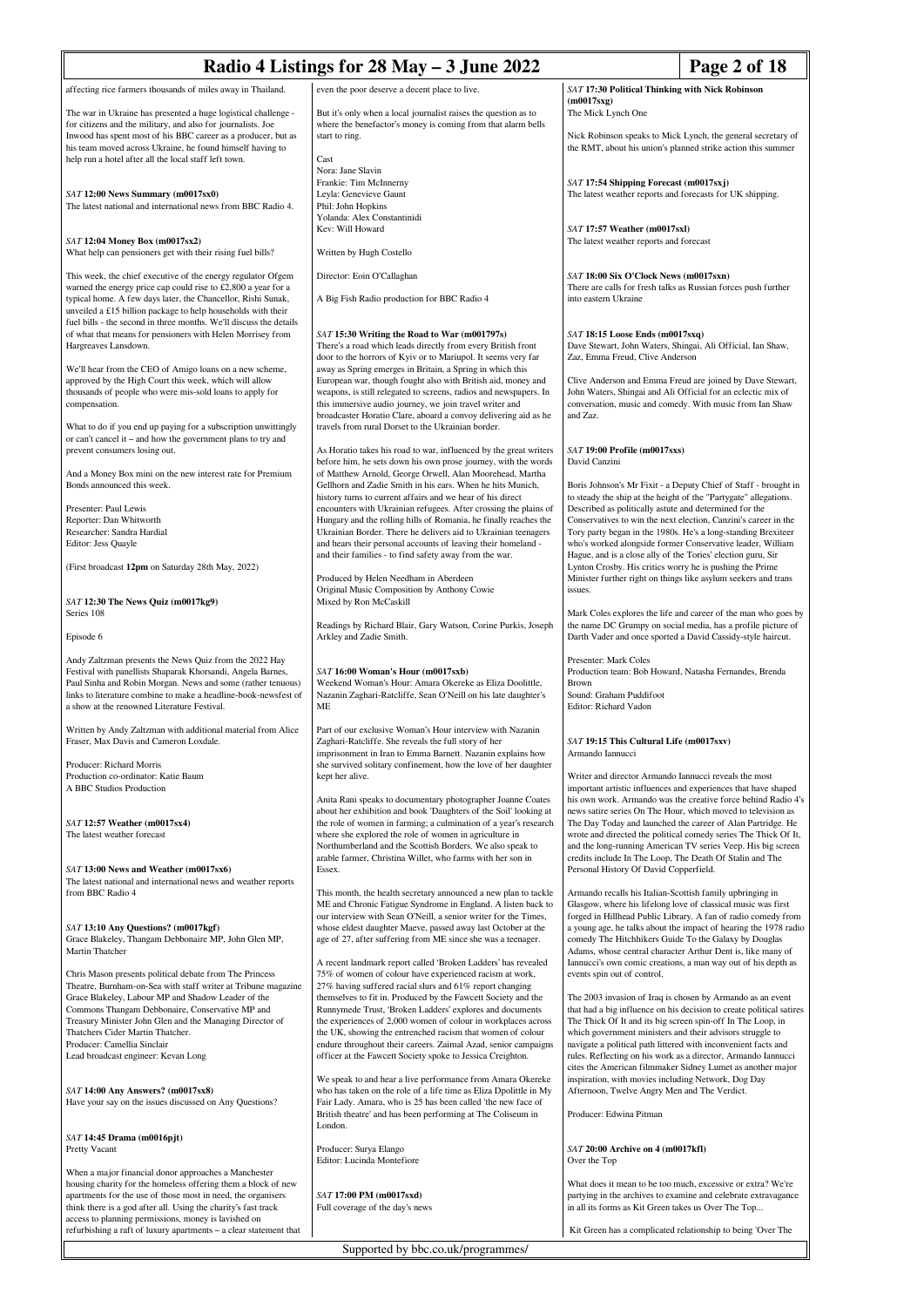# **Radio 4 Listings for 28 May – 3 June 2022 Page 3 of 18**

| Radio 4 Listings for 28 May - 3 June 2022<br>Page 3 of 18                                                                                                                                                                                                                                                                                                                                       |                                                                                                                                                                                                                                                                                                                                                                                                                                             |                                                                                                                                                                                                                                                             |                                                                                                                                                                                                                                                                                                                                               |  |
|-------------------------------------------------------------------------------------------------------------------------------------------------------------------------------------------------------------------------------------------------------------------------------------------------------------------------------------------------------------------------------------------------|---------------------------------------------------------------------------------------------------------------------------------------------------------------------------------------------------------------------------------------------------------------------------------------------------------------------------------------------------------------------------------------------------------------------------------------------|-------------------------------------------------------------------------------------------------------------------------------------------------------------------------------------------------------------------------------------------------------------|-----------------------------------------------------------------------------------------------------------------------------------------------------------------------------------------------------------------------------------------------------------------------------------------------------------------------------------------------|--|
| Top', they've channelled maximum excess into their beloved<br>character, country music icon Tina C, and written and<br>performed a show about the music hall star Fred Barnes - a man<br>who was excessive to tragic extremes. In this programme Kit<br>asks what being over the top means to them now, in glorious<br>extravagance.                                                            | The Public Order Bill, which had its second reading this week,<br>will create new legal powers to prevent or punish disruptive<br>demonstrations. That too, critics say, is putting politics into<br>policing.<br>Meanwhile, the newly-arrived Chief Inspector of Constabulary,                                                                                                                                                             | the archive fragment to Britain in 2022, pulling in help from                                                                                                                                                                                               | starting point in a journey towards the present day. The archive<br>captures a century of British life in a unique way - a history of<br>ordinary people's lives, as well as news of the great events. Greg<br>uncovers connections through people, places and ideas that link<br>experts and those who remember the time, and looking at how |  |
| Kit's invited some friends to the party to help them reach<br>maximum excess. They are joined by the king of 90's<br>extravagance, Laurence Llewelyn-Bowen and Professor of the<br>History of Emotions Thomas Dixon drops in to talk extreme joy<br>and extreme sadness. We have an intimate kitchen party chat                                                                                 | Andy Cooke, has been talking about priorities. He predicted<br>that the cost of living crisis will trigger an increase in crime and<br>advised officers to 'use their discretion' when people are caught<br>shop-lifting. One columnist wanted to know exactly how much<br>he could nick without getting banged up.                                                                                                                         | far we've come since then.<br>Produced by Amelia Parker<br>SUN 00:30 Short Works (m0017kfz)                                                                                                                                                                 |                                                                                                                                                                                                                                                                                                                                               |  |
| with Malika Booker on being 'too loud' for poetry, fashion<br>historian Amber Buchart helps us get dressed and fellow<br>performers and hedonists 'Bourgeois & Maurice' bring us their<br>post-pandemic party show 'Pleasure Seekers'.                                                                                                                                                          | Police officers in Scotland have asked for guidance on how to<br>enforce new hate crime legislation after being 'inundated' with<br>complaints about posts on social media. At its conference last<br>week, the Police Federation of England and Wales was given a<br>list of horror stories about misogyny in 'every single force'. This                                                                                                   | <b>Wrecking Ball Swing</b><br>Wrecking Ball Swing.<br>Booker nominated novelist Trezza Azzopardi returns to the                                                                                                                                             |                                                                                                                                                                                                                                                                                                                                               |  |
| Keeping us entertained are a host of fantastically over the top<br>characters from the BBC Archives. Party guests include<br>Quentin Crisp, Edina & Patsy and Jilly Goolden. And of course<br>there's some Eurovision. How much? Too Much? Let's find<br>out                                                                                                                                    | week the National Police Chiefs Council declared itself<br>'ashamed' about racism in law enforcement.<br>Only six per cent of all crimes resulted in a charge last year. For<br>reported rapes, the charge rate was 1.3 per cent.                                                                                                                                                                                                           | demolition, resistance, change, and what remains of the lost<br>landscapes of our past.<br>Writer - Trezza Azzopardi                                                                                                                                        | Cardiff of her youth for this bittersweet story about childhood,                                                                                                                                                                                                                                                                              |  |
| Presenter: Kit Green<br>Producer: Jessica Treen<br>SAT 21:00 GF Newman's The Corrupted (b050bfvh)                                                                                                                                                                                                                                                                                               | Some reformers want police priorities and targets set locally by<br>the communities that are being policed. Others say it is<br>precisely the new requirement that the police should be<br>sensitive to everybody's feelings that's stopping them from<br>locking up law-breakers.                                                                                                                                                          | Reader - Lisa Palfrey<br>Sound - Nigel Lewis<br>Producer - John Norton<br>A BBC Audio Wales Production                                                                                                                                                      |                                                                                                                                                                                                                                                                                                                                               |  |
| Series 2<br>Episode 9                                                                                                                                                                                                                                                                                                                                                                           | Where should the police's priorities lie?                                                                                                                                                                                                                                                                                                                                                                                                   | SUN 00:48 Shipping Forecast (m0017sy2)<br>The latest weather reports and forecasts for UK shipping.                                                                                                                                                         |                                                                                                                                                                                                                                                                                                                                               |  |
| Crime drama based on the characters from the best selling<br>novel by the multi-award winning writer, GF Newman. This<br>second series runs from 1961 to 1970.                                                                                                                                                                                                                                  | With Morag Livingstone, Dr Victor Olisa, Zoe Strimpel and Dr<br>Roy Bailey<br>Producer: Peter Everett.                                                                                                                                                                                                                                                                                                                                      | <b>SUN 01:00 Selection of BBC World Service Programmes</b><br>(m0017sv4)                                                                                                                                                                                    | BBC Radio 4 presents a selection of news and current affairs,                                                                                                                                                                                                                                                                                 |  |
| Spanning six decades, the saga plots the course of one family<br>against the back-drop of a revolution in crime as the underworld<br>extends its influence to the very heart of the establishment, in<br>an uncomfortable relationship of shared values.                                                                                                                                        | SAT 23:00 Round Britain Quiz (m0017k7h)<br>Programme 9, 2022                                                                                                                                                                                                                                                                                                                                                                                | arts and science programmes from the BBC World Service.<br>SUN 05:20 Shipping Forecast (m0017sy6)                                                                                                                                                           |                                                                                                                                                                                                                                                                                                                                               |  |
| At the start of the 1960s, Joey Oldman acquires crafty Arnold<br>Goodman as his solicitor, and buys shares in the civil<br>engineering firm owned by the corrupt Minister of Transport,<br>Ernest Marples.                                                                                                                                                                                      | (9/12)<br>What might be the preferred tipple of Eric's porcine dictator,<br>Ilya's singular companion, Elvis's explosive alter-ego and<br>Arthur's devious villain?                                                                                                                                                                                                                                                                         | The latest weather reports and forecasts for UK shipping.<br>SUN 05:30 News Briefing (m0017sy8)<br>The latest news from BBC Radio 4                                                                                                                         |                                                                                                                                                                                                                                                                                                                                               |  |
| Prospering with the help of venal bankers, and growing more<br>devious, he and his wife Cath join Macmillan's Conservative<br>Party. They strive without success to keep their son Brian free<br>of the influence of Jack Braden (Cath's brother) as he takes<br>their 'firm' from running illicit clubs, where they entertain<br>politicians and judges, to armed robbery. All the while, Jack | This can only be a Round Britain Quiz puzzle, and if anyone<br>can answer it it's likely to be the teams from the North of<br>England or the South of England, who have dominated the RBQ<br>rankings in recent series. Stuart Maconie and Adele Geras<br>appear for the North, against Marcus Berkmann and Paul Sinha<br>of the South. Stuart and Adele will be out for vengeance after<br>their defeat the last time these two teams met. | SUN 05:43 Bells on Sunday (m0017syb)<br>The parish church of St Mary the Virgin, Fittleworth in West<br>Sussex.                                                                                                                                             | Bells on Sunday comes from the parish church of St Mary the                                                                                                                                                                                                                                                                                   |  |
| and Brian struggle to keep free of the police and further<br>entanglements with the law, the Kray twins and the<br>Richardsons.<br>Episode 9:                                                                                                                                                                                                                                                   | The questions include some ingenious ideas from listeners, who<br>have sent them to the production team at rbq@bbc.co.uk<br>Producer: Paul Bajoria                                                                                                                                                                                                                                                                                          | Virgin, Fittleworth in West Sussex. The main building dates<br>Hundredweight and is tuned to the note of B. We hear them                                                                                                                                    | back to at least 1200 and is Grade 1 listed. The tower holds six<br>bells from four different foundries. The Tenor bell was cast by<br>an unknown founder in Wokingham circa 1440. It weighs seven                                                                                                                                            |  |
| The police are trying to arrest Jack and put pressure on Brian to<br>turn Queen's Evidence.                                                                                                                                                                                                                                                                                                     | SAT 23:30 Poetry Please (m0017k4r)                                                                                                                                                                                                                                                                                                                                                                                                          | ringing Plain Bob Doubles.                                                                                                                                                                                                                                  |                                                                                                                                                                                                                                                                                                                                               |  |
| Cast:<br>The NarratorRoss Kemp<br>Joey OldmanToby Jones                                                                                                                                                                                                                                                                                                                                         | Colm Tóibín<br>The writer Colm Tóibín selects some favourite poems from                                                                                                                                                                                                                                                                                                                                                                     | <b>SUN 05:45 Profile (m0017sxs)</b><br>[Repeat of broadcast at 19:00 on Saturday]                                                                                                                                                                           |                                                                                                                                                                                                                                                                                                                                               |  |
| Cath OldmanDenise Gough<br>Brian OldmanJoe Armstrong<br>Jack BradenLuke Allen Gale<br>Leah CohenJasmine Hyde                                                                                                                                                                                                                                                                                    | amongst our listeners' requests and recommendations. His picks<br>include poems by Elizabeth Bishop, Thom Gunn, Maura<br>Dooley, Victoria Kennefick and Anthony Cronin.                                                                                                                                                                                                                                                                     | <b>SUN 06:00 News Summary (m0017t30)</b><br>The latest national and international news from BBC Radio 4                                                                                                                                                     |                                                                                                                                                                                                                                                                                                                                               |  |
| Written by GF Newman<br>Produced and Directed by Clive Brill<br>A Brill production for BBC Radio 4                                                                                                                                                                                                                                                                                              | Colm Tóibín is the author of ten novels - including Brooklyn,<br>The Magician and The Master. He published his first poetry<br>collection, Vinegar Hill, in spring 2022.                                                                                                                                                                                                                                                                    | SUN 06:05 Something Understood (b0366xrw)<br><b>Holy Verses</b>                                                                                                                                                                                             |                                                                                                                                                                                                                                                                                                                                               |  |
| SAT 21:45 The Skewer (m0017kdm)<br>Series 6                                                                                                                                                                                                                                                                                                                                                     | With special thanks to RTÉ Archives for their recording of<br>Seán Mac Réamoinn's reading of The Two Travellers by CJ<br>Boland, and to the Irish Poetry Reading Archive in UCD<br>Library for their kind permission to use their recording of                                                                                                                                                                                              | examines the work of the poets John Donne, Kathleen Raine<br>and W.H. Auden, amongst others.                                                                                                                                                                | In a programme about the role of poetry in worship, Mark Tully                                                                                                                                                                                                                                                                                |  |
| Episode 8                                                                                                                                                                                                                                                                                                                                                                                       | Anthony Cronin reading his poem 'For a Father'.<br>Produced by Mair Bosworth for BBC Audio                                                                                                                                                                                                                                                                                                                                                  | In conversation with the poet Michael Symmons Roberts, he<br>discusses the concept of 'religious poetry' asks whether the<br>term, as TS Eliot claimed, suggests that it's 'like a variety of                                                               |                                                                                                                                                                                                                                                                                                                                               |  |
| Jon Holmes remixes news into haunting shapes. This week, 50<br>Shades of Sue Gray, a greased piglet, and I'd rather have a bowl<br>of Monkeypox.                                                                                                                                                                                                                                                |                                                                                                                                                                                                                                                                                                                                                                                                                                             | minor poetry'. He asks what poetry has to offer religion and<br>what it means to poets with faith.                                                                                                                                                          |                                                                                                                                                                                                                                                                                                                                               |  |
| An Unusual production for BBC Radio 4                                                                                                                                                                                                                                                                                                                                                           | <b>SUNDAY 29 MAY 2022</b><br>SUN 00:00 Midnight News (m0017sy0)                                                                                                                                                                                                                                                                                                                                                                             | The programme includes music by Stravinsky, John Coltrane<br>and Simon and Garfunkel.                                                                                                                                                                       |                                                                                                                                                                                                                                                                                                                                               |  |
| SAT 22:00 News (m0017sxy)<br>The latest national and international news from BBC Radio 4                                                                                                                                                                                                                                                                                                        | The latest news and weather forecast from BBC Radio 4.<br>SUN 00:15 Past Forward: A Century of Sound (m0015lx3)                                                                                                                                                                                                                                                                                                                             | The readers are Toby Jones, Frances Cadder and Harriet<br>Walter.<br>Producer: Frank Stirling                                                                                                                                                               |                                                                                                                                                                                                                                                                                                                                               |  |
| SAT 22:15 Moral Maze (m0017kd9)<br>The Priorities of the Police                                                                                                                                                                                                                                                                                                                                 | The Teen Age<br>Greg Jenner hears a clip from 1961 sitcom Citizen James, and                                                                                                                                                                                                                                                                                                                                                                | A Unique production for BBC Radio 4                                                                                                                                                                                                                         |                                                                                                                                                                                                                                                                                                                                               |  |
| Dame Cressida Dick, the newly-departed Commissioner of the<br>Metropolitan Police, says policing has become 'too politicised'.<br>When her force has been criticised on the right for investigating                                                                                                                                                                                             | chats to social historian Carol Dyhouse and social entrepreneur<br>Daisy Cresswell about generational differences between<br>teenagers and their parents.                                                                                                                                                                                                                                                                                   | SUN 06:35 On Your Farm (m0017t32)<br>Thinking Small for Big Change                                                                                                                                                                                          | Fred Price rears pigs on his farm in Somerset. He has big plans                                                                                                                                                                                                                                                                               |  |
| 'Partygate' and on the left for letting the Prime Minister off too<br>lightly, and when the Durham Police must now decide whether<br>to end the career of the leader of the Labour Party, it's hard to<br>argue with her.                                                                                                                                                                       | Marking the centenary of the BBC, Past Forward uses a random<br>date generator to alight somewhere in the BBC's vast archive<br>over the past 100 years. Greg Jenner hears an archive clip for<br>the first time at the top of the programme, and uses it as a                                                                                                                                                                              | to create a hub for what he's calling a "small food economy",<br>which will put the focus on growing good food rather than<br>producing profitable commodities. He's also keen to improve<br>the soil and biodiversity of the farm, with 8% of the land now |                                                                                                                                                                                                                                                                                                                                               |  |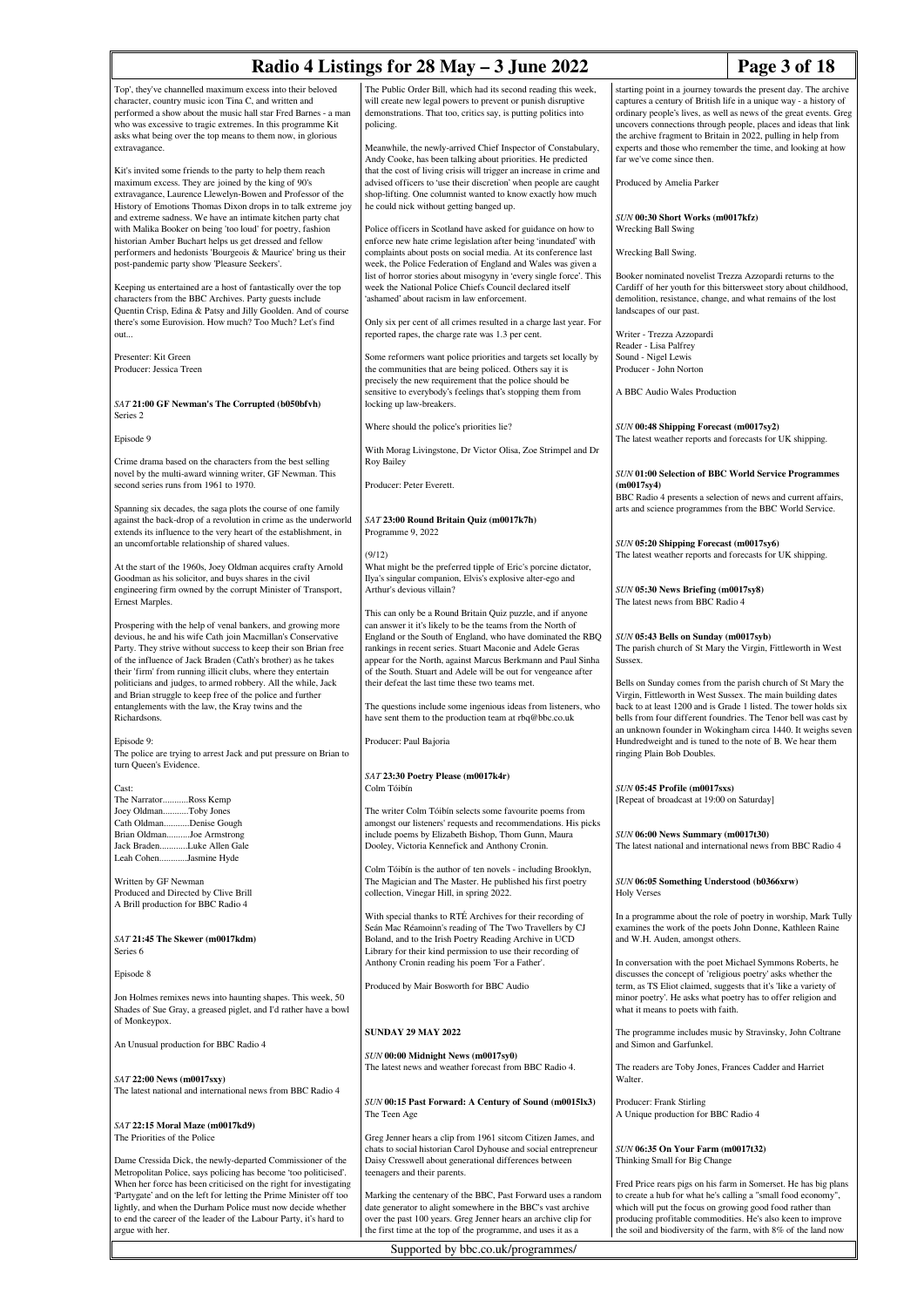|                                                                                                                                                                                                                                                                                                                                                                                                                                                                                                                                                                                                      | Radio 4 Listings for 28 May - 3 June 2022<br>Page 4 of 18                                                                                                                                                                                                                                                                                                                                                                                                                                                                                                                                           |                                                                                                                                                                                                                                                                                                                    |                                                                                                                                      |  |
|------------------------------------------------------------------------------------------------------------------------------------------------------------------------------------------------------------------------------------------------------------------------------------------------------------------------------------------------------------------------------------------------------------------------------------------------------------------------------------------------------------------------------------------------------------------------------------------------------|-----------------------------------------------------------------------------------------------------------------------------------------------------------------------------------------------------------------------------------------------------------------------------------------------------------------------------------------------------------------------------------------------------------------------------------------------------------------------------------------------------------------------------------------------------------------------------------------------------|--------------------------------------------------------------------------------------------------------------------------------------------------------------------------------------------------------------------------------------------------------------------------------------------------------------------|--------------------------------------------------------------------------------------------------------------------------------------|--|
| dedicated to managing habitat for beneficial insects. Sarah                                                                                                                                                                                                                                                                                                                                                                                                                                                                                                                                          | 'Yes and amen', 'I surrender all' and 'Spirit of the Living God'.                                                                                                                                                                                                                                                                                                                                                                                                                                                                                                                                   | DISC ONE: Exodus by Bob Marley & The Wailers                                                                                                                                                                                                                                                                       |                                                                                                                                      |  |
| Swadling meets Fred and finds out how he hopes to change the<br>way we think about our food.                                                                                                                                                                                                                                                                                                                                                                                                                                                                                                         | SUN 08:48 A Point of View (m0017kgh)                                                                                                                                                                                                                                                                                                                                                                                                                                                                                                                                                                | DISC TWO: Tears on My Pillow by Johnny Nash<br>DISC THREE: One in Ten by UB40<br>DISC FOUR: \$29.00 by Tom Waits                                                                                                                                                                                                   |                                                                                                                                      |  |
| Produced by Caitlin Hobbs                                                                                                                                                                                                                                                                                                                                                                                                                                                                                                                                                                            | On Rubble                                                                                                                                                                                                                                                                                                                                                                                                                                                                                                                                                                                           | Chimes                                                                                                                                                                                                                                                                                                             | DISC FIVE: I Still Haven't found what I'm Looking For by The                                                                         |  |
| SUN 06:57 Weather (m0017t34)<br>The latest weather reports and forecast                                                                                                                                                                                                                                                                                                                                                                                                                                                                                                                              | After recently discovering the secret of her local meadow,<br>which hides the ruins of World War Two, Rebecca Stott<br>reflects on how we rebuild lives and landscapes, from 6th<br>Century Britain to post-war Berlin to Beirut.                                                                                                                                                                                                                                                                                                                                                                   | DISC SIX: (Sittin' on) the Dock of the Bay by Otis Redding<br>DISC SEVEN: Cruisin' by D'Angelo<br>DISC EIGHT: Ain't Nobody by Rufus and Chaka Khan                                                                                                                                                                 |                                                                                                                                      |  |
| SUN 07:00 News and Papers (m0017t36)<br>The latest news headlines. Including a look at the papers.                                                                                                                                                                                                                                                                                                                                                                                                                                                                                                   | She reflects on the damage currently being inflicted on Ukraine,<br>and highlights recent discussions held by the Mayor of Kharkiv<br>to plan the rebuilding of his city.                                                                                                                                                                                                                                                                                                                                                                                                                           | BOOK CHOICE: The Sandman by Neil Gaiman<br>LUXURY ITEM: A disco dancefloor<br>CASTAWAY'S FAVOURITE: Ain't Nobody by Rufus and<br>Chaka Khan                                                                                                                                                                        |                                                                                                                                      |  |
| SUN 07:10 Sunday (m0017t38)<br>The Archbishop of Canterbury on Reconciliation; Religion and<br>social care; US Christians divided over gun law reform.                                                                                                                                                                                                                                                                                                                                                                                                                                               | 'It struck me as remarkable that despite the war, despite seeing<br>his city in ruins the mayor had the capacity to start thinking<br>about the future.'                                                                                                                                                                                                                                                                                                                                                                                                                                            | Presenter Lauren Laverne<br>Producer Paula McGinley                                                                                                                                                                                                                                                                |                                                                                                                                      |  |
| As the population over 65 becomes more ethnically diverse,<br>how ready are care providers to help meet their religious and<br>spiritual needs? It's a question which has inspired Maaha<br>Suleiman to come up with an App designed to help Care<br>Agencies and Councils match people based on religious and<br>cultural understanding. Our reporter Vishva Samani looks at<br>how it works in practice.                                                                                                                                                                                           | Producer: Adele Armstrong<br>Sound: Peter Bosher<br>Production Coordinator: Gemma Ashman<br>Editor: Richard Fenton-Smith.<br>SUN 08:58 Tweet of the Day (b03k5bk0)                                                                                                                                                                                                                                                                                                                                                                                                                                  | SUN 11:45 Living with the Gods (b09byxlr)<br>Becoming an Adult<br>Neil MacGregor continues his series on the expression of<br>shared beliefs in communities around the world and across<br>time.                                                                                                                   |                                                                                                                                      |  |
| The official celebrations for the Platinum Jubilee Bank Holiday<br>will include a special Thanksgiving Service at St. Paul's. The<br>Dean, the Very Revd. Dr. David Ison, shares some of the plans<br>the Cathedral has in store.                                                                                                                                                                                                                                                                                                                                                                    | Water Rail<br>Tweet of the Day is a series of fascinating stories about our<br>British birds inspired by their calls and songs.                                                                                                                                                                                                                                                                                                                                                                                                                                                                     | He focuses on rites of passage, marking the transition from<br>the collections of the British Museum, which reveals an<br>Vanuatu.                                                                                                                                                                                 | childhood to adulthood, including a lock of bound hair, from<br>important ritual for teenage boys on the Pacific island nation of    |  |
| Following the Church of Scotland's vote to allow clergy to                                                                                                                                                                                                                                                                                                                                                                                                                                                                                                                                           | Chris Packham presents the water rail. Water rails are very<br>secretive and live in thick vegetation in marshes and fens where                                                                                                                                                                                                                                                                                                                                                                                                                                                                     | Producer Paul Kobrak                                                                                                                                                                                                                                                                                               |                                                                                                                                      |  |
| conduct same-sex marriages, we ask what it means for the<br>future of the Church and its wider Protestant family. We hear<br>from those right at the heart of the issue, the Rev Prof Andrew<br>McGowan and the Rev. Scott M Rennie.                                                                                                                                                                                                                                                                                                                                                                 | the birds breed. The adult birds look rather like small moorhens<br>but with chestnut on top, a blue-grey face and a zebra-stripe<br>patch on their sides. They have long blood-red bills used for<br>probing for insects.                                                                                                                                                                                                                                                                                                                                                                          | Produced in partnership with the British Museum<br>Photograph (c) The Trustees of the British Museum.                                                                                                                                                                                                              |                                                                                                                                      |  |
| The Most Revd Justin Welby, Archbishop of Canterbury, tells<br>us about the power of reconciliation, the theme of his latest<br>book.                                                                                                                                                                                                                                                                                                                                                                                                                                                                | SUN 09:00 Broadcasting House (m0017t3l)<br>The Sunday morning news magazine programme. Presented by<br>Paddy O'Connell                                                                                                                                                                                                                                                                                                                                                                                                                                                                              | SUN 12:00 News Summary (m0017tb8)                                                                                                                                                                                                                                                                                  | The latest national and international news from BBC Radio 4.                                                                         |  |
| And in the wake of the massacres at Buffalo and now Ulvade in<br>the United States, we ask why some Christians oppose gun law                                                                                                                                                                                                                                                                                                                                                                                                                                                                        |                                                                                                                                                                                                                                                                                                                                                                                                                                                                                                                                                                                                     | $SUN$ 12:04 Just a Minute (m0017k7t)<br>Series 89                                                                                                                                                                                                                                                                  |                                                                                                                                      |  |
| reform. We hear from the Rev. Jim Wallis, Director of the<br>Centre on Faith and Justice at Georgetown University and a<br>former Pastor John Correia, Founder and Owner of Active Self<br>Protection, a self-defence and firearms training company.                                                                                                                                                                                                                                                                                                                                                 | SUN 10:00 The Archers Omnibus (m0017t3n)<br>Writer, Adrian Flynn<br>Director, Kim Greengrass<br>Editor, Jeremy Howe                                                                                                                                                                                                                                                                                                                                                                                                                                                                                 | The Ukulele, Bingo and The Pawn Shop                                                                                                                                                                                                                                                                               | Sue Perkins challenges Gyles Brandreth, Ria Lina, Zoe Lyons                                                                          |  |
|                                                                                                                                                                                                                                                                                                                                                                                                                                                                                                                                                                                                      |                                                                                                                                                                                                                                                                                                                                                                                                                                                                                                                                                                                                     | and Paul Merton to speak for 60 seconds without repetition,                                                                                                                                                                                                                                                        |                                                                                                                                      |  |
| Photograph: Karuna Manor Care Home<br>Producers: Jill Collins and Rebecca Maxted                                                                                                                                                                                                                                                                                                                                                                                                                                                                                                                     | Alice Carter  Hollie Chapman<br>Alistair Lloyd  Michael Lumsden<br>Brian Aldridge  Charles Collingwood                                                                                                                                                                                                                                                                                                                                                                                                                                                                                              | deviation or hesitation.                                                                                                                                                                                                                                                                                           | The long-running Radio 4 national treasure of a parlour game is                                                                      |  |
|                                                                                                                                                                                                                                                                                                                                                                                                                                                                                                                                                                                                      | Chris Carter  Wilf Scolding<br>Fallon Rogers  Joanna Van Kampen                                                                                                                                                                                                                                                                                                                                                                                                                                                                                                                                     | back for a new series with subjects this week ranging from<br>Bingo to The Pawn Shop.                                                                                                                                                                                                                              |                                                                                                                                      |  |
| SUN 07:54 Radio 4 Appeal (m0017t3b)<br>Link Education International                                                                                                                                                                                                                                                                                                                                                                                                                                                                                                                                  | Jakob Hakansson  Paul Venables<br>Jazzer McCreary  Ryan Kelly<br>Justin Elliott  Simon Williams                                                                                                                                                                                                                                                                                                                                                                                                                                                                                                     | Production co-ordinator: Caroline Barlow<br>Sound editor: Marc Willcox                                                                                                                                                                                                                                             |                                                                                                                                      |  |
| Stand-up comedian Daliso Chaponda makes the Radio 4 Appeal<br>on behalf of Link Education International.                                                                                                                                                                                                                                                                                                                                                                                                                                                                                             | Lilian Bellamy  Sunny Ormonde<br>Lily Pargetter  Katie Redford<br>Neil Carter  Brian Hewlett                                                                                                                                                                                                                                                                                                                                                                                                                                                                                                        | Producer: Richard Morris<br>A BBC Studios Production                                                                                                                                                                                                                                                               |                                                                                                                                      |  |
| To Give:                                                                                                                                                                                                                                                                                                                                                                                                                                                                                                                                                                                             | Shula Hebden Lloyd  Judy Bennett                                                                                                                                                                                                                                                                                                                                                                                                                                                                                                                                                                    |                                                                                                                                                                                                                                                                                                                    |                                                                                                                                      |  |
| - UK Freephone 0800 404 8144<br>-You can donate online at bbc.co.uk/appeal/radio4<br>- Freepost BBC Radio 4 Appeal. (That's the whole address.<br>Please do not write anything else on the front of the envelope).                                                                                                                                                                                                                                                                                                                                                                                   | Stella Pryor  Lucy Speed<br>Tracy Horrobin  Susie Riddell<br>Denise  Clare Perkins<br>Fern  Joanna Gay                                                                                                                                                                                                                                                                                                                                                                                                                                                                                              | SUN 12:32 The Food Programme (m0017t3v)<br>Falafel: A recipe for connection                                                                                                                                                                                                                                        |                                                                                                                                      |  |
| Mark the back of the envelope 'Link Education International'.<br>- Cheques should be made payable to 'Link Education                                                                                                                                                                                                                                                                                                                                                                                                                                                                                 |                                                                                                                                                                                                                                                                                                                                                                                                                                                                                                                                                                                                     |                                                                                                                                                                                                                                                                                                                    | Falafels are a widely celebrated and much loved food that have<br>become an everyday part of street food culture in many cities      |  |
| International'.<br>Please note that Freephone and online donations for this charity<br>close at 23.59 on the Saturday after the Appeal is first                                                                                                                                                                                                                                                                                                                                                                                                                                                      | SUN 11:00 Desert Island Discs (m0017t3q)<br>David Harewood, actor and presenter                                                                                                                                                                                                                                                                                                                                                                                                                                                                                                                     | known for being cheap, easily available, and accessible - no<br>matter what a person's class, background, religious belief or                                                                                                                                                                                      | across Europe, the United States and the Middle East. Falafel is                                                                     |  |
| broadcast. However the Freepost option can be used at any<br>time.                                                                                                                                                                                                                                                                                                                                                                                                                                                                                                                                   | David Harewood is a British actor and presenter who found<br>global fame playing the CIA director David Estes in the                                                                                                                                                                                                                                                                                                                                                                                                                                                                                | dietary requirements.                                                                                                                                                                                                                                                                                              |                                                                                                                                      |  |
| Registered charity number: 1048007                                                                                                                                                                                                                                                                                                                                                                                                                                                                                                                                                                   | acclaimed TV drama series Homeland. He was the first black<br>actor to play Othello at the National theatre in 1997 and took<br>the role of Martin Luther King in the Olivier award-winning                                                                                                                                                                                                                                                                                                                                                                                                         | is authentic to any one nation or culture. Spoiler alert: this<br>programme does not try to answer that question! What Leyla                                                                                                                                                                                       | There have long been debates about whether falafel belongs or                                                                        |  |
| SUN 07:57 Weather (m0017t3d)<br>The latest weather reports and forecast                                                                                                                                                                                                                                                                                                                                                                                                                                                                                                                              | play The Mountaintop in 2009.<br>David was born in Birmingham in 1965. After one of his<br>teachers suggested that he should try his luck at acting, he won a                                                                                                                                                                                                                                                                                                                                                                                                                                       | sets out to discover is just how different falafel can be<br>and specific salads, sauces and breads.                                                                                                                                                                                                               | depending on the cultural background of the person cooking it.<br>For example, culturally-definitive recipes for the falafel itself, |  |
| SUN 08:00 News and Papers (m0017t3g)<br>The latest news headlines. Including a look at the papers.                                                                                                                                                                                                                                                                                                                                                                                                                                                                                                   | place at RADA where he tackled a number of challenging roles<br>including King Lear. After graduating, he performed in a range<br>of television and theatre productions, but by the time he<br>auditioned for Homeland he says he was down to his last £80.                                                                                                                                                                                                                                                                                                                                         | In this programme, we explore how falafel is tied up in a<br>political story of food propaganda, and how it's been used to                                                                                                                                                                                         | create division between different nationalities. But also how the                                                                    |  |
| SUN 08:10 Sunday Worship (m0017t3j)<br>Waiting                                                                                                                                                                                                                                                                                                                                                                                                                                                                                                                                                       | He joined the cast of Homeland in 2011 and the following year<br>he was awarded an MBE for services to drama.                                                                                                                                                                                                                                                                                                                                                                                                                                                                                       | food has followed people to different countries at times of<br>conflict, and still provides a constant reminder of good times<br>and home.                                                                                                                                                                         |                                                                                                                                      |  |
| City Church is a vibrant, multinational, all age Elim Pentecostal<br>congregation, based in the heart of Cardiff. This Sunday falls<br>between Ascension Day and Pentecost, representing the time of<br>expectancy and preparation that the disciples experienced as<br>they waited in hope for the promised Holy Spirit to come upon<br>them. Chris Cartwright, City Church leaders Dominic and<br>Catherine De Souza, and members of the church congregation<br>explore the potency that these such 'in between' times can offer;<br>how they can present opportunities for us to grow together in | In 2019 he presented a BBC documentary called Psychosis and<br>Me which told the story of the mental breakdown he<br>experienced as a young man. The programme was nominated<br>for a BAFTA award and was praised by critics for its honest<br>exploration of a difficult subject and for helping to remove<br>some of the stigma around mental health. He went on to present<br>a range of documentaries which addressed subjects close to his<br>heart including the health inequality exposed by the Covid-19<br>pandemic and the experience of slavery within the history of his<br>own family. | diverse make up of different falafel recipes. We meet the<br>Syrian chef who lost a chain of successful restaurants selling<br>falafel during the conflict in Syria. And a London chef who<br>doesn't understand why his patrons keep ordering it.<br>Presented by Leyla Kazim<br>Produced by Robbie Wojciechowski | We meet market stall traders in Shepherd's Bush who show the                                                                         |  |
| faith, courage and expectancy, especially in tough times.<br>With music from the band at City Church, Cardiff, including                                                                                                                                                                                                                                                                                                                                                                                                                                                                             | David lives in London with his wife and their two daughters.                                                                                                                                                                                                                                                                                                                                                                                                                                                                                                                                        | SUN 12:57 Weather (m0017t3z)<br>The latest weather forecast                                                                                                                                                                                                                                                        |                                                                                                                                      |  |
|                                                                                                                                                                                                                                                                                                                                                                                                                                                                                                                                                                                                      | Supported by bbc.co.uk/programmes/                                                                                                                                                                                                                                                                                                                                                                                                                                                                                                                                                                  |                                                                                                                                                                                                                                                                                                                    |                                                                                                                                      |  |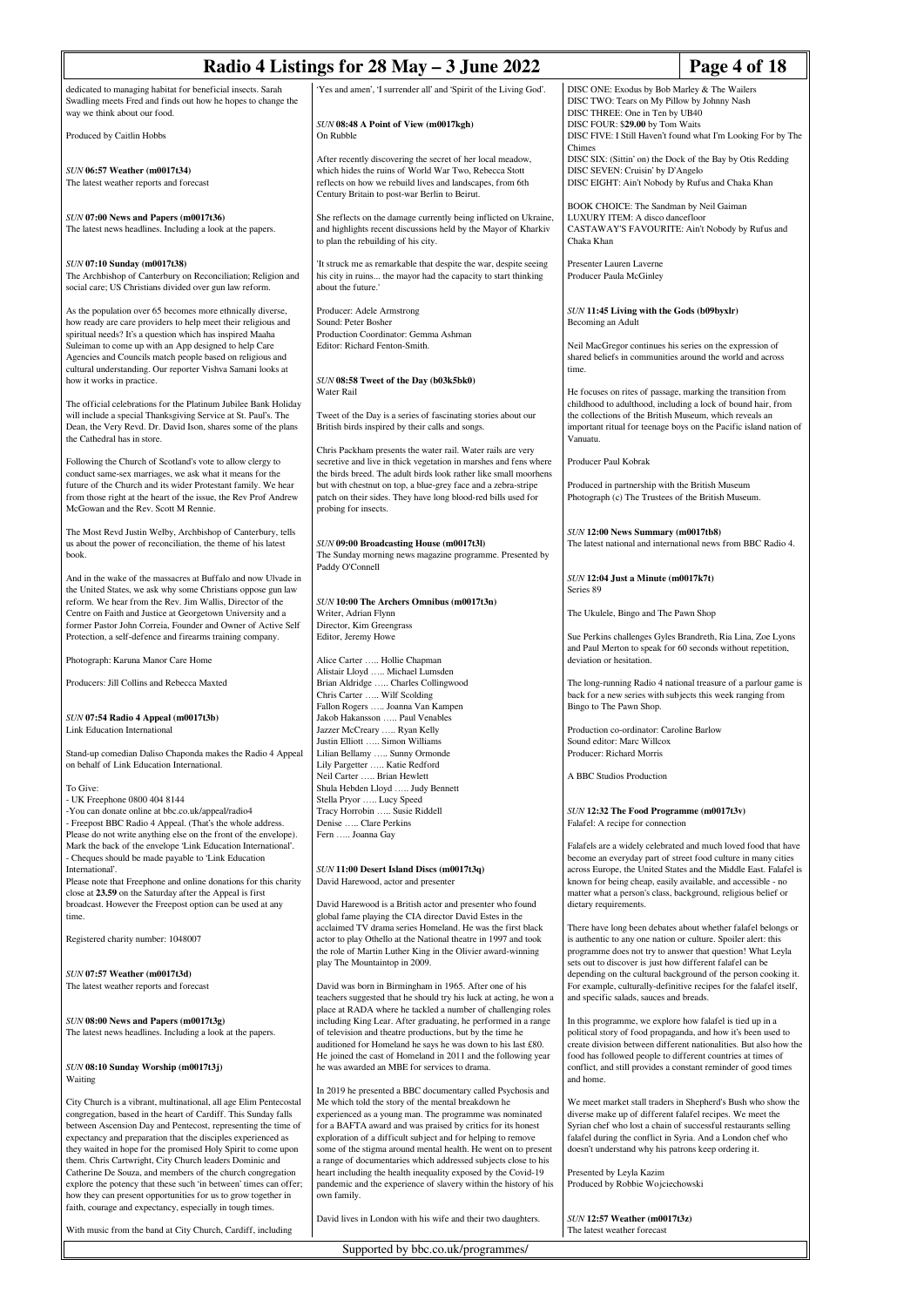| Radio 4 Listings for 28 May - 3 June 2022<br>Page 5 of 18                                                                                                                                                                                                                                                                                |                                                                                                                                                                                                                                                                                                                            |                                                                                                                                                                                                                                                                                                                                                                                                         |  |  |
|------------------------------------------------------------------------------------------------------------------------------------------------------------------------------------------------------------------------------------------------------------------------------------------------------------------------------------------|----------------------------------------------------------------------------------------------------------------------------------------------------------------------------------------------------------------------------------------------------------------------------------------------------------------------------|---------------------------------------------------------------------------------------------------------------------------------------------------------------------------------------------------------------------------------------------------------------------------------------------------------------------------------------------------------------------------------------------------------|--|--|
| SUN 13:00 The World This Weekend (m0017t43)<br>Radio 4's look at the week's big stories from both home and<br>around the world                                                                                                                                                                                                           | By Agatha Christie, writing as Mary Westmacott<br>Adapted by Malcolm McKay.                                                                                                                                                                                                                                                | Reporter: Jane Deith<br>Producer: Hayley Mortimer<br>Journalism Assistant: Tim Fernley                                                                                                                                                                                                                                                                                                                  |  |  |
| SUN 13:30 The Listening Project (m0017t47)<br>Finding the Answer                                                                                                                                                                                                                                                                         | Original music by Nick Bicât<br>Sound Designer: Leon Chambers<br>Directed by Annabel Arden                                                                                                                                                                                                                                 | Production Co-ordinator: Sarah Payton<br>Editor: Carl Johnston                                                                                                                                                                                                                                                                                                                                          |  |  |
| Fi Glover presents four conversations between strangers.                                                                                                                                                                                                                                                                                 | A Catherine Bailey production for BBC Radio 4                                                                                                                                                                                                                                                                              | <b>SUN 17:40 Profile (m0017sxs)</b><br>[Repeat of broadcast at 19:00 on Saturday]                                                                                                                                                                                                                                                                                                                       |  |  |
| This week, Dafydd and Huw come together from either side of<br>the debate on Rewilding the countryside; Glenys and Leon share<br>enthusiasms for their hobbies of magnet fishing, beachcombing<br>and meadow trawling; Christine and Shane swap perspectives<br>on ambulance wait times from the view of the patient and the             | SUN 16:00 Open Book (m0017t4h)<br>Benjamin Myers<br>Johny Pitts talks to Benjamin Myers about his novel The<br>Perfect Golden Circle.                                                                                                                                                                                      | SUN 17:54 Shipping Forecast (m0017t4r)<br>The latest weather reports and forecasts for UK shipping.                                                                                                                                                                                                                                                                                                     |  |  |
| paramedic; Archie and Owen discuss their relationship with<br>body image as young men from different communities.                                                                                                                                                                                                                        | In his novels, poetry and short stories, Benjamin Myers has long<br>focussed on landscape and the mystical power of place. His                                                                                                                                                                                             | SUN 17:57 Weather (m0017t4w)<br>The latest weather reports and forecast                                                                                                                                                                                                                                                                                                                                 |  |  |
| The Listening Project is a Radio 4 initiative that offers a<br>snapshot of contemporary Britain in which people across the<br>UK volunteer to have a conversation. The conversations are<br>being gathered across the UK by teams of producers from local<br>and national radio stations who facilitate each encounter. Every            | previous award-winning novels include The Gallows Pole,<br>Beatings and Pig Iron. Now comes The Perfect Golden Circle<br>or The Strange Rites of an English Summer which explores the<br>healing power of nature in a very different way.                                                                                  | SUN 18:00 Six O'Clock News (m0017t50)<br>The government wants an investigation into the chaotic scenes<br>before the UCL final.                                                                                                                                                                                                                                                                         |  |  |
| conversation lasts up to an hour, and is then edited to extract the<br>key moments of connection between the participants. Most of<br>the unedited conversations are being archived by the British<br>Library and used to build up a collection of voices capturing a<br>unique portrait of the UK in this decade of the millennium. You | We hear from Lulah Ellender, whose book Grounding: Finding<br>Home in a Garden is about creating a thriving green space in a<br>plot which might soon be lost. Writers Charlie Porter and<br>Charlotte Moore join Johny to discuss the rich history of garden<br>writing and the importance of green and verdant spaces in | SUN 18:15 Pick of the Week (m0017t54)<br>Nazir Afzal<br>Sharing the sounds of truth, Injustice and the importance of                                                                                                                                                                                                                                                                                    |  |  |
| can learn more about The Listening Project by visiting<br>bbc.co.uk/listeningproject                                                                                                                                                                                                                                                     | precarious times.<br>Book List – Sunday 29 May and Thursday 2 June                                                                                                                                                                                                                                                         | words from people such as Sue Gray, Armando Ianucci, Candi<br>Statton and Nazanin Zaghari Ratcliffe.                                                                                                                                                                                                                                                                                                    |  |  |
| Producer: Sam Peach<br><b>SUN 14:00 Gardeners' Question Time (m0017kfx)</b>                                                                                                                                                                                                                                                              | The Perfect Golden Circle by Benjamin Myers<br>The Gallows Pole by Benjamin Myers<br>Beastings by Benjamin Myers                                                                                                                                                                                                           | Presenter: Nazir Afzal.<br>Producer: Emmie Hume<br>Production Coordinator: Pete Liggins<br>Studio Manager: Colin Sutton                                                                                                                                                                                                                                                                                 |  |  |
| RHS Chelsea Flower Show 2022: Postbag Edition<br>Kathy Clugston is joined by experts Matthew Wilson, Anne                                                                                                                                                                                                                                | Pig Iron by Benjamin Myers<br>Grounding: Finding Home in a Garden by Lulah Ellender<br>What Artists Wear by Charlie Porter                                                                                                                                                                                                 | SUN 19:00 The Archers (m0017t58)                                                                                                                                                                                                                                                                                                                                                                        |  |  |
| Swithinbank and Matt Biggs as they head to this year's RHS<br>Chelsea Flower Show. To celebrate 75 years of the programme,<br>for the first time ever, Gardeners' Question Time has its very<br>own exhibit at the show.                                                                                                                 | Hancox by Charlotte Moore<br>The Secret Garden by Frances Hodgson Burnett<br>The Little White Horse by Elizabeth Goudge<br>Linnets and Valerians by Elizabeth Goudge<br>Little House in the Big Woods by Laura Ingalls Wilder                                                                                              | Brian's looking on the bleak side of things. He mentions to<br>Stella that the forensic accountant is taking things no further<br>over the farm's finances, and she exclaims this is fantastic news.<br>She's puzzled as to why Brian seems so miserable. Brian shares<br>that Neil's venomous words have been playing on his mind. He                                                                  |  |  |
| The exhibit, designed by Matthew Wilson and planted by the<br>whole team, exemplifies all things GQT - from right plant, right<br>place, to the joys of 'grow your own'. The panellists enjoy the<br>GQT exhibit and answer questions from the postbag.                                                                                  | The Family from One End Street by Eve Garnett<br>Modern Nature by Derek Jarman<br>Unsettled Ground by Claire Fuller<br>Unearthed: On Race and Roots and How Soil Taught me to<br>Belong by Claire Ratinon                                                                                                                  | bitterly regrets how hard he was on Chris, who he admits was a<br>wonderful husband to Alice and a fantastic dad. If Brian had<br>been in Neil's shoes he probably would have said the same.<br>Stella feels Brian's tired, and needs a break away from the farm.<br>She suggests he has time off to unwind when Ruairi returns for                                                                     |  |  |
| They also catch up with Juliet Sargeant and finally see her<br>designs come to life in the new Blue Peter Garden: Discover<br>Soil.                                                                                                                                                                                                      | The Garden by Andrew Marvell                                                                                                                                                                                                                                                                                               | the holiday.<br>At the cricket Jazzer admits to Jim he hasn't told Tracy he's                                                                                                                                                                                                                                                                                                                           |  |  |
| Meanwhile, roving reporter Peter Gibbs explores the<br>showgrounds. He meets with exhibitors Jane Lyndsey from<br>Tynings Climbers, Joanne Jackson and David Lloyd of<br>Ottershaw Cacti and Chris Potts from Sienna Hosta.                                                                                                              | SUN 16:30 Poetry Please (m0017t4n)<br>Fiona Benson<br>Fiona Benson joins Roger McGough to make her selection<br>from listeners' requests. She chooses poems by Lucille Clifton,<br>Sophie Herxheimer, Robin Robertson, Liz Berry, Walt                                                                                     | been sacked. But Jim feels she'd understand; and it's not as if<br>the two of them are sharing a household. When Tracy pops into<br>the scorebox Jazzer bites the bullet. As predicted Tracy takes a<br>pragmatic approach to the news, but admits it's not great. Jazzer<br>suggests he moves in, to make up Gary's lost rent? Tracy's<br>unsure. They're interrupted by Roy, and the atmosphere turns |  |  |
| Producer: Dan Cocker<br>Assistant Producer: Bethany Hocken<br>A Somethin' Else production for BBC Radio 4                                                                                                                                                                                                                                | Whitman, Sharon Olds, Hannah Hodgson and Gerard Manley<br>Hopkins.<br>Fiona has published three collections of poetry: Bright                                                                                                                                                                                              | icy as Tracy and Jazzer give him a hard time, and he beats a<br>hasty retreat. Jazzer feels this proves his case. They make a<br>formidable team; look how they saw Roy off! Tracy begins to<br>lay down house rules and things get a little raucous as Jim                                                                                                                                             |  |  |
| SUN 14:45 Past Forward: A Century of Sound (m0015lx3)<br>[Repeat of broadcast at 00:15 today]                                                                                                                                                                                                                                            | Travellers, which was shortlisted for the T.S. Eliot Prize and<br>won the Seamus Heaney Centre for Poetry's Prize for First Full<br>Collection; Vertigo & Ghost, which won the Roehampton<br>Poetry Prize and the Forward Prize for Best Collection; and a<br>new collection, Ephemeron.                                   | returns wanting to know why the scoreboard isn't up to date.<br>But Jazzer just thanks Jim for putting the idea in his head.<br>SUN 19:15 Stand-Up Specials (m0017t5d)                                                                                                                                                                                                                                  |  |  |
| SUN 15:00 Drama (m0017t4c)<br>Agatha Christie's Giant's Bread                                                                                                                                                                                                                                                                            | The extract from Walt Whitman's Song of Myself is taken from<br>a Drama on 3 production for BBC Radio 3, broadcast in 2021.                                                                                                                                                                                                | The Rest of Us<br>Northern Ireland's Mary Flanigan, Scotland's Eleanor Morton                                                                                                                                                                                                                                                                                                                           |  |  |
| One of six brilliant novels written by Agatha Christie under the<br>name of Mary Westmacott. The insatiable hunger of the genius<br>(the giant) will devour everything around him to feed his                                                                                                                                            | The reader was Eleanor Bron and the Producer was Emma<br>Harding.<br>Produced by Mair Bosworth for BBC Audio                                                                                                                                                                                                               | and Wales's Esyllt Sears look into the history of Great British<br>science and technology, highlighting figures who you may not<br>be as familiar with as you should be.                                                                                                                                                                                                                                |  |  |
| voracious appetite for art.<br>Vernon Deyre is lost. He cannot afford to live in the house<br>where he grew up and he's in love with Nell, a girl who wants                                                                                                                                                                              | SUN 17:00 File on 4 (m0017kjd)<br><b>Searching Questions</b>                                                                                                                                                                                                                                                               | From gin and tonic to radar and completely useless units of<br>measurement, Mary, Eleanor and Esyllt will tell you things you<br>didn't know, and give a new perspective on things you did.                                                                                                                                                                                                             |  |  |
| security. He takes a job in his Uncle's factory but then<br>experiences a personal epiphany at a classical concert and is<br>determined to become a composer himself. His work is                                                                                                                                                        | Why are a disproportionate number of black children being<br>strip searched? File on 4 hears from teenagers taken in for a                                                                                                                                                                                                 | Written by and starring Mary Flanigan, Eleanor Morton and<br><b>Esyllt Sears</b>                                                                                                                                                                                                                                                                                                                        |  |  |
| experimental and difficult, using the sounds made by everyday<br>objects or by using traditional instruments in extreme and<br>unusual ways. Through his work he meets the famous opera                                                                                                                                                  | 'strippy' so often, it's become part of life.<br>The strip search of 'Child Q', a fifteen year old black girl in a<br>London school, was headline news, sparking outrage and                                                                                                                                               | Recorded and mixed by David Thomas<br>Produced by Ed Morrish                                                                                                                                                                                                                                                                                                                                            |  |  |
| singer Jane Harding, who encourages him to move to Russia to<br>compose his greatest Opera.                                                                                                                                                                                                                                              | official inquiries. Her teachers claimed she smelled of cannabis,<br>but no drugs were ever found.<br>A safeguarding report said racism a likely influencing factor in                                                                                                                                                     | A Lead Mojo production for BBC Radio 4                                                                                                                                                                                                                                                                                                                                                                  |  |  |
| This is the story of his obsessional pursuit of his music, his<br>relationships, the terrors he experiences in the battlefield and<br>his struggle to regain his identity after the First World War -<br>but, most of all, his final understanding that without creation he                                                              | Child Q's ordeal. The Metropolitan police admitted the strip<br>search should never have happened.<br>But for some black girls and boys, humiliating – and sometimes<br>unlawful – strip searches are nothing new.                                                                                                         | SUN 19:45 How One Becomes Lonely (m0017t5k)<br>Episode 4                                                                                                                                                                                                                                                                                                                                                |  |  |
| has no soul.                                                                                                                                                                                                                                                                                                                             | File on 4 hears from young people who've been strip searched<br>so often they've lost count – in their bedrooms, in children's                                                                                                                                                                                             | Novelist and musician Luke Sutherland's immersive tale of<br>cowardice, courage and connection tackles the perpetual                                                                                                                                                                                                                                                                                    |  |  |
| Cast:<br>Carl Bowerman/ George Chetwynd  Tim McMullan<br>Sebastian Levinne  Philip Arditti<br>Vernon Deyre  Tom Glenister                                                                                                                                                                                                                | homes, and in the back of police vans.<br>We know children from ethnic minorities are being<br>disproportionately strip searched.<br>File on 4 can reveal that in the last five years, on average fifty                                                                                                                    | struggle to make sense of an ever-changing world. From the<br>comfort of his Perthshire home, 81-year old Archie Devine dips<br>into the murkier corners of the internet as he remembers the<br>time he let true love slip through his fingers.                                                                                                                                                         |  |  |
| Josephine Waite  Lucy Trodd<br>Nell Vereker  Hannah Boyde<br>Jane Harding  Janis Kelly                                                                                                                                                                                                                                                   | children a week were strip searched in England and Wales - a<br>disproportionate number of them from ethnic minorities.                                                                                                                                                                                                    | As Archie remembers the bitter end of his relationship with<br>Nadine, his online correspondence with credence takes a dark                                                                                                                                                                                                                                                                             |  |  |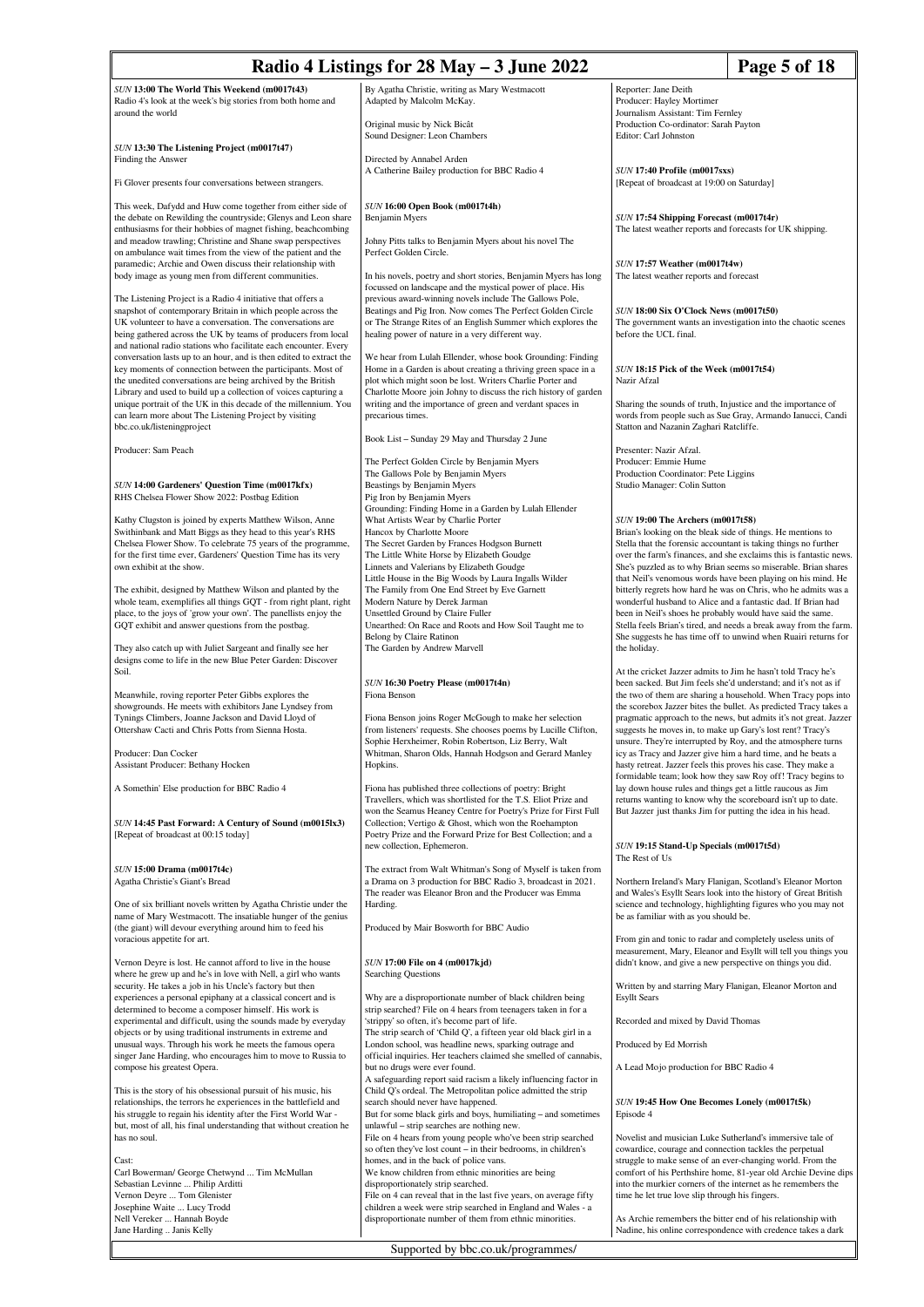| Radio 4 Listings for 28 May - 3 June 2022<br>Page 6 of 18                                                                          |                                                                                                                                  |                                                                                                                                      |  |
|------------------------------------------------------------------------------------------------------------------------------------|----------------------------------------------------------------------------------------------------------------------------------|--------------------------------------------------------------------------------------------------------------------------------------|--|
| turn.                                                                                                                              | vigilant she's not caught on camera or video. Just one reverse                                                                   | work very much as the manifestation of her faith which, she                                                                          |  |
| Words and music by Luke Sutherland                                                                                                 | image search could mean she is found, which could have dire<br>consequences for her and her family.                              | wrote, was in God to whom she prayed direct, she didn't bother<br>with the church as intermediary!                                   |  |
| Read by Cal MacAninch and Reuben Joseph<br>Produced by Eilidh McCreadie                                                            | In Japan, Satoshi records his first interview since being found                                                                  | Two hundred years later, feminist causes still need to be                                                                            |  |
|                                                                                                                                    | giving a voice to the Billion to One puzzle photo for the first                                                                  | championed - the average hourly earnings of women in this                                                                            |  |
| SUN 20:00 More or Less (m0017kc5)                                                                                                  | time. Aleks finds out if Satoshi knew thousands of people were<br>looking for him and how feels about being found?               | country is overall still fifteen percent less than that of men.                                                                      |  |
| Germany's excess deaths, Eurovision and teacher shortages                                                                          | Producer Kate Bissell                                                                                                            | While the Bible inevitably reflects the social culture of its day,<br>it seems very clear to me that Jesus bucked those trends. He   |  |
| Some recent, and surprising, estimates from the World Health                                                                       | Researcher Juliet Conway                                                                                                         | included all those who were often excluded, especially women.                                                                        |  |
| Organisation suggested that the UK fared better than Germany<br>in the pandemic. But did they get it right?                        |                                                                                                                                  | He listened to women's views and used positive examples of<br>women in his stories - even suggesting that women could be             |  |
| At Eurovision this year an algorithm was apparently used to                                                                        | SUN 22:00 Westminster Hour (m0017t5p)<br>Nick Watt discusses the continuing fallout from the Sue Gray                            | like God in the story of the lost coin, for example.                                                                                 |  |
| replace whole countries' votes - was it responsible for the UK's                                                                   | report and assesses the Chancellor's measures to help with the                                                                   | God, help us to enjoy the diversity of all those around us but to                                                                    |  |
| second-place finish?                                                                                                               | cost of living, with Conservative MP Claire Coutinho; Labour's<br>Emma Hardy; and pollster James Johnson. The UK editor of       | treat each person we meet equally and honourably.                                                                                    |  |
| The global economy has been putting the squeeze on many of us<br>this year. Various factors have caused food, fuel and energy      | Politico, Jack Blanchard, brings additional insight and analysis<br>of the top stories at Westminster.                           | Amen                                                                                                                                 |  |
| prices to rocket and many households are starting to feel the                                                                      |                                                                                                                                  |                                                                                                                                      |  |
| pinch. We speak to economist Duncan Weldon about whether<br>this year is the worst hit to the cost of living since records         | $SUN$ 23:00 Loose Ends (m0017sxq)                                                                                                | MON 05:45 Farming Today (m0017t6j)<br>30/05/22 Peat fires; Soil workshop; Farming and climate                                        |  |
| began.                                                                                                                             | [Repeat of broadcast at 18:15 on Saturday]                                                                                       | change.                                                                                                                              |  |
| An unusually large contingent of children are set to hit English<br>secondary schools just as the number of 21 year olds dips – so | SUN 23:30 Something Understood (b0366xrw)                                                                                        | The RSPB and Greenpeace say they have evidence of illegal<br>burning of peatlands. Burning peat was banned in protected              |  |
| are we heading for a teaching crunch in England?                                                                                   | [Repeat of broadcast at 06:05 today]                                                                                             | areas and where the peat is deep last year, as part of government                                                                    |  |
| Produced in partnership with The Open University.                                                                                  |                                                                                                                                  | efforts to protect and restore peatlands which sequester carbon.<br>Traditionally some have been routinely burnt to create the right |  |
|                                                                                                                                    | <b>MONDAY 30 MAY 2022</b>                                                                                                        | habitat for grouse and also to prevent wildfires. But<br>conservationists say they've reported 79 cases of possible illegal          |  |
| SUN 20:30 Last Word (m0017kg1)                                                                                                     |                                                                                                                                  | peat burning.                                                                                                                        |  |
| Baroness Haleh Afshar, Sheikh Khalifa bin Zayed Al Nahyan,<br>Kay Mellor, Vangelis (Pictured)                                      | MON 00:00 Midnight News (m0017t5v)<br>The latest news and weather forecast from BBC Radio 4.                                     | Applications for the Sustainable Farming Incentive open later                                                                        |  |
| Matthew Bannister on                                                                                                               |                                                                                                                                  | this week. It's the first phase of England's replacement for the<br>EU's Common Agricultural Policy: farmers will be paid for the    |  |
|                                                                                                                                    | MON 00:15 Thinking Allowed (m0017kcw)<br>Wealth - Plutocratic London                                                             | public goods they provide. This is a massive change and there is                                                                     |  |
| Baroness Haleh Afshar, the Iranian-born academic and activist<br>who made her home in the UK and campaigned for women's            |                                                                                                                                  | help and advice for farmers as they make the transition. In<br>Devon, a business advice service - the Business Information           |  |
| rights.                                                                                                                            | Plutocratic London and dynastic wealth. Caroline Knowles,<br>Professor of Sociology at Goldsmiths, University of London,         | Point - has been running a series of free workshops to get<br>farmers up to speed. One of them is about soil, and how to             |  |
| Sheikh Khalifa bin Zayed Al Nahyan, the Emir of Abu Dhabi                                                                          | takes Laurie Taylor on a tour of plutocratic London, a city with                                                                 | improve it.                                                                                                                          |  |
| and President of the United Arab Emirates who led the<br>transformation of his country and was a key ally of the West.             | more resident billionaires than New York, Hong Kong or<br>Moscow. How have the fabulously rich re-made London in their           | What impact will climate change have on farming in the future?                                                                       |  |
| Kay Mellor, the TV writer best known for series like 'Band of                                                                      | own image and what is the cost to ordinary Londoners? They're<br>joined by Katie Higgins, Postdoctoral Fellow in the Sociology   | Met Office scientists have been studying the impacts on<br>everything from producing livestock, to growing crops, disease            |  |
| Gold', 'Fat Friends' and 'The Syndicate'.                                                                                          | of Elites at the University of Oxford, and author of a study<br>exploring the inheritance practices of the ultra wealthy. How do | and drought.                                                                                                                         |  |
| Vangelis, the prolific composer who won an Oscar for the                                                                           | they maintain a belief in the value of work whilst preserving                                                                    | Presenter = Charlotte Smith                                                                                                          |  |
| soundtrack to the film 'Chariots of Fire'.                                                                                         | inheritance for the generation to come?                                                                                          | Producer = Rebecca Rooney                                                                                                            |  |
| Producer: Neil George                                                                                                              | Producer: Jayne Egerton                                                                                                          | MON 05:56 Weather (m0017t6l)                                                                                                         |  |
| Interviewed guest: Molly Newton<br>Interviewed guest: Janet Veitch OBE.                                                            | MON 00:45 Bells on Sunday (m0017syb)                                                                                             | The latest weather forecast for farmers.                                                                                             |  |
| Interviewed guest: Sameer Hashmi.                                                                                                  | [Repeat of broadcast at 05:43 on Sunday]                                                                                         |                                                                                                                                      |  |
| Interviewed guest: Paul Allen.                                                                                                     |                                                                                                                                  | MON 05:58 Tweet of the Day (b020tnrx)<br>Nightjar                                                                                    |  |
| Archive clips used: BBC Radio 4, Desert Island Discs -<br>Baroness Haleh Afshar 28/12/2008; FOX 5 New York, The                    | MON 00:48 Shipping Forecast (m0017t60)<br>The latest weather reports and forecasts for UK shipping.                              | Tweet of the Day is a series of fascinating stories about our                                                                        |  |
| first minutes of the reporting of the 9/11 attacks from WNYW<br>11/09/2001; BBC Radio 4, Today Programme - Kay Mellor              |                                                                                                                                  | British birds inspired by their calls and songs.                                                                                     |  |
| tribute 18/05/2022; BBC Radio 4, Desert Island Discs - Kay                                                                         | <b>MON 01:00 Selection of BBC World Service Programmes</b>                                                                       | Miranda Krestovnikoff presents the Nightjar. Take a walk on a                                                                        |  |
| Mellor OBE 29/10/2017; Granada TV, Band of Gold (1995);<br>Rollem Productions/ Tiger Aspect Productions/ Yorkshire                 | (m0017t63)<br>BBC Radio 4 presents a selection of news and current affairs,                                                      | heath on a warm summer evening and you may hear the strange<br>churring sound of the nightjar.                                       |  |
| Television, Fat Friends 2000; Isolde Films, Vangelis and the<br>Journey to Ithaka - Documentary (2013); Al Jazeera English,        | arts and science programmes from the BBC World Service.                                                                          |                                                                                                                                      |  |
| Vangelis: A Message of Hope 22/01/2012.                                                                                            |                                                                                                                                  | MON 06:00 Today (m0017t7v)                                                                                                           |  |
|                                                                                                                                    | MON 05:20 Shipping Forecast (m0017t68)<br>The latest weather reports and forecasts for UK shipping.                              | News and current affairs, including Sports Desk, Weather and<br>Thought for the Day.                                                 |  |
| SUN 21:00 Money Box (m0017sx2)<br>[Repeat of broadcast at 12:04 on Saturday]                                                       |                                                                                                                                  |                                                                                                                                      |  |
|                                                                                                                                    | MON 05:30 News Briefing (m0017t6d)<br>The latest news from BBC Radio 4                                                           | MON 09:00 Start the Week (m0017t7x)<br>Family drama at Hay Festival                                                                  |  |
| SUN 21:25 Radio 4 Appeal (m0017t3b)                                                                                                |                                                                                                                                  |                                                                                                                                      |  |
| [Repeat of broadcast at 07:54 today]                                                                                               | MON 05:43 Prayer for the Day (m0017t6g)                                                                                          | In front of an audience at this year's Hay Festival Helen Lewis<br>talks to three prize winning authors about their work.            |  |
| SUN 21:30 The Digital Human (m000tml8)                                                                                             | A spiritual comment and prayer to begin the day with Canon<br>Anne Easter                                                        | Damon Galgut's Booker-winning The Promise tells the story of                                                                         |  |
| Series <sub>22</sub>                                                                                                               | Good morning!                                                                                                                    | a family and a country - South Africa - and the failed promises<br>that destroy them both. The exciting promise of a super-          |  |
| Find                                                                                                                               |                                                                                                                                  | connected world where memories are currency is set against the                                                                       |  |
| In 2006 the creators of the alternate reality game, Perplex City                                                                   | Today, May the thirtieth, the Church remembers Josephine<br>Butler, an English feminist and social reformer who was born in      | quest for privacy in Jennifer Egan's new novel The Candy<br>House. And Margo Jefferson examines every passion, memory                |  |
| set a puzzle challenge called Billion to One. With only one<br>photograph and a first name players were tasked with using the      | 1828. Josephine was an extraordinary woman, well ahead of her<br>time, who, when her youngest child died in an accident, decided | and influence – from family to jazz to art – in her new memoir,<br>Constructing a Nervous System.                                    |  |
| internet to find out who the man was in the photo. Despite<br>thousands of people looking for Satoshi he stayed hidden for 14      | that the best way to deal with her grief was to try to help others<br>who less fortunate than herself so she went to the local   | Producer: Katy Hickman                                                                                                               |  |
| years until eventually, just before New Year in 2021 Tom Lucas                                                                     | workhouse and listened to the women there.                                                                                       |                                                                                                                                      |  |
| in Germany used reverse image search and in under five<br>minutes discovered who he was, where he lived, worked and                | Hearing their stories, Josephine went on to campaign for a                                                                       | MON 09:45 Black Gold by Jeremy Paxman (m0017t7z)                                                                                     |  |
| how to contact him.                                                                                                                | number of feminist causes, including the right of girls to better<br>and equal education and for an end to the human trafficking | Episode 1                                                                                                                            |  |
| This may be considered progress for those who want to be<br>found but for people like Sian who live under Witness                  | that took girls and young women to Europe as prostitutes.                                                                        | Writer and broadcaster Jeremy Paxman's vivid and compelling<br>social history of how coal 'made' Britain read by Adrian              |  |
| Protection, advancements in technology means stepping out of                                                                       | There are some who'd say that the term Christian feminist is an                                                                  | Scarborough.                                                                                                                         |  |
| her house becomes a huge risk. Because we capture so much of<br>our lives and put it online, where ever Sian goes she has to be    | oxymoron, given the blatant discrimination that the church has<br>practised towards women over the years, but Josephine saw her  | Episode One: A Rock that Burns                                                                                                       |  |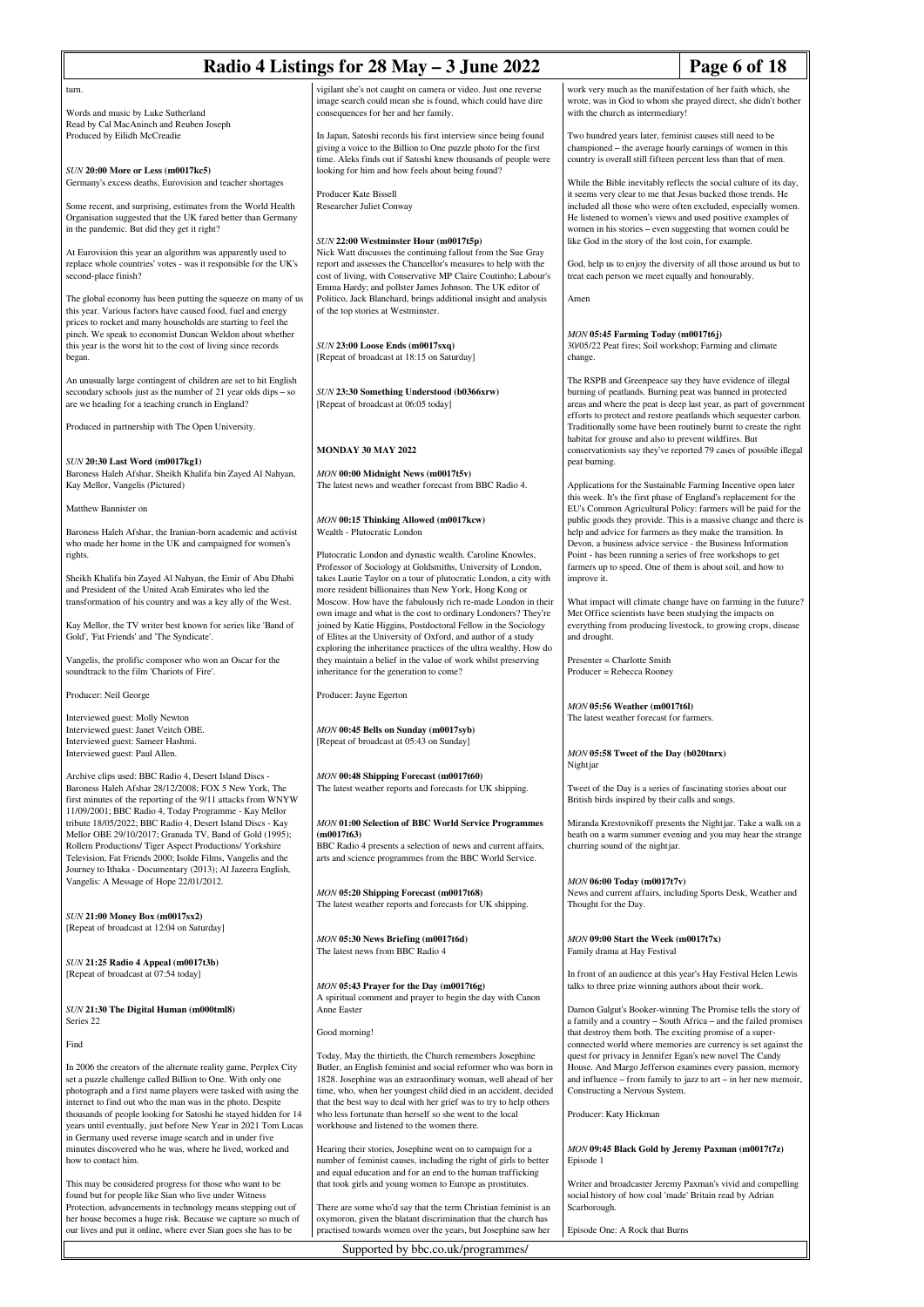|                                                                                                                                                                                                                                                                                                                                                                                                                                                                                                                                                                                                                                                                                             | Radio 4 Listings for 28 May - 3 June 2022                                                                                                                                                                                                                                                                                                                                                                                                                                                                                                                                              |                                                                                                                                                                                                                                                                         | Page 7 of 18                                                                                                                                                                                            |
|---------------------------------------------------------------------------------------------------------------------------------------------------------------------------------------------------------------------------------------------------------------------------------------------------------------------------------------------------------------------------------------------------------------------------------------------------------------------------------------------------------------------------------------------------------------------------------------------------------------------------------------------------------------------------------------------|----------------------------------------------------------------------------------------------------------------------------------------------------------------------------------------------------------------------------------------------------------------------------------------------------------------------------------------------------------------------------------------------------------------------------------------------------------------------------------------------------------------------------------------------------------------------------------------|-------------------------------------------------------------------------------------------------------------------------------------------------------------------------------------------------------------------------------------------------------------------------|---------------------------------------------------------------------------------------------------------------------------------------------------------------------------------------------------------|
| It was Britain's good fortune to be blessed with rich seams of<br>anthracite and the ambition and hard labour of her inhabitants<br>to turn it into the nation's powerhouse. From Roman times to<br>the late 20th century, Paxman explores the stories of the<br>engineers and inventors, landowners, entrepreneurs and<br>industrialists who saw the potential for innovation and wealth.<br>For centuries it was the driving force behind our economy and<br>trade and the preoccupation of politicians. It fuelled the<br>industrial revolution producing everything from carriage wheels<br>to needles, it warmed and lit the nation's homes and powered<br>our steam trains and ships. | with his fellow members of Sikh Volunteers Australia, to bring<br>healthy food to the victims of severe flooding more than<br>1000km from their base.<br>Karma is a tour guide through the majestic mountains of<br>Bhutan where he leads treks lasting up to 27 days - but health<br>issues are placing Karma's business in jeopardy.<br>Nearly two years on from the explosion which devastated the<br>city of Beirut, Lebanon is enveloped in an acute economic crisis<br>and Paloma's mum has been telling her to leave.                                                           | Young Doug - Tom Glenister<br>Young John - Joe Parker<br>Jimi Hendrix - Shaq B. Grant<br>Stefan - Timotei Cobeanu<br>Mr Carlton - Roger Alborough<br>Additional, real-life contributors:<br>Jane Cooper<br><b>Lynton Guest</b><br>Doug Kendall<br>Christopher Longstaff |                                                                                                                                                                                                         |
| Underpinning all of this and central to Paxman's book is the<br>history of the miners themselves who toiled in appalling<br>conditions to hack the coal from the underground seams and the<br>mining communities that formed around the pitheads. He also<br>explores the terrible human cost of coal with the filthy,<br>polluting air it produced as it burned and the inevitable and<br>multiple accidents that happened to those working underground.                                                                                                                                                                                                                                   | Using social media, Alan Dein is connecting with people around<br>the world, to hear stories of hope and support, whether in<br>peaceful or unsettled times.<br>Producer: Conor Garrett<br><b>MON 12:00 News Summary (m0017t88)</b><br>The latest national and international news from BBC Radio 4.                                                                                                                                                                                                                                                                                    | Rob Mardle<br>Vic Martin<br>Nick Mason<br>Zoot Money<br>Rob Offer<br>Mick Peacey<br>Alastair Stewart<br>Colin Ward<br>Geno Washington                                                                                                                                   |                                                                                                                                                                                                         |
| Abridged by Richard Hamilton and produced by Julian<br>Wilkinson.<br>MON 10:00 Woman's Hour (m0017t82)                                                                                                                                                                                                                                                                                                                                                                                                                                                                                                                                                                                      | MON 12:04 You and Yours (m0017t8b)<br>News and discussion of consumer affairs                                                                                                                                                                                                                                                                                                                                                                                                                                                                                                          | Written by Andy Barrett<br>Sound Design: David Thomas<br>Director: Andy Jordan<br>Producer: Jonathan Banatvala                                                                                                                                                          |                                                                                                                                                                                                         |
| Hannah Fry, Female Bouncers, Ukrainian Refugees<br>Hannah Fry is a professor in the Mathematics of Cities at UCL,<br>a best selling author, a TV presenter and a podcaster. But in<br>January 2021, her life changed when she found out she had                                                                                                                                                                                                                                                                                                                                                                                                                                             | MON 12:57 Weather (m0017t8d)<br>The latest weather forecast                                                                                                                                                                                                                                                                                                                                                                                                                                                                                                                            | Executive Producer: Melanie Nock                                                                                                                                                                                                                                        | An International Arts Partnership production for BBC Radio 4                                                                                                                                            |
| cervical cancer. At just 36 years old, with two young daughters,<br>she was faced with her own mortality. She turned to the<br>statistics to find out what she was facing. But what she found<br>within them shocked her. As a way of coping with the<br>diagnosis, she started filming her treatment and has turned it<br>into a deeply personal documentary: Making Sense of Cancer.                                                                                                                                                                                                                                                                                                      | <b>MON 13:00 World at One (m0017t8g)</b><br>Forty-five minutes of news, analysis and comment, with Sarah<br>Montague.<br>MON 13:45 How to Steal a Trillion (m0017t8j)                                                                                                                                                                                                                                                                                                                                                                                                                  | MON 15:00 Round Britain Quiz (m0017t8p)<br>Programme 10, 2022<br>(10/12)<br>Wales make the last of their four appearances in the current<br>series, fervently hoping they can add another victory to their<br>tally this season. Myfanwy Alexander and David Edwards    |                                                                                                                                                                                                         |
| What's it like to be a female bouncer? With the industry saying<br>staff shortages are impacting their ability to keep people safe,<br>they are making plans to hire more women. Michael Kill is<br>CEO of the Night Time Industries Association and Carla Leigh<br>is a Door Supervisor and is setting up her own security business<br>focusing on getting women in to the industry.                                                                                                                                                                                                                                                                                                       | 1 - The Invention of Offshore<br>Author and journalist Oliver Bullough traces Britain's vital role<br>in the growth of 'offshore' money laundering, talking to<br>historians, whistleblowers, former law enforcement<br>investigators and politicians.                                                                                                                                                                                                                                                                                                                                 | of Scotland.<br>A knowledge of provincial English painters, characters in<br>Macbeth, Chitty Chitty Bang Bang and the sayings of Bill<br>Shankly might all be very helpful to the panel this week. As<br>they work their way to the answers Kirsty will be on hand to   | appear for Wales, against Val McDermid and Alan McCredie                                                                                                                                                |
| Over 60 thousand Ukrainian refugees have arrived in the UK<br>since the beginning of the war. Most of those are women and<br>children as most men have been banned from leaving Ukraine.<br>Anya Abdulakh is from the charity Families4Peace, which is<br>helping newly arrived Ukrainians in London. She is working<br>with women like Maria and Olena who both came to the UK<br>from Kyiv in recent weeks. Anya, Maria and Olena speak to<br>Paulette.                                                                                                                                                                                                                                   | In this episode, he traces the origins of offshoring back to the<br>sleepy City of London of the 1950s. A moment of inspiration<br>fuses with the shock of the Suez Crisis to create the launch of a<br>whole new approach to finance - with consequences that are<br>still playing out right now.<br>Series contributors include: Graham Barrow, Roman<br>Borisovich, Bill Browder, Liam Byrne, John Christensen,                                                                                                                                                                     | fewer points they'll end up with.<br>RBQ listeners.<br>Producer: Paul Bajoria                                                                                                                                                                                           | feed them clues, though the more help she has to give them the<br>A proportion of the questions have, as usual, been provided by                                                                        |
| Do you know what a tweenager is? A listener got in touch and<br>told us she was struggling to work out how to support and<br>understand her 11-year-old daughter. In focusing on teenagers<br>have we neglected younger children? Dr Tara Porter is a<br>Clinical Psychologist and she argues that the 'tween' years lay<br>the groundwork for the teens. She joins Paulette Edwards to<br>offer insights and advice.                                                                                                                                                                                                                                                                       | Damian Hinds, David Lewis, Vanessa Ogle, John Penrose,<br>Catherine Schenk, Helena Wood<br>Producer: Phil Tinline<br><b>MON 14:00 The Archers (m0017t58)</b><br>[Repeat of broadcast at 19:00 on Sunday]                                                                                                                                                                                                                                                                                                                                                                               | MON 15:30 The Food Programme (m0017t3v)<br>[Repeat of broadcast at 12:32 on Sunday]<br>A dancer at the top of her career can't do her job without the<br>skill and attention to detail of their shoemaker.                                                              | MON 16:00 The Dancer and Her Shoe Maker (m0017k94)                                                                                                                                                      |
| Presenter: Paulette Edwards<br>Producer: Emma Pearce                                                                                                                                                                                                                                                                                                                                                                                                                                                                                                                                                                                                                                        | MON 14:15 Drama (m0017t8m)<br>Barbeque 67 - The Original Summer of Love                                                                                                                                                                                                                                                                                                                                                                                                                                                                                                                | Francesca Hayward is a principal dancer for the Royal Ballet                                                                                                                                                                                                            | and Bob Martin is her shoemaker. It's a very personal choice for<br>a dancer to settle on the perfect shoe - each maker is different -<br>and so once they've found one, they rely on the maker of that |
| MON 11:00 The Untold (m0017t84)<br>Trouble at the Barbers<br>The covid-19 lockdowns were brutal for small businesses. They<br>were particularly tough for barbers. In an industry when getting                                                                                                                                                                                                                                                                                                                                                                                                                                                                                              | Robert Glenister and Anamaria Marinca in a drama about<br>migrant workers Jimi Hendrix and the true story of the rock<br>festival that launched the Summer of Love. With verbatim<br>accounts from those who took part, including Geno<br>Washington, Zoot Money and Pink Floyd's Nick Mason.                                                                                                                                                                                                                                                                                          | shoe for their whole career.<br>Pointe shoe making is a dying craft which has recently been<br>left like Bob.                                                                                                                                                           | given heritage craft status in the UK. There are not many people                                                                                                                                        |
| up-close and personal is the only way to get the job done, the<br>business of hair-cutting was simply unworkable.<br>Phil, a barber in Pudsey, West Yorkshire, knows that the<br>gentleman's shaves, haircuts, skin-fades and beard-trims he<br>offers can be so much more than just personal grooming - they<br>can be a much needed self-esteem boost, a chance to chat to a<br>sympathetic ear, or a moment of peace on a tough day. In<br>March 2020, finding himself shut down like the rest of the<br>industry, Phil was keen to find a way to stay connected to his<br>customers, haircuts or no haircuts. He took to facebook and -                                                 | In a Lincolnshire landscape now home to labourers from<br>Eastern Europe, Doug's greatest memory is of Spalding's<br>Barbeque 67. Widowed, retired and depressed, this former tulip<br>farmer (Robert Glenister) is helped to his feet by the young<br>Romanian Tereza (Anamaria Marinca). An intimate friendship<br>blossoms. Tereza grafts at picking vegetables and grading<br>potatoes, but she once fronted her own band, Purple Haze, and<br>Doug finds himself retelling the story of the night when<br>Hendrix came to Spalding and played in the first ever rock<br>festival. | This programme takes you behind the curtain to peep into a<br>by a shoe.<br>MON 16:30 The Digital Human (m0017t8s)<br>Series 26                                                                                                                                         | world of craft, sweat and determination. Rich in ballet music,<br>this is an uplifting real life fairy tale of two people connected<br>Producer: Catherine Robinson for BBC Audio Wales and West        |
| reluctantly at first - started hosting live chat sessions just a<br>chance to connect, chill out and have a chat. As the world went<br>in, then out, then back in to successive waves of lockdowns,<br>Phil felt he was making it work. Weathering the storm, and<br>making the best of a bad situation.                                                                                                                                                                                                                                                                                                                                                                                    | For, amazing as it sounds, this happened exactly 55 years ago.<br>On 29th May 1967 thousands descended on a giant agricultural<br>shed, the Tulip Bulb Auction Hall. Alongside Hendrix, one of<br>the greatest line-ups in rock history included Eric Clapton,<br>Geno Washington, Pink Floyd, The Move, Zoot Money and                                                                                                                                                                                                                                                                | Reflections<br>Aleks Krotoski asks if AI companions will be like imaginary<br>friends of childhood? And if so will they afford the same<br>benefits - making us better, more social human beings.                                                                       |                                                                                                                                                                                                         |
| But June 2021 was to bring a shock that no-one could have<br>predicted, and which might just be the final straw.<br>Produced in Bristol by Emily Knight                                                                                                                                                                                                                                                                                                                                                                                                                                                                                                                                     | local band Sound Force Five.<br>While Doug measures the person he has become against the<br>person that Hendrix invited him to be, events in the town lead to                                                                                                                                                                                                                                                                                                                                                                                                                          | To mark the 10th anniversary of The Digital Human we're                                                                                                                                                                                                                 | answering some of the questions that have stuck with us over<br>the last 10 years. In 2017 we spoke to Eugenia Kuyda she used                                                                           |
| MON 11:30 Don't Log Off (m0017t86)<br>Series 13                                                                                                                                                                                                                                                                                                                                                                                                                                                                                                                                                                                                                                             | an escalation of hostility to its Romanian workers. A series of<br>confrontations will leave both Doug and Tereza to make<br>decisions about where their futures lie.                                                                                                                                                                                                                                                                                                                                                                                                                  | her AI startup in San Francisco to help her create a chatbot<br>text in voice.                                                                                                                                                                                          | version of her late friend Roman. Using all the texts she and her<br>firends had ever received from him they made an AI that could                                                                      |
| Keeping Going                                                                                                                                                                                                                                                                                                                                                                                                                                                                                                                                                                                                                                                                               | Cast:<br>Doug - Robert Glenister<br>Tereza - Anamaria Marinca<br>John - Gerard McDermott                                                                                                                                                                                                                                                                                                                                                                                                                                                                                               |                                                                                                                                                                                                                                                                         | But its where she wanted to take the technology that intrigued<br>us. She wanted give everyone their own Roman, an AI bot that                                                                          |
| would be a constant companion infinitely patient and<br>In Melbourne, Jaswinder describes the epic road trip he made<br>Supported by bbc.co.uk/programmes/                                                                                                                                                                                                                                                                                                                                                                                                                                                                                                                                  |                                                                                                                                                                                                                                                                                                                                                                                                                                                                                                                                                                                        |                                                                                                                                                                                                                                                                         |                                                                                                                                                                                                         |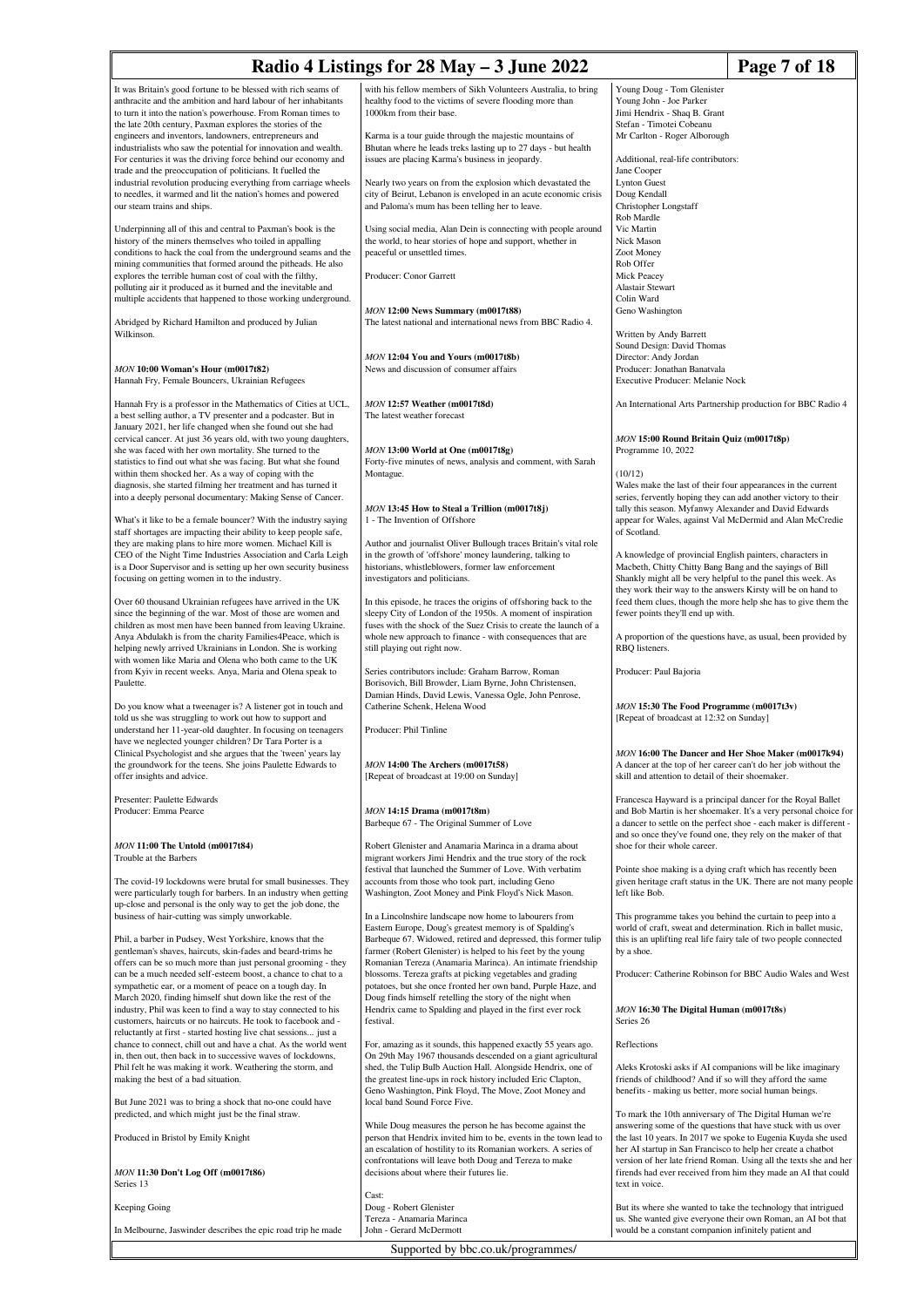| Radio 4 Listings for 28 May - 3 June 2022<br>Page 8 of 18                                                                                                                                                                                                                                                                    |                                                                                                                                                                                                                                                                                                                                    |                                                                                                                                                               |                                                                                                                                                                                                                                                                         |
|------------------------------------------------------------------------------------------------------------------------------------------------------------------------------------------------------------------------------------------------------------------------------------------------------------------------------|------------------------------------------------------------------------------------------------------------------------------------------------------------------------------------------------------------------------------------------------------------------------------------------------------------------------------------|---------------------------------------------------------------------------------------------------------------------------------------------------------------|-------------------------------------------------------------------------------------------------------------------------------------------------------------------------------------------------------------------------------------------------------------------------|
| understanding. It would be taught by the user using their own                                                                                                                                                                                                                                                                | on Washington in 1963 with other civil rights campaigners.                                                                                                                                                                                                                                                                         | MON 22:00 The World Tonight (m0017t9b)                                                                                                                        |                                                                                                                                                                                                                                                                         |
| texts and so would speak to them in their own voice, she called<br>it Replika. Five years on Replika has 20 million users across the<br>globe.                                                                                                                                                                               | And then years later, she wanted to make a stand for her son<br>and all other young black men. Laurence's experience had been<br>the last straw and, that evening, Carol sat down and wrote a list                                                                                                                                 | EU unable to agree ban on Russian oil imports<br>a global perspective.                                                                                        | In-depth reporting, intelligent analysis and breaking news from                                                                                                                                                                                                         |
| The idea made us instantly think of imaginary friends from<br>childhood. In this programme Aleks sets out to find out if this<br>more than an interesting metaphor but perhaps a key way to<br>understand our relationship with these soon to be pervasive<br>technologies.                                                  | of survival rules for not just her son but for all black men to<br>follow in the event of being stopped by the police. She called it<br>The Little Black Book. This programme charts the story of that<br>book, its important list of 30 rules and how it continues to be<br>relevant nearly 40 years after its first publication. | MON 22:45 Mr Wilder and Me by Jonathan Coe<br>(m0017t9d)<br>Episode 1                                                                                         |                                                                                                                                                                                                                                                                         |
| Producer: Peter McManus                                                                                                                                                                                                                                                                                                      | Producer: Caroline Heywood<br>Executive Producer: Ashley Byrne                                                                                                                                                                                                                                                                     | the Holocaust. In it he showed "an entire field, a whole                                                                                                      | In 1945, Billy Wilder made a film called "Death Mills" about                                                                                                                                                                                                            |
| MON 17:00 PM (m0017t8v)<br>Afternoon news and current affairs programme, reporting on                                                                                                                                                                                                                                        | A Made in Manchester production for BBC Radio 4<br>Picture: Courtesy of Laurence Legall                                                                                                                                                                                                                                            | is ostensibly a fiction about a young woman discovering her                                                                                                   | landscape of corpses". He went on to make "Sunset Boulevard",<br>"Some Like It Hot" and "The Apartment". "Mr Wilder & Me"                                                                                                                                               |
| breaking stories and summing up the day's headlines                                                                                                                                                                                                                                                                          | MON 20:30 Analysis (m0017t97)                                                                                                                                                                                                                                                                                                      | that a generation of film-makers responded to the great<br>cataclysm of the second world war and the seriousness with                                         | love of film, music and young men but it is also about the way                                                                                                                                                                                                          |
| MON 18:00 Six O'Clock News (m0017t8x)<br>Russian forces are reportedly nearing the centre of<br>Severodonetsk, in eastern Ukraine.                                                                                                                                                                                           | From Russia with love<br>As Russia's brutal war with Ukraine enters its fourth month,                                                                                                                                                                                                                                              | which they viewed entertainment, particularly comedy, as an<br>escape from nightmarish reality.                                                               |                                                                                                                                                                                                                                                                         |
| <i>MON</i> 18:30 Just a Minute (m0017t8z)                                                                                                                                                                                                                                                                                    | Edward Stourton asks who Russia's allies and friends are and<br>looks at the nation's influence overseas.                                                                                                                                                                                                                          | the story of how she came to work for the legendary film                                                                                                      | The protagonist, Calista is a film score composer and she tells<br>director, Billy Wilder whilst he was preparing to work on one of                                                                                                                                     |
| Series 89                                                                                                                                                                                                                                                                                                                    | While President Putin has made no secret of his belief that<br>Ukraine should be part of a "greater Russia", what is less                                                                                                                                                                                                          | his last films, "Fedora".                                                                                                                                     |                                                                                                                                                                                                                                                                         |
| Talking Pictures, The Art of Drag and My Fashion Essentials<br>Sue Perkins challenges Dane Baptiste, Jayde Adams, Jan                                                                                                                                                                                                        | apparent is how far Russia's influence is spreading in other parts<br>of the world.                                                                                                                                                                                                                                                | Written by Jonathan Coe<br>Abridged by Florence Bedell                                                                                                        |                                                                                                                                                                                                                                                                         |
| Ravens and Paul Merton to speak for 60 seconds without<br>repetition, deviation or hesitation.                                                                                                                                                                                                                               | These include sub-Saharan Africa, Latin America and the<br>Middle East. With the West having left a vacuum in parts of<br>Africa, President Putin has been able to offer military help in                                                                                                                                          | The reader is Jasmine Hyde<br>Produced by Clive Brill                                                                                                         |                                                                                                                                                                                                                                                                         |
| The long-running Radio 4 national treasure of a parlour game is<br>back for a new series with subjects this week ranging from The<br>Art of Drag to My Fashion Essentials.                                                                                                                                                   | unstable countries such as Mali and the Central African<br>Republic.                                                                                                                                                                                                                                                               | A Brill Production for BBC Radio 4.                                                                                                                           |                                                                                                                                                                                                                                                                         |
| Production co-ordinator: Caroline Barlow<br>Sound editor: Marc Willcox<br>Producer: Hayley Sterling                                                                                                                                                                                                                          | This follows Russia's intervention in Syria's civil war on the side<br>of Bashar Al-Assad's government, with implications for the<br>wider geopolitics of the region.                                                                                                                                                              | MON 23:00 DMs Are Open (m0017m2c)<br>Series 1<br>Episode 2                                                                                                    |                                                                                                                                                                                                                                                                         |
| A BBC Studios Production                                                                                                                                                                                                                                                                                                     | And in Latin America, Russia is accused of using soft power<br>tactics through its media channels to polarise society and spread<br>anti-US and anti-Western propaganda.                                                                                                                                                           |                                                                                                                                                               | This week, DMs Are Open sees show hosts Athena Kugblenu<br>and Ali Official dissecting the big stories alongside Akafi Ali,                                                                                                                                             |
| MON 19:00 The Archers (m0017t91)<br>Chelsea's keen to enjoy some space now her Uncle Gary has<br>moved out. But Tracy asks her instead if she'd mind Jazzer<br>moving in. Chelsea doesn't think it's a good idea. Tracy points                                                                                               | Edward Stourton asks to what extent this shows that Russia is<br>trying to rebuild the old Soviet-US spheres of influence of the<br>Cold War.                                                                                                                                                                                      | and voice notes about the Love Island preoccupied with<br>recycling, football louts in a board meeting, and how opera<br>singers take on video game classics. | Abi Clarke and Stuart Laws. Tune in for sketches, one-liners                                                                                                                                                                                                            |
| out it would help them financially, but Chelsea counters that<br>she's sure Tracy will get a new job, so it will all be fine as it is.                                                                                                                                                                                       | Producer: Caroline Bayley<br>Editor: Richard Fenton-Smith                                                                                                                                                                                                                                                                          | Written by: YOU, the public!<br>Producers: Sadia Azmat and Rajiv Karia                                                                                        | Script Editors: Catherine Brinkworth & Nathan Darcy-Roberts                                                                                                                                                                                                             |
| Jazzer seeks out Chelsea, and gives her a hand with her bike<br>chain. He asks her why she doesn't want him to move in, and at<br>last she reveals the problem's Webster. She can't bear the                                                                                                                                 | Sound Engineer: James Beard<br>Production Coordinators: Maria Ogundele and Helena Warwick                                                                                                                                                                                                                                          | Production Coordinator: Sarah Nicholls<br>Sound Editor: Sean Kerwin                                                                                           |                                                                                                                                                                                                                                                                         |
| thought of having a big spider in the house; she's phobic. But<br>she knows how much Jazzer loves Webster. Jazzer's just<br>relieved it's not about him.                                                                                                                                                                     | MON 21:00 The Dolittle Machine (m0017khn)<br>Can we build a Dolittle Machine, a piece of technology that will                                                                                                                                                                                                                      | Sound Engineer: Neil Goody - Premises Studios<br>A BBC Studios Production                                                                                     |                                                                                                                                                                                                                                                                         |
| Adil fills Roy in on some of the plans for the new look hotel.<br>Roy admits he feels like a pariah in his own village. Adil<br>assures him it will pass, and people will come round. He's had                                                                                                                               | let us converse with the animals of planet Earth? Science fiction<br>writer Matthew De Abaitua investigates how the latest advances<br>in AI mean that this is now more in the realms of the possible,                                                                                                                             | MON 23:30 Epiphanies (m000y6jd)                                                                                                                               |                                                                                                                                                                                                                                                                         |
| similar experiences in his own past. He moves on, emphasising<br>the focus on local for the new Grey Gables; he wants to connect<br>the hotel to the community, to give guests a sense of place.                                                                                                                             | rather than in the purely fantastical.<br>Starting in his garden with two cats, he finds himself in a                                                                                                                                                                                                                              | Sara Collins, Bobby Gillespie, Lisa Dwan<br>John Wilson explores the intimate moments of creative                                                             |                                                                                                                                                                                                                                                                         |
| Later Roy's prompted to confess the racist incident against Usha<br>he was involved with in the past. This rattles Adil, and he<br>suggests they move forward with work matters. Roy tries to                                                                                                                                | tropical forest with big-brained hook-wielding birds, surveying<br>multidimensional neural networks, and meets a woman who<br>found out about her pregnancy from a dolphin. There are also                                                                                                                                         | inspiration that have been experienced by some of our best<br>known artists.                                                                                  |                                                                                                                                                                                                                                                                         |
| explain his current stance, and that this episode was very much<br>in the past, but Adil excuses himself - he has calls to make.                                                                                                                                                                                             | robotic fish and sound pictures painted at high speed by fruit<br>bats.                                                                                                                                                                                                                                                            | The actress Lisa Dwan recalls the unforgettable impact of                                                                                                     | seeing her first Beckett play on television, and then, as a young<br>actress, receiving the script for "Not I" and realising that this                                                                                                                                  |
| MON 19:15 Front Row (m0017t93)<br>Refik Anadol, Jasdeep Singh Degun, The British Art Show                                                                                                                                                                                                                                    | What is Matthew's machine going to look like, how will it<br>operate, and what will we learn from it all?                                                                                                                                                                                                                          | was a man who was writing for 'the voices in my head'.                                                                                                        | Bobby Gillespie of Primal Scream talks about writing poetry as                                                                                                                                                                                                          |
| Immersive digital art in Coventry, the British Art Show, &<br>music from Jasdeep Singh Degun.                                                                                                                                                                                                                                | Featuring:<br>Linda Erb, vice president of animal care and training, Dolphin<br>Research Center, Florida.<br>Martha Nussbaum, professor of law and philosophy, University                                                                                                                                                          | child in a tough Glaswegian comprehensive school and the                                                                                                      | breakthrough moment during the writing of the band's hit 'I'm<br>Losing More Than I'll Ever Have' when he realised you didn't<br>have to use metaphor or symbolism, but instead could channel                                                                           |
| MON 20:00 The Little Black Book (m0017t95)<br>Growing up in New York in the 1980s, Laurence Legall was<br>more than aware of the dangers of walking down the street. It<br>didn't take much for a young black man to be stopped and<br>searched by the city police - and if you made a wrong move,<br>you could end up dead. | of Chicago.<br>Diana Reiss, professor, Department of Psychology, Hunter<br>College.<br>Daniela Rus, roboticist, professor and Director of the Computer<br>Science and Artificial Intelligence Lab, MIT.<br>Natalie Uomini, researcher into New Caledonian crows and<br>animal intelligence.                                        | raw, honest emotion.<br>Novelist Sara Collins remembers fleeing Jamaica with her                                                                              | family at the age of four, after her father was forced into exile<br>during the political turmoil of the mid-1970s. As the feelings of<br>displacement and loss of identity overwhelmed her, she found<br>solace in the world of Hans Christian Andersen's Little Match |
| In this programme, from his home in Brooklyn where he has<br>lived for much of his life, Laurence tells the story of the small<br>but vitally important book created by his mom to help young<br>black men stay safe on the streets of NYC.                                                                                  | Yossi Yovel, professor, Department of Zoology, Tel Aviv<br>University.<br>Extracts from 'Songs of the Humpback Whale' used with<br>permission from Ocean Alliance.                                                                                                                                                                 | Girl.<br>Produced by John Wilson<br>Executive Producer: David Prest<br>A Whistledown production for BBC Radio 4                                               |                                                                                                                                                                                                                                                                         |
| It all began one day in 1985 when he went to buy some shoes<br>with friends. They were robbed by a group of young men.                                                                                                                                                                                                       | Sperm whale sounds courtesy of Project CETI.<br>Presenter: Matthew De Abaitua                                                                                                                                                                                                                                                      |                                                                                                                                                               |                                                                                                                                                                                                                                                                         |
| Seeing a police car, they flagged them down but the NYPD<br>didn't take their complaint seriously. When he got home, his<br>mom was furious. But rather than just accept it, she decided do                                                                                                                                  | Producer: Richard Ward<br>Executive Producer: Jo Rowntree<br>A Loftus Media production for Radio 4                                                                                                                                                                                                                                 | TUESDAY 31 MAY 2022<br>TUE 00:00 Midnight News (m0017t9h)                                                                                                     |                                                                                                                                                                                                                                                                         |
| something about it.                                                                                                                                                                                                                                                                                                          |                                                                                                                                                                                                                                                                                                                                    | The latest news and weather forecast from BBC Radio 4.                                                                                                        |                                                                                                                                                                                                                                                                         |
| And she was no stranger to 'doing something about it'. Back in<br>1957, Carol Taylor fought discrimination on the airlines to<br>become the first black flight attendant in the United States. A<br>few years later, she took her place on the podium at the March                                                           | MON 21:30 Start the Week (m0017t7x)<br>[Repeat of broadcast at 09:00 today]                                                                                                                                                                                                                                                        | TUE 00:30 Black Gold by Jeremy Paxman (m0017t7z)<br>[Repeat of broadcast at 09:45 on Monday]                                                                  |                                                                                                                                                                                                                                                                         |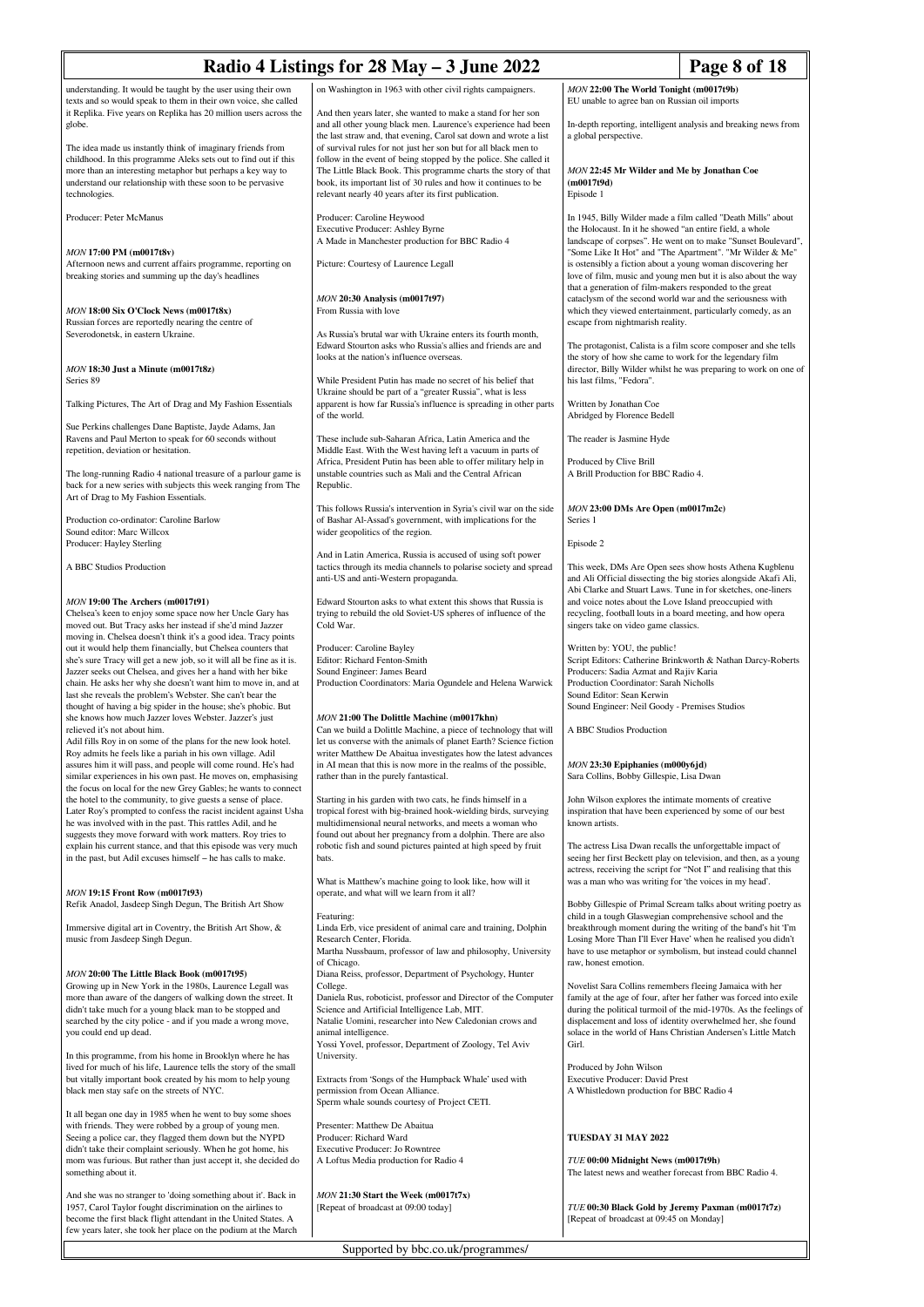# **Radio 4 Listings for 28 May – 3 June 2022 Page 9 of 18**

### *TUE* **00:48 Shipping Forecast (m0017t9k)** The latest weather reports and forecasts for UK shipping.

# *TUE* **01:00 Selection of BBC World Service Programmes (m0017t9m)**

BBC Radio 4 presents a selection of news and current affairs, arts and science programmes from the BBC World Service.

*TUE* **05:20 Shipping Forecast (m0017t9p)** The latest weather reports and forecasts for UK shipping.

# *TUE* **05:30 News Briefing (m0017t9r)** The latest news from BBC Radio 4

# *TUE* **05:43 Prayer for the Day (m0017t9t)**

A spiritual comment and prayer to begin the day with Canon Anne Easte

## Good morning!

When I was Chaplain of our local maternity hospital, I often met women who had made friends with others at ante natal clinics and I know of some of those friendships that, years later, are still going strong.

 I remember sharing with other women about all the preparations I was making for the new baby, the problems of choosing the right names and our wondering together if life would ever be the same  $=$  as if

Today, May 31st, is when Christians remember and celebrate the Visitation, when Mary, who was expecting Jesus, went to see her cousin Elizabeth who was also expecting a baby. Both pregnancies were unusual; Elizabeth was well past child-bearing age and thought she and her husband would never have a baby but her son John later prepared the way for Jesus. Mary was very young and just engaged.

The story in the Bible says that Elizabeth felt her baby jump in response to the arrival of Mary and her bump and that, in the privacy of their home, Mary and Elizabeth could marvel over their condition and wonder at the blessings that had so unexpectedly come upon them. And that story foretells the meeting, some thirty years later, when John the Baptist recognised Jesus as divine and baptized him in the river Jordan.

God our Mother, thank you for those around us with whom we can share our hopes and fears. Encourage us to dream dreams and to do what we can to bring light and joy into this world.

Amen

# *TUE* **05:45 Farming Today (m0017t9w)**

The Government has begun negotiating a Free Trade Agreement with Mexico, hoping to build on the deal inherited from the EU. We hear from a cheese producer looking to expand into this new market. Meanwhile, the UK Government has also signed a document called a Memorandum of Understanding with the US State of Indiana. But what will it mean for British farmers?

And is vertical farming the future of food production? We visit a new facility being built just outside Norwich where they plan to grow 300 thousand bags of salad each week on a site of just four acres.

Presented by Anna Hill Produced for BBC Audio in Bristol by Heather Simons

### *TUE* **05:58 Tweet of the Day (b092clll)** Amy Liptrot on the Arctic Tern

Orcadian author and conservationist Amy Liptrot laments of the disappearance of breeding Arctic terns from her family farm for Tweet of the Day.

Tweet of the Day has captivated the Radio 4 audience with its daily 90 seconds of birdsong. But what of the listener to this avian chorus? In this new series of Tweet of the Day, we bring to the airwaves the conversational voices of those who listen to and are inspired by birds. Building on the previous series, a more informal approach to learning alongside a renewed emphasis on encounter with nature and reflection in our relationship with the natural world.

Producer Mark Ward.

*TUE* **06:00 Today (m0017tgj)** News and current affairs, including Sports Desk, Weather and Thought for the Day.

*TUE* **09:00 The Life Scientific (m0017tgl)** Pete Smith on why soil matters

Pete Smith is very down to earth. Not least because he's interested in soil and the vital role it plays in helping us to feed the world, mitigate climate change and maintain a rich diversity of species on planet earth. He was born in a pub and failed the 11+ exam (designed to identify bright children just like him) but he became a distinguished professor nonetheless. Tackling climate change in isolation is a mistake, he says. We need to consider all the challenges facing humanity and identify strategies that deliver benefits on all fronts: food security, biodiversity and human development goals.

He tells Jim Al-Khalili about his life and work and the urgent need for our degraded peat bogs to be restored. Peat bogs that have been drained (for grazing or to plant trees) add to our carbon emissions. Healthy peat bogs, however, are carbon sinks. Producer: Anna Buckley

## *TUE* **09:30 One to One (m0017tgn)** The Beat of Change: Faranak Amidi and Dr Martha Newson

Faranak Amidi, World Service radio presenter and women's affairs reporter, talks to anthropologist Dr Martha Newson, who has studied rave, about about why humans have always partied, how it can bond us, and whether rave can change society for the better.

Producer: Beth Sagar-Fenton

# *TUE* **09:45 Black Gold by Jeremy Paxman (m0017tj4)** Episode 2

Writer and broadcaster Jeremy Paxman's vivid and compelling social history of how coal 'made' Britain read by Adrian **Scarborough** 

Episode Two: Life Underground

It was Britain's good fortune to be blessed with rich seams of anthracite and the ambition and hard labour of her inhabitants to turn it into the nation's powerhouse. From Roman times to the late 20th century, Paxman explores the stories of the engineers and inventors, landowners, entrepreneurs and industrialists who saw the potential for innovation and wealth. For centuries it was the driving force behind our economy and trade and the preoccupation of politicians. It fuelled the industrial revolution producing everything from carriage wheels to needles, it warmed and lit the nation's homes and powered our steam trains and ships.

Underpinning all of this and central to Paxman's book is the history of the miners themselves who toiled in appalling conditions to hack the coal from the underground seams and the mining communities that formed around the pitheads. He also explores the terrible human cost of coal with the filthy, polluting air it produced as it burned and the horrific accidents that happened to those working underground.

In today's episode we hear first hand testimonies of what life was actually like for miners and how in the 19th Century many of them were underage. They worked the seams bent over for hours in filthy and dangerous conditions and, with little regard for safety, young miners at the Huskar Pit in South Yorkshire paid a terrible price.

Abridged by Richard Hamilton and produced by Julian Wilkinson

# *TUE* **10:00 Woman's Hour (m0017tgs)**

Grease stars Olivia Moore and Jocasta Almgill. Author Julie Myerson. Restorative justice.

Grease IS the word! We meet actors Olivia Moore and Jocasta Almgill, who are taking on the roles of Sandy and Rizzo in a new production of one of the best-loved musical

Author Julie Myerson's new book is Nonfiction, a novel about a couple struggling with a daughter who is addicted to heroin. It's partly inspired by the experience of her own son's drug addiction. Julie joins Andrea Catherwood to talk about addiction, maternal love and the ethics of novel writing.

As we await the verdict in the Heard / Depp libel trial, we look at the ramifications. Some say that neither party comes out of it well, but there are also serious concerns that this televised court case is harmful to victims.

New sentencing guidelines regarding child sexual offences come into force today. Child abusers will now face tougher sentences for the act of planning or facilitating sex offences even if sexual activity doesn't occur or the child doesn't exist, for instance, where police pose as children in sting operations. We hear from Gabriel Shaw, Chief Executive of the charity NAY-PAC, National Association for People Abused in Childhood.

Supported by bbc.co.uk/programmes/

And for the first time in Scotland, some victims of rape and domestic abuse will be able to formally meet those who harme them. In a process called restorative justice, victims of crim such as sexual abuse or assault, can ask for a face-to-face meeting with the perpetrator. Andrea talks to Gemma Fraser head of Restorative Justice Policy at Community Justice Scotland, and Ashley Scotland, Chief Executive of the charity Thriving Survivors, which will offer a specialist service for cases involving sexual harm.

Presenter Andrea Catherwood Producer Beverley Purcell PHOTO CREDIT: Manuel Harlan

# *TUE* **11:00 The Truth About Tourette's (m0017tgv)**

Aidy Smith has Tourette Syndrome - commonly thought of as a swearing disorder. But in reality, 90% of people with Tourette's don't swear. Over the decades, popular culture has built up a skewed picture of Tourette Syndrome. Documentaries have focused on those with extreme symptoms and Coprolalia. Hollywood movies have used it as a means of manufacturing cheap laughs. Comedians have used it as a punchline.

In this programme, Aidy meets people with incredible talents and successful careers who have overcome the struggles and the stigma. People like Pete Bennet, who rose to fame in 2006 after winning the seventh series of the Channel 4 reality show Big Brother, and Dr Wilson Tsai, a thoracic surgeon in the US who hopes to inspire others by sharing how martial arts and practicing medicine gave him confidence and a sense of worth.

A Rosa production for BBC Radio 4

BBC Action Line support:

Tourettes Action provides confidential and impartial support to adults and children living with Tourette Syndrome. Live chat available www.tourettes-action.org.uk

The Brain Charity provides help and support to people with conditions affecting the brain, spine and nervous system, including Tourette's syndrome. Phone: 0800 008 6417 https://www.thebraincharity.org.uk/

Information from the NHS: https://www.nhs.uk/conditions/tourettes-syndrome/

# *TUE* **11:30 Black Roots (m0017tgx)**

Episode Two – Arnold Shultz, the banjo and bluegrass music in – r<br>Kentucky.

String bands, hoedowns, square dances, old-time fiddle and banjo styles, these sounds were a dominant strand in African American roots music from the 17th century onwards. Despite this, many people think that such music comes solely from dungaree-wearing, white rural folk. Country might appear to be the whitest of all music genres, but it has some surprising roots.

How have these black roots been whitewashed from the history of American folk and country music? How have folk and country been positioned as white genres? What does black Americana sound like today?

In this episode, acclaimed musician Rhiannon Giddens explores bluegrass music in Kentucky, the history of the banjo and the story of Arnold Shultz.

For many listeners of bluegrass, the story of this music begins in December 1945, when 'Father of Bluegrass' Bill Monroe brought his band on stage at the Grand Ole Opry. Yet, Bill Monroe always acknowledged the black fiddler and guitarist Arnold Shultz as one of his major influences. Rhiannon explores how African American musicians like Shultz were often mentors to white country stars of the time.

Featuring Joshua Bronnenberg, Dr Richard S. Brown, Dr. Erika Brady, Dom Flemons, Dr Andrew Rhinehart and Tray Wellington.

Presented by Rhiannon Giddens Produced by Tom Woolfenden A Loftus Media production for BBC Radio 4

*TUE* **12:00 News Summary (m0017tl7)** The latest national and international news from BBC Radio 4.

*TUE* **12:04 You and Yours (m0017th1)** Call You & Yours: Holiday Plans

On Call You & Yours we're asking: about your holiday plans.

Will it be a staycation... again? Or come flight delays and airport queues, are you determined to go abroad?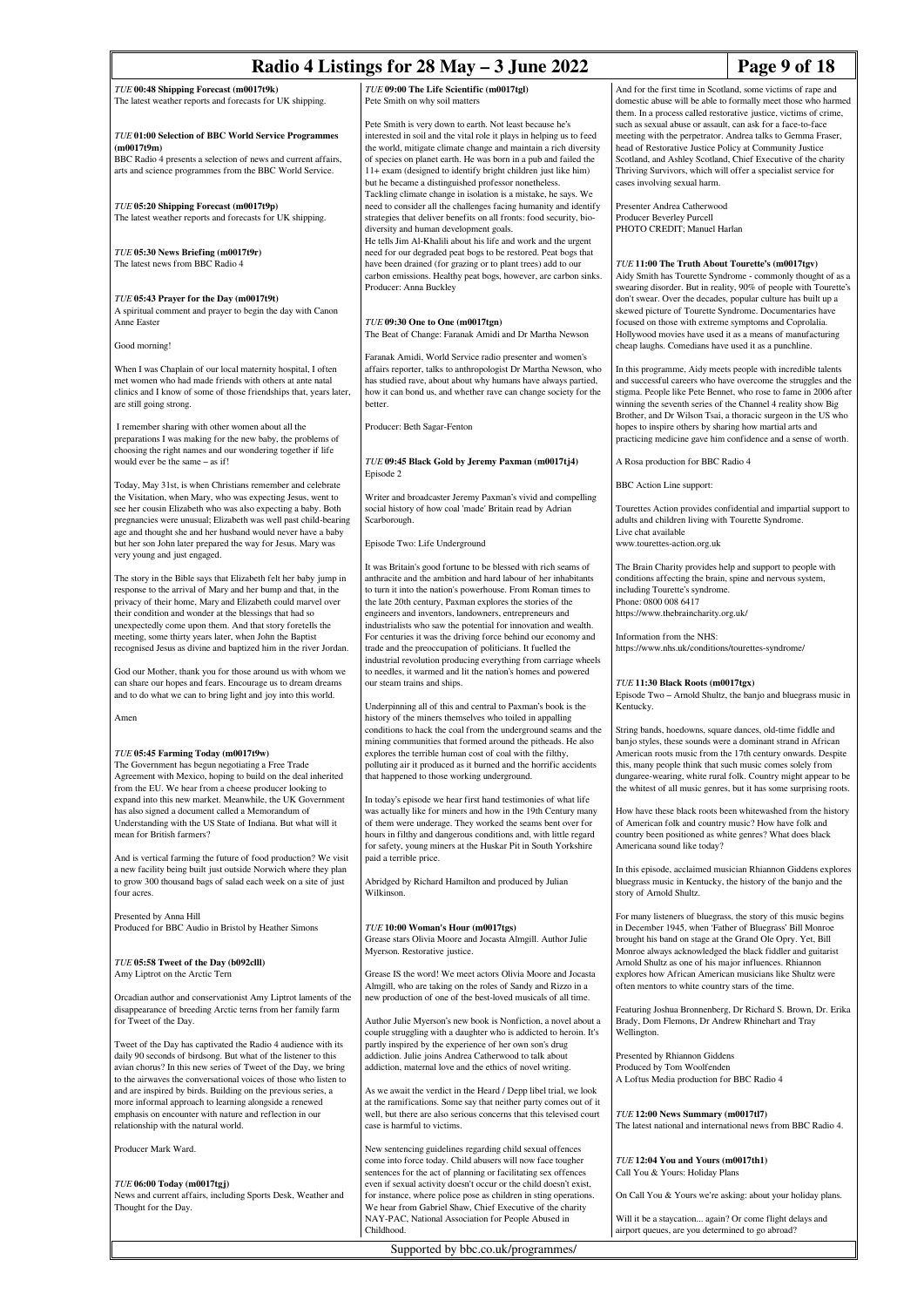| Will the cost of living squeeze put you off or make you more<br>A Falling Tree production for BBC Radio 4<br>Susie Boyt picks Judy Garland, the child star who became one<br>determined to take a break.<br>of the most famous entertainers of the twentieth century. June<br>2022 will be the centenary of her birth.<br>If you haven't decided yet, there's not much time left to book -<br>TUE 15:30 A Thorough Examination with Drs Chris and<br>and fewer rooms and holiday homes to let this year- is that your<br>Xand (m0017tcx)<br>"All people ever said to me was, 'You have got to toughen up,"<br>Series 1: Addicted to Food<br>Susie told us. "You cannot go round nursing these wild cascades<br>experience?<br>of feelings, or you're never going to have a happy life. Then one<br>Email us now - youandyours@bbc.co.uk and add a phone<br>day my mother took me to see The Wizard of Oz. It was the<br>1. How did we get so different?<br>number so we can call you back<br>first film I ever saw at the cinema, and when I heard Dorothy<br>Chris and Xand are doctors, scientists and identical twins. Well,<br>singing Over the Rainbow, I thought, here is someone whose<br>not quite identical. Xand is 20kg heavier, clinically obese, and<br>feelings seem to run as high as my own and she's not hiding it,<br>TUE 12:57 Weather (m0017th3)<br>has a Covid induced heart condition.<br>she's not embarrassed by it, she's not ashamed. She was leading<br>The latest weather forecast<br>with her feelings as though they were the best thing life<br>Chris believes that the reason Xand is overweight is the same<br>contains."<br>reason that most of us in the UK are overweight - Ultra<br>TUE 13:00 World at One (m0017th5)<br>Processed Food or UPF. It's the main thing that we now eat and<br>Joining Susie Boyt is John Fricke, leading Judy Garland expert<br>Forty-five minutes of news, analysis and comment, with Sarah<br>feed to our children, but most of us have never heard of it. It's<br>who put her ability to thrill her audiences far ahead of the many<br>addictive, highly profitable and the main cause of the global<br>tabloid accounts of her life.<br>Montague.<br>obesity pandemic. It's destroying our bodies, our brains and the<br>environment.<br>The presenter is Matthew Parris, the producer in Bristol is<br>TUE 13:45 How to Steal a Trillion (m0017th7)<br>Miles Warde<br>2 - The Last Pink Bits<br>In this series, recorded during the first coronavirus lockdown of<br>2020, Chris wants to help his brother quit UPF and get his<br>Author and journalist Oliver Bullough traces Britain's vital role<br>health back. So, he has a plan. In an attempt to turn Xand's life<br>TUE 17:00 PM (m0017thh)<br>in the growth of 'offshore' money laundering, talking to<br>around, Chris persuades his brother to eat a diet comprising<br>Afternoon news and current affairs programme, reporting on<br>historians, whistle blowers, former investigators, and<br>80% Ultra-processed food while learning about every aspect of<br>breaking stories and summing up the day's headlines<br>politicians.<br>it. By doing this, Chris tests two theories - that Xand is addicted<br>to UPF, and that eating more of the stuff while learning about<br>it, will help him quit.<br>TUE 18:00 Six O'Clock News (m0017thm)<br>In this episode, he traces how offshoring developed through<br>Britain's links to an unusual number of islands - the 'last pink<br>The holiday company, Tui, has announced more flight<br>Chris believes that the science shows UPF is addictive and<br>cancellations as the travel industry continues to experience<br>bits' on the old Imperial map, and Crown Dependencies, such as<br>harmful to the body, not least by driving excess consumption<br>staffing shortages, causing widespread disruption.<br>Jersey.<br>and weight gain. By speaking with the world's leading experts<br>on obesity and nutrition, Xand will learn what UPF is made of,<br>Series contributors include: Graham Barrow, Roman<br>how it's produced, whether it's addictive, what it does to the<br>TUE 18:30 Daphne Sounds Expensive (b08yqccf)<br>Borisovich, Bill Browder, Liam Byrne, John Christensen,<br>Damian Hinds, David Lewis, Vanessa Ogle, John Penrose,<br>human brain and body and how it is the number one force<br>Series <sub>2</sub><br>Catherine Schenk, Helena Wood<br>driving global obesity.<br>Atlantis<br>Producer: Phil Tinline<br>In episode 1 - How did we get so different? - Chris and Xand<br>World-renowned opera singer Sir Willard White has an<br>speak to Cambridge University geneticist Dr Giles Yeo to begin<br>to understand the origins of Xand's (and everyone else's) size,<br>ingenious plan to solve the boys' money woes. They must travel<br>TUE 14:00 The Archers (m0017t91)<br>learning about the role our food environments play in our<br>to the lost city of Atlantis in pursuit of a legendary precious<br>[Repeat of broadcast at 19:00 on Monday]<br>susceptibility to UPF. How much is destiny, how much might<br>metal.<br>we be able to control?<br>Join critically-acclaimed sketch trio, Daphne, as they pull out all<br>TUE 14:15 The Penny Dreadfuls (m000h8gk)<br>Presented by Drs Chris and Xand Van Tulleken<br>the stops in a dazzling array of peculiar characters, whacky<br>Richard III Rebothered<br>Produced by Hester Cant<br>scenarios, dodgy remarks, curious observations, minor<br>Executive Producers Philly Beaumont and Jo Rowntree<br>altercations and major peacemaking - served on a bed of catchy<br>Rather than a conniving and treacherous hunchback, Richard<br>A Loftus Media and van Tulleken Brothers Ltd production for<br>little numbers with a live nine-piece band.<br>was an honest and loyal warrior with only a slight spinal kink,<br><b>BBC</b> Radio 4<br>nothing you'd notice if you weren't looking for it.<br>Written by and starring: Jason Forbes, Phil Wang & George<br>Fouracres<br>TUE 16:00 A Laureate for Elizabeth (m0017thc)<br>This is the story of how, through the invention of the printing<br>press, a good man became the first victim of fake news and<br>Masefield, Day-Lewis, Betjeman, Hughes, Motion, Duffy and<br>with Celeste Dring, Will Seaward and Sir Willard White<br>how the Tudor dynasty was built on a foundation of lies by the<br>Armitage - these are the poet laureates who have served during<br>world's first spin doctor, Henry Tudor.<br>the reign of Elizabeth II.<br>The Daphne theme was composed by Jeff Carpenter<br>Written by David Reed.<br>William Sieghart looks at their work as public poets and how<br>Original music composed by Pippa Cleary<br>they represent and epitomise not only an evolution of attitudes<br>to monarchy, but also a radical change in poetry itself.<br>Orchestrator: Simon Nathan<br>Starring The Penny Dreadfuls:<br>Together, these poets provide a literary counterpart to the ways<br>Britain has changed during the 70 years of Elizabeth's reign.<br>Humphrey Ker<br>The Daphnettes were the London Musical Theatre Orchestra:<br>David Reed<br>Thom Tuck<br>As the Royal Family has become more approachable, through<br>Musical Director - Freddie Tapner<br>their changing societal roles and the increased use of modern<br>With Margaret Cabourn-Smith and Celeste Dring.<br>media, so the Laureate's role has changed too. John Betjeman's<br>Violin - Debs White<br>Cello - Nick Squires<br>poems, for example, are remarkable for their affectionate,<br>Producer: Julia McKenzie<br>Trumpet - Michael Maddocks<br>amusing tone - such as this description of a Royal ceremony:<br>Trombone - Elliot Pooley<br>A BBC Studios production for BBC Radio 4, first broadcast in<br>"Earl marshal leads the victims in.<br>Tenor Sax - Joe Atkin Reeves<br>April 2020.<br>The Royal Family waits alone.<br>Drum Kit - Ben Hartley<br>Now television cameras whirr<br>Percussion - Ben Burton<br>Like cats at last induced to purr."<br>Piano - Jon Ranger<br>TUE 15:00 Short Cuts (m0017th9)<br>Bass - Jack Cherry<br>Series 31<br>That is quite different from Ted Hughes' poetry from the 90s,<br>"Rain-Charm for the Duchy: A Blessed, Devout Drench for the<br>The Production Coordinator was Hayley Sterling<br>Sound Effects<br>Christening of His Royal Highness Prince Harry" which, while<br>it echoes ancient belief in the relationship between the<br>It was produced by Matt Stronge and was a BBC Studios<br>monarch's fertility and the nation's health, strongly referenced<br>Listening to the melodies in auctioneer school, reimagining the<br>production.<br>sound in your ears and a twilight audio-experience which takes<br>Hughes' concern with environmentalism.<br>you back in time. Josie Long presents short documentaries and<br>audio adventures inspired by unusual sound worlds.<br>TUE 19:00 The Archers (m0017tc6)<br>Later still, Andrew Motion's Christmas poem in 2000 included<br>references to London homelessness, "a shanty town of<br>Roy attempts to continue the conversation with Adil that he<br>began yesterday. He suggests they go to the pub for lunch. Adil<br>The Auctioneer (Excerpt)<br>cardboard boxes".<br>Originally produced by Ned Sublette for New American Radio<br>observes that as Roy's been in Ambridge all his life, he must<br>like it. Roy agrees that on its day, there aren't many lovelier<br>somewhere.org<br>The great Royal events and Jubilees have continued to be<br>celebrated, but the poetry has moved from reverence to<br>places. Adil thinks so too. They relax and exchange chat. Adil<br>relevance. As Carol Ann Duffy, the first woman laureate puts<br>reassures Roy he has no problem with his past – and in turn Roy<br>Accompaniment for Ever-Present Sounds<br>Composed by Sami El-Enany<br>it, "All poets, to a greater or lesser degree, need to have a finger<br>needs to stop worrying about what other people think of him<br>on the national pulse. Poetry provides an important alternative<br>working with Adil. They need to forge ahead with the future of<br>voice to journalists or pundits or academics as a way of dealing<br>Grey Gables.<br><b>Flying Fox</b><br>Featuring Lawrence Pope<br>with things that matter to us all."<br>Produced by Thomas Phillips<br>Steph Casey's taken over the Brookfield kitchen as she prepares<br>herself and husband Liam for photos to help promote the farm.<br>A Just Radio production for BBC Radio 4<br>She's full of ideas for good shots, though Ruth observes Liam's<br>Photo credit: Doug Gimesy<br>not looking too happy. Stella arrives to finalise arrangements<br>TUE 16:30 Great Lives (m0017thf)<br>for shearing the Brookfield flock at Home Farm. She raises her<br>Curated by Axel Kacoutié, Eleanor McDowall and Andrea<br>Rangecroft<br><b>Judy Garland</b><br>eyebrows at the sight of David photographing flamboyant<br>Series Producer: Eleanor McDowall<br>Steph. Ruth suggests they leave them to it, and instead shares | Radio 4 Listings for 28 May - 3 June 2022<br>Page 10 of 18 |                                    |  |  |
|------------------------------------------------------------------------------------------------------------------------------------------------------------------------------------------------------------------------------------------------------------------------------------------------------------------------------------------------------------------------------------------------------------------------------------------------------------------------------------------------------------------------------------------------------------------------------------------------------------------------------------------------------------------------------------------------------------------------------------------------------------------------------------------------------------------------------------------------------------------------------------------------------------------------------------------------------------------------------------------------------------------------------------------------------------------------------------------------------------------------------------------------------------------------------------------------------------------------------------------------------------------------------------------------------------------------------------------------------------------------------------------------------------------------------------------------------------------------------------------------------------------------------------------------------------------------------------------------------------------------------------------------------------------------------------------------------------------------------------------------------------------------------------------------------------------------------------------------------------------------------------------------------------------------------------------------------------------------------------------------------------------------------------------------------------------------------------------------------------------------------------------------------------------------------------------------------------------------------------------------------------------------------------------------------------------------------------------------------------------------------------------------------------------------------------------------------------------------------------------------------------------------------------------------------------------------------------------------------------------------------------------------------------------------------------------------------------------------------------------------------------------------------------------------------------------------------------------------------------------------------------------------------------------------------------------------------------------------------------------------------------------------------------------------------------------------------------------------------------------------------------------------------------------------------------------------------------------------------------------------------------------------------------------------------------------------------------------------------------------------------------------------------------------------------------------------------------------------------------------------------------------------------------------------------------------------------------------------------------------------------------------------------------------------------------------------------------------------------------------------------------------------------------------------------------------------------------------------------------------------------------------------------------------------------------------------------------------------------------------------------------------------------------------------------------------------------------------------------------------------------------------------------------------------------------------------------------------------------------------------------------------------------------------------------------------------------------------------------------------------------------------------------------------------------------------------------------------------------------------------------------------------------------------------------------------------------------------------------------------------------------------------------------------------------------------------------------------------------------------------------------------------------------------------------------------------------------------------------------------------------------------------------------------------------------------------------------------------------------------------------------------------------------------------------------------------------------------------------------------------------------------------------------------------------------------------------------------------------------------------------------------------------------------------------------------------------------------------------------------------------------------------------------------------------------------------------------------------------------------------------------------------------------------------------------------------------------------------------------------------------------------------------------------------------------------------------------------------------------------------------------------------------------------------------------------------------------------------------------------------------------------------------------------------------------------------------------------------------------------------------------------------------------------------------------------------------------------------------------------------------------------------------------------------------------------------------------------------------------------------------------------------------------------------------------------------------------------------------------------------------------------------------------------------------------------------------------------------------------------------------------------------------------------------------------------------------------------------------------------------------------------------------------------------------------------------------------------------------------------------------------------------------------------------------------------------------------------------------------------------------------------------------------------------------------------------------------------------------------------------------------------------------------------------------------------------------------------------------------------------------------------------------------------------------------------------------------------------------------------------------------------------------------------------------------------------------------------------------------------------------------------------------------------------------------------------------------------------------------------------------------------------------------------------------------------------------------------------------------------------------------------------------------------------------------------------------------------------------------------------------------------------------------------------------------------------------------------------------------------------------------------------------------------------------------------------------------------------------------------------------------------------------------------------------------------------------------------------------------------------------------------------------------------------------------------------------------------------------------------------------------------------------------------------------------------------------------------------------------------------------------------------------------------------------------------------------------------------------------------------------------------------------------------------------------------------------------------------------------------------------------------------------------------------------------------------------------------------------------------------------------------------------------------------------------------------------------------------------------------------------------------------------------------------------------------------------------------------------------------------------------------------------------------------------------------------------------------------------------------------------------------------------------------------------------------------------------------------------------------------------------------------------------------------------------------------------------------------------------------------------------------------------------------------------------------------------------------------------------------------------------------------------------------------------------------------------------------------------------------------------------------------------------------------------------------------------------------------------------------------------------------------------------------------------------------------------------------------------------------------------------------------------------------------------------------------------------------------------------------------------------------------------------------------------------------------------------------------------------------------------------------------------------------------------------------------------------------------------------------------------------------------------------------------------------------------------------------------------------------------------------------------------------------------------------------------------------------------------------------------------------------------------------------------------------------------------------------------------------------------------------------------------------------------------------------------------------------------------------------------------------------------------------------------------------------------------------------------------------------------------------------------------------------------------------------------------------------------------------------------------------------------------------------------------------------------------------------------------------------------------------------------------------------------|------------------------------------------------------------|------------------------------------|--|--|
|                                                                                                                                                                                                                                                                                                                                                                                                                                                                                                                                                                                                                                                                                                                                                                                                                                                                                                                                                                                                                                                                                                                                                                                                                                                                                                                                                                                                                                                                                                                                                                                                                                                                                                                                                                                                                                                                                                                                                                                                                                                                                                                                                                                                                                                                                                                                                                                                                                                                                                                                                                                                                                                                                                                                                                                                                                                                                                                                                                                                                                                                                                                                                                                                                                                                                                                                                                                                                                                                                                                                                                                                                                                                                                                                                                                                                                                                                                                                                                                                                                                                                                                                                                                                                                                                                                                                                                                                                                                                                                                                                                                                                                                                                                                                                                                                                                                                                                                                                                                                                                                                                                                                                                                                                                                                                                                                                                                                                                                                                                                                                                                                                                                                                                                                                                                                                                                                                                                                                                                                                                                                                                                                                                                                                                                                                                                                                                                                                                                                                                                                                                                                                                                                                                                                                                                                                                                                                                                                                                                                                                                                                                                                                                                                                                                                                                                                                                                                                                                                                                                                                                                                                                                                                                                                                                                                                                                                                                                                                                                                                                                                                                                                                                                                                                                                                                                                                                                                                                                                                                                                                                                                                                                                                                                                                                                                                                                                                                                                                                                                                                                                                                                                                                                                                                                                                                                                                                                                                                                                                                                                                                                                                                                                                                                                                                                                                                                                                                                                                                                                                                                                                                                                                                                                                                                                                                                                                                                                                                                                                                                                                                                                                                                                                                                                                                                                                                                                                                                                                                                                                                                                                                                                                                        |                                                            |                                    |  |  |
|                                                                                                                                                                                                                                                                                                                                                                                                                                                                                                                                                                                                                                                                                                                                                                                                                                                                                                                                                                                                                                                                                                                                                                                                                                                                                                                                                                                                                                                                                                                                                                                                                                                                                                                                                                                                                                                                                                                                                                                                                                                                                                                                                                                                                                                                                                                                                                                                                                                                                                                                                                                                                                                                                                                                                                                                                                                                                                                                                                                                                                                                                                                                                                                                                                                                                                                                                                                                                                                                                                                                                                                                                                                                                                                                                                                                                                                                                                                                                                                                                                                                                                                                                                                                                                                                                                                                                                                                                                                                                                                                                                                                                                                                                                                                                                                                                                                                                                                                                                                                                                                                                                                                                                                                                                                                                                                                                                                                                                                                                                                                                                                                                                                                                                                                                                                                                                                                                                                                                                                                                                                                                                                                                                                                                                                                                                                                                                                                                                                                                                                                                                                                                                                                                                                                                                                                                                                                                                                                                                                                                                                                                                                                                                                                                                                                                                                                                                                                                                                                                                                                                                                                                                                                                                                                                                                                                                                                                                                                                                                                                                                                                                                                                                                                                                                                                                                                                                                                                                                                                                                                                                                                                                                                                                                                                                                                                                                                                                                                                                                                                                                                                                                                                                                                                                                                                                                                                                                                                                                                                                                                                                                                                                                                                                                                                                                                                                                                                                                                                                                                                                                                                                                                                                                                                                                                                                                                                                                                                                                                                                                                                                                                                                                                                                                                                                                                                                                                                                                                                                                                                                                                                                                                                                        |                                                            |                                    |  |  |
|                                                                                                                                                                                                                                                                                                                                                                                                                                                                                                                                                                                                                                                                                                                                                                                                                                                                                                                                                                                                                                                                                                                                                                                                                                                                                                                                                                                                                                                                                                                                                                                                                                                                                                                                                                                                                                                                                                                                                                                                                                                                                                                                                                                                                                                                                                                                                                                                                                                                                                                                                                                                                                                                                                                                                                                                                                                                                                                                                                                                                                                                                                                                                                                                                                                                                                                                                                                                                                                                                                                                                                                                                                                                                                                                                                                                                                                                                                                                                                                                                                                                                                                                                                                                                                                                                                                                                                                                                                                                                                                                                                                                                                                                                                                                                                                                                                                                                                                                                                                                                                                                                                                                                                                                                                                                                                                                                                                                                                                                                                                                                                                                                                                                                                                                                                                                                                                                                                                                                                                                                                                                                                                                                                                                                                                                                                                                                                                                                                                                                                                                                                                                                                                                                                                                                                                                                                                                                                                                                                                                                                                                                                                                                                                                                                                                                                                                                                                                                                                                                                                                                                                                                                                                                                                                                                                                                                                                                                                                                                                                                                                                                                                                                                                                                                                                                                                                                                                                                                                                                                                                                                                                                                                                                                                                                                                                                                                                                                                                                                                                                                                                                                                                                                                                                                                                                                                                                                                                                                                                                                                                                                                                                                                                                                                                                                                                                                                                                                                                                                                                                                                                                                                                                                                                                                                                                                                                                                                                                                                                                                                                                                                                                                                                                                                                                                                                                                                                                                                                                                                                                                                                                                                                                                        |                                                            |                                    |  |  |
|                                                                                                                                                                                                                                                                                                                                                                                                                                                                                                                                                                                                                                                                                                                                                                                                                                                                                                                                                                                                                                                                                                                                                                                                                                                                                                                                                                                                                                                                                                                                                                                                                                                                                                                                                                                                                                                                                                                                                                                                                                                                                                                                                                                                                                                                                                                                                                                                                                                                                                                                                                                                                                                                                                                                                                                                                                                                                                                                                                                                                                                                                                                                                                                                                                                                                                                                                                                                                                                                                                                                                                                                                                                                                                                                                                                                                                                                                                                                                                                                                                                                                                                                                                                                                                                                                                                                                                                                                                                                                                                                                                                                                                                                                                                                                                                                                                                                                                                                                                                                                                                                                                                                                                                                                                                                                                                                                                                                                                                                                                                                                                                                                                                                                                                                                                                                                                                                                                                                                                                                                                                                                                                                                                                                                                                                                                                                                                                                                                                                                                                                                                                                                                                                                                                                                                                                                                                                                                                                                                                                                                                                                                                                                                                                                                                                                                                                                                                                                                                                                                                                                                                                                                                                                                                                                                                                                                                                                                                                                                                                                                                                                                                                                                                                                                                                                                                                                                                                                                                                                                                                                                                                                                                                                                                                                                                                                                                                                                                                                                                                                                                                                                                                                                                                                                                                                                                                                                                                                                                                                                                                                                                                                                                                                                                                                                                                                                                                                                                                                                                                                                                                                                                                                                                                                                                                                                                                                                                                                                                                                                                                                                                                                                                                                                                                                                                                                                                                                                                                                                                                                                                                                                                                                                        |                                                            |                                    |  |  |
|                                                                                                                                                                                                                                                                                                                                                                                                                                                                                                                                                                                                                                                                                                                                                                                                                                                                                                                                                                                                                                                                                                                                                                                                                                                                                                                                                                                                                                                                                                                                                                                                                                                                                                                                                                                                                                                                                                                                                                                                                                                                                                                                                                                                                                                                                                                                                                                                                                                                                                                                                                                                                                                                                                                                                                                                                                                                                                                                                                                                                                                                                                                                                                                                                                                                                                                                                                                                                                                                                                                                                                                                                                                                                                                                                                                                                                                                                                                                                                                                                                                                                                                                                                                                                                                                                                                                                                                                                                                                                                                                                                                                                                                                                                                                                                                                                                                                                                                                                                                                                                                                                                                                                                                                                                                                                                                                                                                                                                                                                                                                                                                                                                                                                                                                                                                                                                                                                                                                                                                                                                                                                                                                                                                                                                                                                                                                                                                                                                                                                                                                                                                                                                                                                                                                                                                                                                                                                                                                                                                                                                                                                                                                                                                                                                                                                                                                                                                                                                                                                                                                                                                                                                                                                                                                                                                                                                                                                                                                                                                                                                                                                                                                                                                                                                                                                                                                                                                                                                                                                                                                                                                                                                                                                                                                                                                                                                                                                                                                                                                                                                                                                                                                                                                                                                                                                                                                                                                                                                                                                                                                                                                                                                                                                                                                                                                                                                                                                                                                                                                                                                                                                                                                                                                                                                                                                                                                                                                                                                                                                                                                                                                                                                                                                                                                                                                                                                                                                                                                                                                                                                                                                                                                                                        |                                                            |                                    |  |  |
|                                                                                                                                                                                                                                                                                                                                                                                                                                                                                                                                                                                                                                                                                                                                                                                                                                                                                                                                                                                                                                                                                                                                                                                                                                                                                                                                                                                                                                                                                                                                                                                                                                                                                                                                                                                                                                                                                                                                                                                                                                                                                                                                                                                                                                                                                                                                                                                                                                                                                                                                                                                                                                                                                                                                                                                                                                                                                                                                                                                                                                                                                                                                                                                                                                                                                                                                                                                                                                                                                                                                                                                                                                                                                                                                                                                                                                                                                                                                                                                                                                                                                                                                                                                                                                                                                                                                                                                                                                                                                                                                                                                                                                                                                                                                                                                                                                                                                                                                                                                                                                                                                                                                                                                                                                                                                                                                                                                                                                                                                                                                                                                                                                                                                                                                                                                                                                                                                                                                                                                                                                                                                                                                                                                                                                                                                                                                                                                                                                                                                                                                                                                                                                                                                                                                                                                                                                                                                                                                                                                                                                                                                                                                                                                                                                                                                                                                                                                                                                                                                                                                                                                                                                                                                                                                                                                                                                                                                                                                                                                                                                                                                                                                                                                                                                                                                                                                                                                                                                                                                                                                                                                                                                                                                                                                                                                                                                                                                                                                                                                                                                                                                                                                                                                                                                                                                                                                                                                                                                                                                                                                                                                                                                                                                                                                                                                                                                                                                                                                                                                                                                                                                                                                                                                                                                                                                                                                                                                                                                                                                                                                                                                                                                                                                                                                                                                                                                                                                                                                                                                                                                                                                                                                                                        |                                                            |                                    |  |  |
|                                                                                                                                                                                                                                                                                                                                                                                                                                                                                                                                                                                                                                                                                                                                                                                                                                                                                                                                                                                                                                                                                                                                                                                                                                                                                                                                                                                                                                                                                                                                                                                                                                                                                                                                                                                                                                                                                                                                                                                                                                                                                                                                                                                                                                                                                                                                                                                                                                                                                                                                                                                                                                                                                                                                                                                                                                                                                                                                                                                                                                                                                                                                                                                                                                                                                                                                                                                                                                                                                                                                                                                                                                                                                                                                                                                                                                                                                                                                                                                                                                                                                                                                                                                                                                                                                                                                                                                                                                                                                                                                                                                                                                                                                                                                                                                                                                                                                                                                                                                                                                                                                                                                                                                                                                                                                                                                                                                                                                                                                                                                                                                                                                                                                                                                                                                                                                                                                                                                                                                                                                                                                                                                                                                                                                                                                                                                                                                                                                                                                                                                                                                                                                                                                                                                                                                                                                                                                                                                                                                                                                                                                                                                                                                                                                                                                                                                                                                                                                                                                                                                                                                                                                                                                                                                                                                                                                                                                                                                                                                                                                                                                                                                                                                                                                                                                                                                                                                                                                                                                                                                                                                                                                                                                                                                                                                                                                                                                                                                                                                                                                                                                                                                                                                                                                                                                                                                                                                                                                                                                                                                                                                                                                                                                                                                                                                                                                                                                                                                                                                                                                                                                                                                                                                                                                                                                                                                                                                                                                                                                                                                                                                                                                                                                                                                                                                                                                                                                                                                                                                                                                                                                                                                                                        |                                                            |                                    |  |  |
|                                                                                                                                                                                                                                                                                                                                                                                                                                                                                                                                                                                                                                                                                                                                                                                                                                                                                                                                                                                                                                                                                                                                                                                                                                                                                                                                                                                                                                                                                                                                                                                                                                                                                                                                                                                                                                                                                                                                                                                                                                                                                                                                                                                                                                                                                                                                                                                                                                                                                                                                                                                                                                                                                                                                                                                                                                                                                                                                                                                                                                                                                                                                                                                                                                                                                                                                                                                                                                                                                                                                                                                                                                                                                                                                                                                                                                                                                                                                                                                                                                                                                                                                                                                                                                                                                                                                                                                                                                                                                                                                                                                                                                                                                                                                                                                                                                                                                                                                                                                                                                                                                                                                                                                                                                                                                                                                                                                                                                                                                                                                                                                                                                                                                                                                                                                                                                                                                                                                                                                                                                                                                                                                                                                                                                                                                                                                                                                                                                                                                                                                                                                                                                                                                                                                                                                                                                                                                                                                                                                                                                                                                                                                                                                                                                                                                                                                                                                                                                                                                                                                                                                                                                                                                                                                                                                                                                                                                                                                                                                                                                                                                                                                                                                                                                                                                                                                                                                                                                                                                                                                                                                                                                                                                                                                                                                                                                                                                                                                                                                                                                                                                                                                                                                                                                                                                                                                                                                                                                                                                                                                                                                                                                                                                                                                                                                                                                                                                                                                                                                                                                                                                                                                                                                                                                                                                                                                                                                                                                                                                                                                                                                                                                                                                                                                                                                                                                                                                                                                                                                                                                                                                                                                                                        |                                                            |                                    |  |  |
|                                                                                                                                                                                                                                                                                                                                                                                                                                                                                                                                                                                                                                                                                                                                                                                                                                                                                                                                                                                                                                                                                                                                                                                                                                                                                                                                                                                                                                                                                                                                                                                                                                                                                                                                                                                                                                                                                                                                                                                                                                                                                                                                                                                                                                                                                                                                                                                                                                                                                                                                                                                                                                                                                                                                                                                                                                                                                                                                                                                                                                                                                                                                                                                                                                                                                                                                                                                                                                                                                                                                                                                                                                                                                                                                                                                                                                                                                                                                                                                                                                                                                                                                                                                                                                                                                                                                                                                                                                                                                                                                                                                                                                                                                                                                                                                                                                                                                                                                                                                                                                                                                                                                                                                                                                                                                                                                                                                                                                                                                                                                                                                                                                                                                                                                                                                                                                                                                                                                                                                                                                                                                                                                                                                                                                                                                                                                                                                                                                                                                                                                                                                                                                                                                                                                                                                                                                                                                                                                                                                                                                                                                                                                                                                                                                                                                                                                                                                                                                                                                                                                                                                                                                                                                                                                                                                                                                                                                                                                                                                                                                                                                                                                                                                                                                                                                                                                                                                                                                                                                                                                                                                                                                                                                                                                                                                                                                                                                                                                                                                                                                                                                                                                                                                                                                                                                                                                                                                                                                                                                                                                                                                                                                                                                                                                                                                                                                                                                                                                                                                                                                                                                                                                                                                                                                                                                                                                                                                                                                                                                                                                                                                                                                                                                                                                                                                                                                                                                                                                                                                                                                                                                                                                                                        |                                                            |                                    |  |  |
|                                                                                                                                                                                                                                                                                                                                                                                                                                                                                                                                                                                                                                                                                                                                                                                                                                                                                                                                                                                                                                                                                                                                                                                                                                                                                                                                                                                                                                                                                                                                                                                                                                                                                                                                                                                                                                                                                                                                                                                                                                                                                                                                                                                                                                                                                                                                                                                                                                                                                                                                                                                                                                                                                                                                                                                                                                                                                                                                                                                                                                                                                                                                                                                                                                                                                                                                                                                                                                                                                                                                                                                                                                                                                                                                                                                                                                                                                                                                                                                                                                                                                                                                                                                                                                                                                                                                                                                                                                                                                                                                                                                                                                                                                                                                                                                                                                                                                                                                                                                                                                                                                                                                                                                                                                                                                                                                                                                                                                                                                                                                                                                                                                                                                                                                                                                                                                                                                                                                                                                                                                                                                                                                                                                                                                                                                                                                                                                                                                                                                                                                                                                                                                                                                                                                                                                                                                                                                                                                                                                                                                                                                                                                                                                                                                                                                                                                                                                                                                                                                                                                                                                                                                                                                                                                                                                                                                                                                                                                                                                                                                                                                                                                                                                                                                                                                                                                                                                                                                                                                                                                                                                                                                                                                                                                                                                                                                                                                                                                                                                                                                                                                                                                                                                                                                                                                                                                                                                                                                                                                                                                                                                                                                                                                                                                                                                                                                                                                                                                                                                                                                                                                                                                                                                                                                                                                                                                                                                                                                                                                                                                                                                                                                                                                                                                                                                                                                                                                                                                                                                                                                                                                                                                                                        |                                                            |                                    |  |  |
|                                                                                                                                                                                                                                                                                                                                                                                                                                                                                                                                                                                                                                                                                                                                                                                                                                                                                                                                                                                                                                                                                                                                                                                                                                                                                                                                                                                                                                                                                                                                                                                                                                                                                                                                                                                                                                                                                                                                                                                                                                                                                                                                                                                                                                                                                                                                                                                                                                                                                                                                                                                                                                                                                                                                                                                                                                                                                                                                                                                                                                                                                                                                                                                                                                                                                                                                                                                                                                                                                                                                                                                                                                                                                                                                                                                                                                                                                                                                                                                                                                                                                                                                                                                                                                                                                                                                                                                                                                                                                                                                                                                                                                                                                                                                                                                                                                                                                                                                                                                                                                                                                                                                                                                                                                                                                                                                                                                                                                                                                                                                                                                                                                                                                                                                                                                                                                                                                                                                                                                                                                                                                                                                                                                                                                                                                                                                                                                                                                                                                                                                                                                                                                                                                                                                                                                                                                                                                                                                                                                                                                                                                                                                                                                                                                                                                                                                                                                                                                                                                                                                                                                                                                                                                                                                                                                                                                                                                                                                                                                                                                                                                                                                                                                                                                                                                                                                                                                                                                                                                                                                                                                                                                                                                                                                                                                                                                                                                                                                                                                                                                                                                                                                                                                                                                                                                                                                                                                                                                                                                                                                                                                                                                                                                                                                                                                                                                                                                                                                                                                                                                                                                                                                                                                                                                                                                                                                                                                                                                                                                                                                                                                                                                                                                                                                                                                                                                                                                                                                                                                                                                                                                                                                                                        |                                                            |                                    |  |  |
|                                                                                                                                                                                                                                                                                                                                                                                                                                                                                                                                                                                                                                                                                                                                                                                                                                                                                                                                                                                                                                                                                                                                                                                                                                                                                                                                                                                                                                                                                                                                                                                                                                                                                                                                                                                                                                                                                                                                                                                                                                                                                                                                                                                                                                                                                                                                                                                                                                                                                                                                                                                                                                                                                                                                                                                                                                                                                                                                                                                                                                                                                                                                                                                                                                                                                                                                                                                                                                                                                                                                                                                                                                                                                                                                                                                                                                                                                                                                                                                                                                                                                                                                                                                                                                                                                                                                                                                                                                                                                                                                                                                                                                                                                                                                                                                                                                                                                                                                                                                                                                                                                                                                                                                                                                                                                                                                                                                                                                                                                                                                                                                                                                                                                                                                                                                                                                                                                                                                                                                                                                                                                                                                                                                                                                                                                                                                                                                                                                                                                                                                                                                                                                                                                                                                                                                                                                                                                                                                                                                                                                                                                                                                                                                                                                                                                                                                                                                                                                                                                                                                                                                                                                                                                                                                                                                                                                                                                                                                                                                                                                                                                                                                                                                                                                                                                                                                                                                                                                                                                                                                                                                                                                                                                                                                                                                                                                                                                                                                                                                                                                                                                                                                                                                                                                                                                                                                                                                                                                                                                                                                                                                                                                                                                                                                                                                                                                                                                                                                                                                                                                                                                                                                                                                                                                                                                                                                                                                                                                                                                                                                                                                                                                                                                                                                                                                                                                                                                                                                                                                                                                                                                                                                                                        |                                                            |                                    |  |  |
|                                                                                                                                                                                                                                                                                                                                                                                                                                                                                                                                                                                                                                                                                                                                                                                                                                                                                                                                                                                                                                                                                                                                                                                                                                                                                                                                                                                                                                                                                                                                                                                                                                                                                                                                                                                                                                                                                                                                                                                                                                                                                                                                                                                                                                                                                                                                                                                                                                                                                                                                                                                                                                                                                                                                                                                                                                                                                                                                                                                                                                                                                                                                                                                                                                                                                                                                                                                                                                                                                                                                                                                                                                                                                                                                                                                                                                                                                                                                                                                                                                                                                                                                                                                                                                                                                                                                                                                                                                                                                                                                                                                                                                                                                                                                                                                                                                                                                                                                                                                                                                                                                                                                                                                                                                                                                                                                                                                                                                                                                                                                                                                                                                                                                                                                                                                                                                                                                                                                                                                                                                                                                                                                                                                                                                                                                                                                                                                                                                                                                                                                                                                                                                                                                                                                                                                                                                                                                                                                                                                                                                                                                                                                                                                                                                                                                                                                                                                                                                                                                                                                                                                                                                                                                                                                                                                                                                                                                                                                                                                                                                                                                                                                                                                                                                                                                                                                                                                                                                                                                                                                                                                                                                                                                                                                                                                                                                                                                                                                                                                                                                                                                                                                                                                                                                                                                                                                                                                                                                                                                                                                                                                                                                                                                                                                                                                                                                                                                                                                                                                                                                                                                                                                                                                                                                                                                                                                                                                                                                                                                                                                                                                                                                                                                                                                                                                                                                                                                                                                                                                                                                                                                                                                                                        |                                                            |                                    |  |  |
|                                                                                                                                                                                                                                                                                                                                                                                                                                                                                                                                                                                                                                                                                                                                                                                                                                                                                                                                                                                                                                                                                                                                                                                                                                                                                                                                                                                                                                                                                                                                                                                                                                                                                                                                                                                                                                                                                                                                                                                                                                                                                                                                                                                                                                                                                                                                                                                                                                                                                                                                                                                                                                                                                                                                                                                                                                                                                                                                                                                                                                                                                                                                                                                                                                                                                                                                                                                                                                                                                                                                                                                                                                                                                                                                                                                                                                                                                                                                                                                                                                                                                                                                                                                                                                                                                                                                                                                                                                                                                                                                                                                                                                                                                                                                                                                                                                                                                                                                                                                                                                                                                                                                                                                                                                                                                                                                                                                                                                                                                                                                                                                                                                                                                                                                                                                                                                                                                                                                                                                                                                                                                                                                                                                                                                                                                                                                                                                                                                                                                                                                                                                                                                                                                                                                                                                                                                                                                                                                                                                                                                                                                                                                                                                                                                                                                                                                                                                                                                                                                                                                                                                                                                                                                                                                                                                                                                                                                                                                                                                                                                                                                                                                                                                                                                                                                                                                                                                                                                                                                                                                                                                                                                                                                                                                                                                                                                                                                                                                                                                                                                                                                                                                                                                                                                                                                                                                                                                                                                                                                                                                                                                                                                                                                                                                                                                                                                                                                                                                                                                                                                                                                                                                                                                                                                                                                                                                                                                                                                                                                                                                                                                                                                                                                                                                                                                                                                                                                                                                                                                                                                                                                                                                                                        |                                                            |                                    |  |  |
|                                                                                                                                                                                                                                                                                                                                                                                                                                                                                                                                                                                                                                                                                                                                                                                                                                                                                                                                                                                                                                                                                                                                                                                                                                                                                                                                                                                                                                                                                                                                                                                                                                                                                                                                                                                                                                                                                                                                                                                                                                                                                                                                                                                                                                                                                                                                                                                                                                                                                                                                                                                                                                                                                                                                                                                                                                                                                                                                                                                                                                                                                                                                                                                                                                                                                                                                                                                                                                                                                                                                                                                                                                                                                                                                                                                                                                                                                                                                                                                                                                                                                                                                                                                                                                                                                                                                                                                                                                                                                                                                                                                                                                                                                                                                                                                                                                                                                                                                                                                                                                                                                                                                                                                                                                                                                                                                                                                                                                                                                                                                                                                                                                                                                                                                                                                                                                                                                                                                                                                                                                                                                                                                                                                                                                                                                                                                                                                                                                                                                                                                                                                                                                                                                                                                                                                                                                                                                                                                                                                                                                                                                                                                                                                                                                                                                                                                                                                                                                                                                                                                                                                                                                                                                                                                                                                                                                                                                                                                                                                                                                                                                                                                                                                                                                                                                                                                                                                                                                                                                                                                                                                                                                                                                                                                                                                                                                                                                                                                                                                                                                                                                                                                                                                                                                                                                                                                                                                                                                                                                                                                                                                                                                                                                                                                                                                                                                                                                                                                                                                                                                                                                                                                                                                                                                                                                                                                                                                                                                                                                                                                                                                                                                                                                                                                                                                                                                                                                                                                                                                                                                                                                                                                                                        |                                                            |                                    |  |  |
|                                                                                                                                                                                                                                                                                                                                                                                                                                                                                                                                                                                                                                                                                                                                                                                                                                                                                                                                                                                                                                                                                                                                                                                                                                                                                                                                                                                                                                                                                                                                                                                                                                                                                                                                                                                                                                                                                                                                                                                                                                                                                                                                                                                                                                                                                                                                                                                                                                                                                                                                                                                                                                                                                                                                                                                                                                                                                                                                                                                                                                                                                                                                                                                                                                                                                                                                                                                                                                                                                                                                                                                                                                                                                                                                                                                                                                                                                                                                                                                                                                                                                                                                                                                                                                                                                                                                                                                                                                                                                                                                                                                                                                                                                                                                                                                                                                                                                                                                                                                                                                                                                                                                                                                                                                                                                                                                                                                                                                                                                                                                                                                                                                                                                                                                                                                                                                                                                                                                                                                                                                                                                                                                                                                                                                                                                                                                                                                                                                                                                                                                                                                                                                                                                                                                                                                                                                                                                                                                                                                                                                                                                                                                                                                                                                                                                                                                                                                                                                                                                                                                                                                                                                                                                                                                                                                                                                                                                                                                                                                                                                                                                                                                                                                                                                                                                                                                                                                                                                                                                                                                                                                                                                                                                                                                                                                                                                                                                                                                                                                                                                                                                                                                                                                                                                                                                                                                                                                                                                                                                                                                                                                                                                                                                                                                                                                                                                                                                                                                                                                                                                                                                                                                                                                                                                                                                                                                                                                                                                                                                                                                                                                                                                                                                                                                                                                                                                                                                                                                                                                                                                                                                                                                                                        |                                                            |                                    |  |  |
|                                                                                                                                                                                                                                                                                                                                                                                                                                                                                                                                                                                                                                                                                                                                                                                                                                                                                                                                                                                                                                                                                                                                                                                                                                                                                                                                                                                                                                                                                                                                                                                                                                                                                                                                                                                                                                                                                                                                                                                                                                                                                                                                                                                                                                                                                                                                                                                                                                                                                                                                                                                                                                                                                                                                                                                                                                                                                                                                                                                                                                                                                                                                                                                                                                                                                                                                                                                                                                                                                                                                                                                                                                                                                                                                                                                                                                                                                                                                                                                                                                                                                                                                                                                                                                                                                                                                                                                                                                                                                                                                                                                                                                                                                                                                                                                                                                                                                                                                                                                                                                                                                                                                                                                                                                                                                                                                                                                                                                                                                                                                                                                                                                                                                                                                                                                                                                                                                                                                                                                                                                                                                                                                                                                                                                                                                                                                                                                                                                                                                                                                                                                                                                                                                                                                                                                                                                                                                                                                                                                                                                                                                                                                                                                                                                                                                                                                                                                                                                                                                                                                                                                                                                                                                                                                                                                                                                                                                                                                                                                                                                                                                                                                                                                                                                                                                                                                                                                                                                                                                                                                                                                                                                                                                                                                                                                                                                                                                                                                                                                                                                                                                                                                                                                                                                                                                                                                                                                                                                                                                                                                                                                                                                                                                                                                                                                                                                                                                                                                                                                                                                                                                                                                                                                                                                                                                                                                                                                                                                                                                                                                                                                                                                                                                                                                                                                                                                                                                                                                                                                                                                                                                                                                                                        |                                                            |                                    |  |  |
|                                                                                                                                                                                                                                                                                                                                                                                                                                                                                                                                                                                                                                                                                                                                                                                                                                                                                                                                                                                                                                                                                                                                                                                                                                                                                                                                                                                                                                                                                                                                                                                                                                                                                                                                                                                                                                                                                                                                                                                                                                                                                                                                                                                                                                                                                                                                                                                                                                                                                                                                                                                                                                                                                                                                                                                                                                                                                                                                                                                                                                                                                                                                                                                                                                                                                                                                                                                                                                                                                                                                                                                                                                                                                                                                                                                                                                                                                                                                                                                                                                                                                                                                                                                                                                                                                                                                                                                                                                                                                                                                                                                                                                                                                                                                                                                                                                                                                                                                                                                                                                                                                                                                                                                                                                                                                                                                                                                                                                                                                                                                                                                                                                                                                                                                                                                                                                                                                                                                                                                                                                                                                                                                                                                                                                                                                                                                                                                                                                                                                                                                                                                                                                                                                                                                                                                                                                                                                                                                                                                                                                                                                                                                                                                                                                                                                                                                                                                                                                                                                                                                                                                                                                                                                                                                                                                                                                                                                                                                                                                                                                                                                                                                                                                                                                                                                                                                                                                                                                                                                                                                                                                                                                                                                                                                                                                                                                                                                                                                                                                                                                                                                                                                                                                                                                                                                                                                                                                                                                                                                                                                                                                                                                                                                                                                                                                                                                                                                                                                                                                                                                                                                                                                                                                                                                                                                                                                                                                                                                                                                                                                                                                                                                                                                                                                                                                                                                                                                                                                                                                                                                                                                                                                                                        |                                                            |                                    |  |  |
|                                                                                                                                                                                                                                                                                                                                                                                                                                                                                                                                                                                                                                                                                                                                                                                                                                                                                                                                                                                                                                                                                                                                                                                                                                                                                                                                                                                                                                                                                                                                                                                                                                                                                                                                                                                                                                                                                                                                                                                                                                                                                                                                                                                                                                                                                                                                                                                                                                                                                                                                                                                                                                                                                                                                                                                                                                                                                                                                                                                                                                                                                                                                                                                                                                                                                                                                                                                                                                                                                                                                                                                                                                                                                                                                                                                                                                                                                                                                                                                                                                                                                                                                                                                                                                                                                                                                                                                                                                                                                                                                                                                                                                                                                                                                                                                                                                                                                                                                                                                                                                                                                                                                                                                                                                                                                                                                                                                                                                                                                                                                                                                                                                                                                                                                                                                                                                                                                                                                                                                                                                                                                                                                                                                                                                                                                                                                                                                                                                                                                                                                                                                                                                                                                                                                                                                                                                                                                                                                                                                                                                                                                                                                                                                                                                                                                                                                                                                                                                                                                                                                                                                                                                                                                                                                                                                                                                                                                                                                                                                                                                                                                                                                                                                                                                                                                                                                                                                                                                                                                                                                                                                                                                                                                                                                                                                                                                                                                                                                                                                                                                                                                                                                                                                                                                                                                                                                                                                                                                                                                                                                                                                                                                                                                                                                                                                                                                                                                                                                                                                                                                                                                                                                                                                                                                                                                                                                                                                                                                                                                                                                                                                                                                                                                                                                                                                                                                                                                                                                                                                                                                                                                                                                                                        |                                                            |                                    |  |  |
|                                                                                                                                                                                                                                                                                                                                                                                                                                                                                                                                                                                                                                                                                                                                                                                                                                                                                                                                                                                                                                                                                                                                                                                                                                                                                                                                                                                                                                                                                                                                                                                                                                                                                                                                                                                                                                                                                                                                                                                                                                                                                                                                                                                                                                                                                                                                                                                                                                                                                                                                                                                                                                                                                                                                                                                                                                                                                                                                                                                                                                                                                                                                                                                                                                                                                                                                                                                                                                                                                                                                                                                                                                                                                                                                                                                                                                                                                                                                                                                                                                                                                                                                                                                                                                                                                                                                                                                                                                                                                                                                                                                                                                                                                                                                                                                                                                                                                                                                                                                                                                                                                                                                                                                                                                                                                                                                                                                                                                                                                                                                                                                                                                                                                                                                                                                                                                                                                                                                                                                                                                                                                                                                                                                                                                                                                                                                                                                                                                                                                                                                                                                                                                                                                                                                                                                                                                                                                                                                                                                                                                                                                                                                                                                                                                                                                                                                                                                                                                                                                                                                                                                                                                                                                                                                                                                                                                                                                                                                                                                                                                                                                                                                                                                                                                                                                                                                                                                                                                                                                                                                                                                                                                                                                                                                                                                                                                                                                                                                                                                                                                                                                                                                                                                                                                                                                                                                                                                                                                                                                                                                                                                                                                                                                                                                                                                                                                                                                                                                                                                                                                                                                                                                                                                                                                                                                                                                                                                                                                                                                                                                                                                                                                                                                                                                                                                                                                                                                                                                                                                                                                                                                                                                                                        |                                                            |                                    |  |  |
|                                                                                                                                                                                                                                                                                                                                                                                                                                                                                                                                                                                                                                                                                                                                                                                                                                                                                                                                                                                                                                                                                                                                                                                                                                                                                                                                                                                                                                                                                                                                                                                                                                                                                                                                                                                                                                                                                                                                                                                                                                                                                                                                                                                                                                                                                                                                                                                                                                                                                                                                                                                                                                                                                                                                                                                                                                                                                                                                                                                                                                                                                                                                                                                                                                                                                                                                                                                                                                                                                                                                                                                                                                                                                                                                                                                                                                                                                                                                                                                                                                                                                                                                                                                                                                                                                                                                                                                                                                                                                                                                                                                                                                                                                                                                                                                                                                                                                                                                                                                                                                                                                                                                                                                                                                                                                                                                                                                                                                                                                                                                                                                                                                                                                                                                                                                                                                                                                                                                                                                                                                                                                                                                                                                                                                                                                                                                                                                                                                                                                                                                                                                                                                                                                                                                                                                                                                                                                                                                                                                                                                                                                                                                                                                                                                                                                                                                                                                                                                                                                                                                                                                                                                                                                                                                                                                                                                                                                                                                                                                                                                                                                                                                                                                                                                                                                                                                                                                                                                                                                                                                                                                                                                                                                                                                                                                                                                                                                                                                                                                                                                                                                                                                                                                                                                                                                                                                                                                                                                                                                                                                                                                                                                                                                                                                                                                                                                                                                                                                                                                                                                                                                                                                                                                                                                                                                                                                                                                                                                                                                                                                                                                                                                                                                                                                                                                                                                                                                                                                                                                                                                                                                                                                                                        |                                                            |                                    |  |  |
|                                                                                                                                                                                                                                                                                                                                                                                                                                                                                                                                                                                                                                                                                                                                                                                                                                                                                                                                                                                                                                                                                                                                                                                                                                                                                                                                                                                                                                                                                                                                                                                                                                                                                                                                                                                                                                                                                                                                                                                                                                                                                                                                                                                                                                                                                                                                                                                                                                                                                                                                                                                                                                                                                                                                                                                                                                                                                                                                                                                                                                                                                                                                                                                                                                                                                                                                                                                                                                                                                                                                                                                                                                                                                                                                                                                                                                                                                                                                                                                                                                                                                                                                                                                                                                                                                                                                                                                                                                                                                                                                                                                                                                                                                                                                                                                                                                                                                                                                                                                                                                                                                                                                                                                                                                                                                                                                                                                                                                                                                                                                                                                                                                                                                                                                                                                                                                                                                                                                                                                                                                                                                                                                                                                                                                                                                                                                                                                                                                                                                                                                                                                                                                                                                                                                                                                                                                                                                                                                                                                                                                                                                                                                                                                                                                                                                                                                                                                                                                                                                                                                                                                                                                                                                                                                                                                                                                                                                                                                                                                                                                                                                                                                                                                                                                                                                                                                                                                                                                                                                                                                                                                                                                                                                                                                                                                                                                                                                                                                                                                                                                                                                                                                                                                                                                                                                                                                                                                                                                                                                                                                                                                                                                                                                                                                                                                                                                                                                                                                                                                                                                                                                                                                                                                                                                                                                                                                                                                                                                                                                                                                                                                                                                                                                                                                                                                                                                                                                                                                                                                                                                                                                                                                                                        |                                                            |                                    |  |  |
|                                                                                                                                                                                                                                                                                                                                                                                                                                                                                                                                                                                                                                                                                                                                                                                                                                                                                                                                                                                                                                                                                                                                                                                                                                                                                                                                                                                                                                                                                                                                                                                                                                                                                                                                                                                                                                                                                                                                                                                                                                                                                                                                                                                                                                                                                                                                                                                                                                                                                                                                                                                                                                                                                                                                                                                                                                                                                                                                                                                                                                                                                                                                                                                                                                                                                                                                                                                                                                                                                                                                                                                                                                                                                                                                                                                                                                                                                                                                                                                                                                                                                                                                                                                                                                                                                                                                                                                                                                                                                                                                                                                                                                                                                                                                                                                                                                                                                                                                                                                                                                                                                                                                                                                                                                                                                                                                                                                                                                                                                                                                                                                                                                                                                                                                                                                                                                                                                                                                                                                                                                                                                                                                                                                                                                                                                                                                                                                                                                                                                                                                                                                                                                                                                                                                                                                                                                                                                                                                                                                                                                                                                                                                                                                                                                                                                                                                                                                                                                                                                                                                                                                                                                                                                                                                                                                                                                                                                                                                                                                                                                                                                                                                                                                                                                                                                                                                                                                                                                                                                                                                                                                                                                                                                                                                                                                                                                                                                                                                                                                                                                                                                                                                                                                                                                                                                                                                                                                                                                                                                                                                                                                                                                                                                                                                                                                                                                                                                                                                                                                                                                                                                                                                                                                                                                                                                                                                                                                                                                                                                                                                                                                                                                                                                                                                                                                                                                                                                                                                                                                                                                                                                                                                                                        |                                                            |                                    |  |  |
|                                                                                                                                                                                                                                                                                                                                                                                                                                                                                                                                                                                                                                                                                                                                                                                                                                                                                                                                                                                                                                                                                                                                                                                                                                                                                                                                                                                                                                                                                                                                                                                                                                                                                                                                                                                                                                                                                                                                                                                                                                                                                                                                                                                                                                                                                                                                                                                                                                                                                                                                                                                                                                                                                                                                                                                                                                                                                                                                                                                                                                                                                                                                                                                                                                                                                                                                                                                                                                                                                                                                                                                                                                                                                                                                                                                                                                                                                                                                                                                                                                                                                                                                                                                                                                                                                                                                                                                                                                                                                                                                                                                                                                                                                                                                                                                                                                                                                                                                                                                                                                                                                                                                                                                                                                                                                                                                                                                                                                                                                                                                                                                                                                                                                                                                                                                                                                                                                                                                                                                                                                                                                                                                                                                                                                                                                                                                                                                                                                                                                                                                                                                                                                                                                                                                                                                                                                                                                                                                                                                                                                                                                                                                                                                                                                                                                                                                                                                                                                                                                                                                                                                                                                                                                                                                                                                                                                                                                                                                                                                                                                                                                                                                                                                                                                                                                                                                                                                                                                                                                                                                                                                                                                                                                                                                                                                                                                                                                                                                                                                                                                                                                                                                                                                                                                                                                                                                                                                                                                                                                                                                                                                                                                                                                                                                                                                                                                                                                                                                                                                                                                                                                                                                                                                                                                                                                                                                                                                                                                                                                                                                                                                                                                                                                                                                                                                                                                                                                                                                                                                                                                                                                                                                                                        |                                                            |                                    |  |  |
|                                                                                                                                                                                                                                                                                                                                                                                                                                                                                                                                                                                                                                                                                                                                                                                                                                                                                                                                                                                                                                                                                                                                                                                                                                                                                                                                                                                                                                                                                                                                                                                                                                                                                                                                                                                                                                                                                                                                                                                                                                                                                                                                                                                                                                                                                                                                                                                                                                                                                                                                                                                                                                                                                                                                                                                                                                                                                                                                                                                                                                                                                                                                                                                                                                                                                                                                                                                                                                                                                                                                                                                                                                                                                                                                                                                                                                                                                                                                                                                                                                                                                                                                                                                                                                                                                                                                                                                                                                                                                                                                                                                                                                                                                                                                                                                                                                                                                                                                                                                                                                                                                                                                                                                                                                                                                                                                                                                                                                                                                                                                                                                                                                                                                                                                                                                                                                                                                                                                                                                                                                                                                                                                                                                                                                                                                                                                                                                                                                                                                                                                                                                                                                                                                                                                                                                                                                                                                                                                                                                                                                                                                                                                                                                                                                                                                                                                                                                                                                                                                                                                                                                                                                                                                                                                                                                                                                                                                                                                                                                                                                                                                                                                                                                                                                                                                                                                                                                                                                                                                                                                                                                                                                                                                                                                                                                                                                                                                                                                                                                                                                                                                                                                                                                                                                                                                                                                                                                                                                                                                                                                                                                                                                                                                                                                                                                                                                                                                                                                                                                                                                                                                                                                                                                                                                                                                                                                                                                                                                                                                                                                                                                                                                                                                                                                                                                                                                                                                                                                                                                                                                                                                                                                                                        |                                                            |                                    |  |  |
|                                                                                                                                                                                                                                                                                                                                                                                                                                                                                                                                                                                                                                                                                                                                                                                                                                                                                                                                                                                                                                                                                                                                                                                                                                                                                                                                                                                                                                                                                                                                                                                                                                                                                                                                                                                                                                                                                                                                                                                                                                                                                                                                                                                                                                                                                                                                                                                                                                                                                                                                                                                                                                                                                                                                                                                                                                                                                                                                                                                                                                                                                                                                                                                                                                                                                                                                                                                                                                                                                                                                                                                                                                                                                                                                                                                                                                                                                                                                                                                                                                                                                                                                                                                                                                                                                                                                                                                                                                                                                                                                                                                                                                                                                                                                                                                                                                                                                                                                                                                                                                                                                                                                                                                                                                                                                                                                                                                                                                                                                                                                                                                                                                                                                                                                                                                                                                                                                                                                                                                                                                                                                                                                                                                                                                                                                                                                                                                                                                                                                                                                                                                                                                                                                                                                                                                                                                                                                                                                                                                                                                                                                                                                                                                                                                                                                                                                                                                                                                                                                                                                                                                                                                                                                                                                                                                                                                                                                                                                                                                                                                                                                                                                                                                                                                                                                                                                                                                                                                                                                                                                                                                                                                                                                                                                                                                                                                                                                                                                                                                                                                                                                                                                                                                                                                                                                                                                                                                                                                                                                                                                                                                                                                                                                                                                                                                                                                                                                                                                                                                                                                                                                                                                                                                                                                                                                                                                                                                                                                                                                                                                                                                                                                                                                                                                                                                                                                                                                                                                                                                                                                                                                                                                                                        |                                                            |                                    |  |  |
|                                                                                                                                                                                                                                                                                                                                                                                                                                                                                                                                                                                                                                                                                                                                                                                                                                                                                                                                                                                                                                                                                                                                                                                                                                                                                                                                                                                                                                                                                                                                                                                                                                                                                                                                                                                                                                                                                                                                                                                                                                                                                                                                                                                                                                                                                                                                                                                                                                                                                                                                                                                                                                                                                                                                                                                                                                                                                                                                                                                                                                                                                                                                                                                                                                                                                                                                                                                                                                                                                                                                                                                                                                                                                                                                                                                                                                                                                                                                                                                                                                                                                                                                                                                                                                                                                                                                                                                                                                                                                                                                                                                                                                                                                                                                                                                                                                                                                                                                                                                                                                                                                                                                                                                                                                                                                                                                                                                                                                                                                                                                                                                                                                                                                                                                                                                                                                                                                                                                                                                                                                                                                                                                                                                                                                                                                                                                                                                                                                                                                                                                                                                                                                                                                                                                                                                                                                                                                                                                                                                                                                                                                                                                                                                                                                                                                                                                                                                                                                                                                                                                                                                                                                                                                                                                                                                                                                                                                                                                                                                                                                                                                                                                                                                                                                                                                                                                                                                                                                                                                                                                                                                                                                                                                                                                                                                                                                                                                                                                                                                                                                                                                                                                                                                                                                                                                                                                                                                                                                                                                                                                                                                                                                                                                                                                                                                                                                                                                                                                                                                                                                                                                                                                                                                                                                                                                                                                                                                                                                                                                                                                                                                                                                                                                                                                                                                                                                                                                                                                                                                                                                                                                                                                                                        |                                                            |                                    |  |  |
|                                                                                                                                                                                                                                                                                                                                                                                                                                                                                                                                                                                                                                                                                                                                                                                                                                                                                                                                                                                                                                                                                                                                                                                                                                                                                                                                                                                                                                                                                                                                                                                                                                                                                                                                                                                                                                                                                                                                                                                                                                                                                                                                                                                                                                                                                                                                                                                                                                                                                                                                                                                                                                                                                                                                                                                                                                                                                                                                                                                                                                                                                                                                                                                                                                                                                                                                                                                                                                                                                                                                                                                                                                                                                                                                                                                                                                                                                                                                                                                                                                                                                                                                                                                                                                                                                                                                                                                                                                                                                                                                                                                                                                                                                                                                                                                                                                                                                                                                                                                                                                                                                                                                                                                                                                                                                                                                                                                                                                                                                                                                                                                                                                                                                                                                                                                                                                                                                                                                                                                                                                                                                                                                                                                                                                                                                                                                                                                                                                                                                                                                                                                                                                                                                                                                                                                                                                                                                                                                                                                                                                                                                                                                                                                                                                                                                                                                                                                                                                                                                                                                                                                                                                                                                                                                                                                                                                                                                                                                                                                                                                                                                                                                                                                                                                                                                                                                                                                                                                                                                                                                                                                                                                                                                                                                                                                                                                                                                                                                                                                                                                                                                                                                                                                                                                                                                                                                                                                                                                                                                                                                                                                                                                                                                                                                                                                                                                                                                                                                                                                                                                                                                                                                                                                                                                                                                                                                                                                                                                                                                                                                                                                                                                                                                                                                                                                                                                                                                                                                                                                                                                                                                                                                                                        |                                                            |                                    |  |  |
|                                                                                                                                                                                                                                                                                                                                                                                                                                                                                                                                                                                                                                                                                                                                                                                                                                                                                                                                                                                                                                                                                                                                                                                                                                                                                                                                                                                                                                                                                                                                                                                                                                                                                                                                                                                                                                                                                                                                                                                                                                                                                                                                                                                                                                                                                                                                                                                                                                                                                                                                                                                                                                                                                                                                                                                                                                                                                                                                                                                                                                                                                                                                                                                                                                                                                                                                                                                                                                                                                                                                                                                                                                                                                                                                                                                                                                                                                                                                                                                                                                                                                                                                                                                                                                                                                                                                                                                                                                                                                                                                                                                                                                                                                                                                                                                                                                                                                                                                                                                                                                                                                                                                                                                                                                                                                                                                                                                                                                                                                                                                                                                                                                                                                                                                                                                                                                                                                                                                                                                                                                                                                                                                                                                                                                                                                                                                                                                                                                                                                                                                                                                                                                                                                                                                                                                                                                                                                                                                                                                                                                                                                                                                                                                                                                                                                                                                                                                                                                                                                                                                                                                                                                                                                                                                                                                                                                                                                                                                                                                                                                                                                                                                                                                                                                                                                                                                                                                                                                                                                                                                                                                                                                                                                                                                                                                                                                                                                                                                                                                                                                                                                                                                                                                                                                                                                                                                                                                                                                                                                                                                                                                                                                                                                                                                                                                                                                                                                                                                                                                                                                                                                                                                                                                                                                                                                                                                                                                                                                                                                                                                                                                                                                                                                                                                                                                                                                                                                                                                                                                                                                                                                                                                                                        |                                                            |                                    |  |  |
|                                                                                                                                                                                                                                                                                                                                                                                                                                                                                                                                                                                                                                                                                                                                                                                                                                                                                                                                                                                                                                                                                                                                                                                                                                                                                                                                                                                                                                                                                                                                                                                                                                                                                                                                                                                                                                                                                                                                                                                                                                                                                                                                                                                                                                                                                                                                                                                                                                                                                                                                                                                                                                                                                                                                                                                                                                                                                                                                                                                                                                                                                                                                                                                                                                                                                                                                                                                                                                                                                                                                                                                                                                                                                                                                                                                                                                                                                                                                                                                                                                                                                                                                                                                                                                                                                                                                                                                                                                                                                                                                                                                                                                                                                                                                                                                                                                                                                                                                                                                                                                                                                                                                                                                                                                                                                                                                                                                                                                                                                                                                                                                                                                                                                                                                                                                                                                                                                                                                                                                                                                                                                                                                                                                                                                                                                                                                                                                                                                                                                                                                                                                                                                                                                                                                                                                                                                                                                                                                                                                                                                                                                                                                                                                                                                                                                                                                                                                                                                                                                                                                                                                                                                                                                                                                                                                                                                                                                                                                                                                                                                                                                                                                                                                                                                                                                                                                                                                                                                                                                                                                                                                                                                                                                                                                                                                                                                                                                                                                                                                                                                                                                                                                                                                                                                                                                                                                                                                                                                                                                                                                                                                                                                                                                                                                                                                                                                                                                                                                                                                                                                                                                                                                                                                                                                                                                                                                                                                                                                                                                                                                                                                                                                                                                                                                                                                                                                                                                                                                                                                                                                                                                                                                                                        |                                                            |                                    |  |  |
|                                                                                                                                                                                                                                                                                                                                                                                                                                                                                                                                                                                                                                                                                                                                                                                                                                                                                                                                                                                                                                                                                                                                                                                                                                                                                                                                                                                                                                                                                                                                                                                                                                                                                                                                                                                                                                                                                                                                                                                                                                                                                                                                                                                                                                                                                                                                                                                                                                                                                                                                                                                                                                                                                                                                                                                                                                                                                                                                                                                                                                                                                                                                                                                                                                                                                                                                                                                                                                                                                                                                                                                                                                                                                                                                                                                                                                                                                                                                                                                                                                                                                                                                                                                                                                                                                                                                                                                                                                                                                                                                                                                                                                                                                                                                                                                                                                                                                                                                                                                                                                                                                                                                                                                                                                                                                                                                                                                                                                                                                                                                                                                                                                                                                                                                                                                                                                                                                                                                                                                                                                                                                                                                                                                                                                                                                                                                                                                                                                                                                                                                                                                                                                                                                                                                                                                                                                                                                                                                                                                                                                                                                                                                                                                                                                                                                                                                                                                                                                                                                                                                                                                                                                                                                                                                                                                                                                                                                                                                                                                                                                                                                                                                                                                                                                                                                                                                                                                                                                                                                                                                                                                                                                                                                                                                                                                                                                                                                                                                                                                                                                                                                                                                                                                                                                                                                                                                                                                                                                                                                                                                                                                                                                                                                                                                                                                                                                                                                                                                                                                                                                                                                                                                                                                                                                                                                                                                                                                                                                                                                                                                                                                                                                                                                                                                                                                                                                                                                                                                                                                                                                                                                                                                                                        |                                                            |                                    |  |  |
|                                                                                                                                                                                                                                                                                                                                                                                                                                                                                                                                                                                                                                                                                                                                                                                                                                                                                                                                                                                                                                                                                                                                                                                                                                                                                                                                                                                                                                                                                                                                                                                                                                                                                                                                                                                                                                                                                                                                                                                                                                                                                                                                                                                                                                                                                                                                                                                                                                                                                                                                                                                                                                                                                                                                                                                                                                                                                                                                                                                                                                                                                                                                                                                                                                                                                                                                                                                                                                                                                                                                                                                                                                                                                                                                                                                                                                                                                                                                                                                                                                                                                                                                                                                                                                                                                                                                                                                                                                                                                                                                                                                                                                                                                                                                                                                                                                                                                                                                                                                                                                                                                                                                                                                                                                                                                                                                                                                                                                                                                                                                                                                                                                                                                                                                                                                                                                                                                                                                                                                                                                                                                                                                                                                                                                                                                                                                                                                                                                                                                                                                                                                                                                                                                                                                                                                                                                                                                                                                                                                                                                                                                                                                                                                                                                                                                                                                                                                                                                                                                                                                                                                                                                                                                                                                                                                                                                                                                                                                                                                                                                                                                                                                                                                                                                                                                                                                                                                                                                                                                                                                                                                                                                                                                                                                                                                                                                                                                                                                                                                                                                                                                                                                                                                                                                                                                                                                                                                                                                                                                                                                                                                                                                                                                                                                                                                                                                                                                                                                                                                                                                                                                                                                                                                                                                                                                                                                                                                                                                                                                                                                                                                                                                                                                                                                                                                                                                                                                                                                                                                                                                                                                                                                                                        |                                                            | Supported by bbc.co.uk/programmes/ |  |  |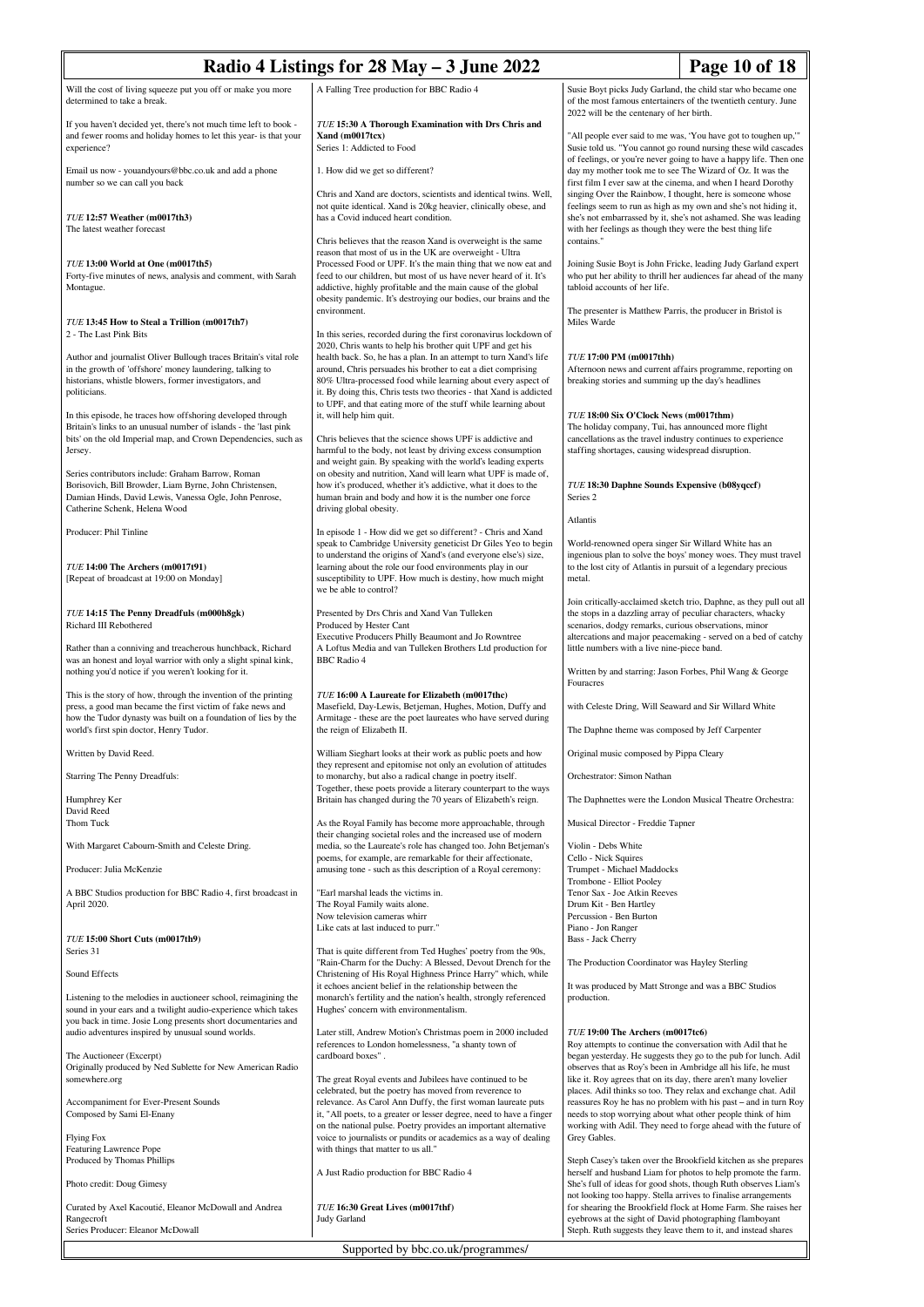# **Radio 4 Listings for 28 May – 3 June 2022 Page 11 of 18**

#### with Stella the plans for the new winter housing for the cows. Stella confides to Ruth her concern for Brian. He's clearly very tired with the fallout from Alice's divorce. They're interrupted once more by Steph, who's had enough of Liam. He's stormed off the shoot. She wells up, asking David and Ruth what their secret is. They impart some wise words of advice, and Steph pronounces them a great example of a happy marriage. She longs for this for herself and Liam. David suggests she starts by picking up the phone.

# *TUE* **19:15 Front Row (m0017thp)**

Rory Kinnear on the film Men, Lord Parkinson on the new UK City of Culture, The Duchess of Cornwall, Mo Abudu on Blood Sisters

Actor Rory Kinnear plays ten characters- all the male roles but one- in the new psychological horror film from Alex Garland, Men. He joins Samira Ahmed to discuss how he approached playing multiple roles in this exploration of fear and loathing in the English countryside.

The UK's new City of Culture 2025 is announced. The Minister of Arts, Lord Parkinson reveals which bid from the shortlist of Bradford, County Durham, Southampton and Wrexham County Borough has been successful and what the title will mean in terms of investment and attracting visitors to the area.

Her Royal Highness The Duchess of Cornwall is involved with the Queen's Commonwealth Essay Prize as vice patron of the Royal Commonwealth Society. She spoke to Tina Daheley about how the world's oldest international writing competition for schools promotes literacy and empowers young people.

Presenter: Samira Ahmed Producer: Julian May

Photo: Actor Rory Kinnear in the film Men Credit: Entertainment Film Distributors

### *TUE* **20:00 File on 4 (m0017thr)** Ukraine: The Disinformation War

Russia's response to accusations of war crimes in Ukraine has been to blame the Ukrainians of bombing their own side. Some people here in the UK have been sharing this version of the war on social media. Driven by a conviction that Western governments are responsible for many of the world's ills, these academics, journalists and celebrities have shared misinformation in their attempts to raise questions about the official narrative of the war. Their detractors say they are useful to Vladimir Putin. They claim there's a McCarthyist witch hunt against them. All wars are fought as much in the information space as on the battle field and Chloe Hadjimatheou looks at where the new red lines are being drawn in an age of disinformation.

*TUE* **20:40 In Touch (m0017tht)** Matchday Mayhem; The Great Outdoors

Visually impaired Liverpool FC fans Dave Williams and Aj Ahmed were at the Stade de France last weekend, as Liverpool prepared to meet Real Madrid in the Champions League final. News headlines have been dominated by the mayhem that unfolded there, including the use of tear gas and dangerous overcrowding. The two tell us what happened to them, whilst caught up in it.

A lot of the great outdoors can be quite inaccessible, especially if you are completely blind. Nature is often synonymous with visual beauty and, with the exception of birds, a lot of wildlife can be rather quiet. We speak to two avid visually impaired naturists about how they create access opportunities for themselves. Andrew Hesser has recently appeared on BBC Two's Gardeners' World and he shares his top tips for introducing a little more gardening and nature into your life. Andy Shipley has dedicated himself to the idea of involving other visually impaired people in all aspects of enjoying the natural world. Under his organisation called Natural Inclusion, Andy provides disability inclusion training to heritage sites and parks and facilitates workshops to encourage people to experience nature with more senses than just sight. Andy tells us about some of the projects he's worked on.

Presenter: Peter White Producer: Beth Hemmings Production Coordinator: Liz Poole

Website image description: two women on a hike in Munnar, India. One woman is visually impaired and is using a cane. Behind them, stretches green fields and trees.

Link to Andrew Hesser's Facebook group, for tips and advice on gardening: https://www.facebook.com/groups/385503852747202 Link to Andy Shipley's Natural Inclusion: https://www.naturalinclusion.org/

*TUE* **21:00 All in the Mind (m0017tcb)**

Post-pandemic mental health; navigation ability; conversations with strangers

Back in 2020 at height of pandemic lockdown the " Social Study" a longitudinal study began looking at the psychological and social impact of the pandemic involving over 95,000 UK adults. What started as a 12 week study has now been running for 2 years. So now, as we're emerging from restrictions of the pandemic, epidemiologist Daisy Fancourt of University College London discusses the post -pandemic's impact on our mental health.

Do you find yourself keep getting lost? Many factors influence our ability to navigate but the environment we grow up in is often overlooked. Could living in the city compared to the countryside help or hinder our sense of direction? Claudia hears from Professor Hugo Spiers whose major new study across 40 countries reveals people who grew up in rural or suburban areas have better spatial navigation skills than those raised in cities, particularly cities with grid-pattern streets.

Good conversation can be one of life's most enjoyable experiences, but we are surprisingly bad at judging how well conversations could go with a stranger. Mike Kardas of North Western university has attempted to examine the time course of enjoyment after getting 1000 participants to strike up a conversation with a stranger. Surprisingly we don't run out of things to say. but how deep can a conversation go?

Claudia Hammond's studio guest is Professor of health psychology Daryl O'Connor from the University of Leeds

Producer Adrian Washbourne Made in Partnership with The Open University

*TUE* **21:30 The Life Scientific (m0017tgl)** [Repeat of broadcast at 09:00 today]

*TUE* **22:00 The World Tonight (m0017thw)** More "Partygate" pressure on Boris Johnson

In-depth reporting, intelligent analysis and breaking news from a global perspective.

# *TUE* **22:45 Mr Wilder and Me by Jonathan Coe (m0017thy)** Episode 2

In 1945, Billy Wilder made a film called "Death Mills" about the Holocaust. In it he showed "an entire field, a whole landscape of corpses". He went on to make "Sunset Boulevard", "Some Like It Hot" and "The Apartment". "Mr Wilder & Me" is ostensibly a fiction about a young woman discovering her love of film, music and young men but it is also about the way that a generation of film-makers responded to the great cataclysm of the second world war and the seriousness with which they viewed entertainment, particularly comedy, as an escape from nightmarish reality.

The protagonist, Calista is a film score composer and she tells the story of how she came to work for the legendary film director, Billy Wilder whilst he was preparing to work on one of his last films, "Fedora".

Written by Jonathan Coe Abridged by Florence Bedell

The reader is Jasmine Hyde

Produced by Clive Brill A Brill Production for BBC Radio 4.

*TUE* **23:00 Fortunately... with Fi and Jane (m0017tj0)** 235. I've been to Split several times, with Sirin Kale and Pandora Sykes

This week on Fortunately Fi and Jane are joined by the journalists Sirin Kale and Pandora Sykes, hosts of the podcast Unreal, a critical history of reality TV. Unreal looks back to the earliest days of the format and takes us all the way to today, featuring iconic shows and stars. Before their guests' arrival Fi and Jane have had some niche PhD titles sent in and emergency Jubbly plans are afoot.

Get in touch: fortunately.podcast@bbc.co.uk

*TUE* **23:30 Epiphanies (m000ycvx)**

Edmund de Waal, Danielle de Niese, Gabriel Krauze, Olivia Williams

John Wilson explores the intimate moments of creative inspiration that have been experienced by some of our best known artists.

## Opera superstar Danielle De Niese remembers how her mother inspired her to sing as a young girl growing up in Australia, with an interpretation of Barbra Streisand's Evergreen that taught her that singing is as much about personal interpretation.

Gabriel Krauze was longlisted for the Booker Prize for his debut novel Who They Was, based on his time as a member of criminal gangs as a young man on the streets of west London. An obsessive reader of fiction as a child, he remembers the epiphany of first hearing It Was Written, an album by New York rapper Nas which inspired him to tell his own stories of criminality and survival.

As a young girl, actress Olivia Williams wanted to be a ballet dancer after falling in love with Rudolf Nureyev when she saw him dance in Sleeping Beauty. She was inspired to become a stage actress Royal Shakespeare after seeing Judi Dench lead a comedy musical production of A Comedy Of Errors in the mid 1970s.

Ceramic artist and author Edmund de Waal first discovered the pottery wheel when he was taken to an evening art class at the age of five, a moment of epiphany that set the course of his life for the next 50 years.

Produced by John Wilson Executive Producer: David Prest A Whistledown production for BBC Radio 4

# **WEDNESDAY 01 JUNE 2022**

*WED* **00:00 Midnight News (m0017tj2)** The latest news and weather forecast from BBC Radio 4.

*WED* **00:30 Black Gold by Jeremy Paxman (m0017tj4)** [Repeat of broadcast at 09:45 on Tuesday]

*WED* **00:48 Shipping Forecast (m0017tj6)** The latest weather reports and forecasts for UK shipping.

*WED* **01:00 Selection of BBC World Service Programmes (m0017tj8)**

BBC Radio 4 presents a selection of news and current affairs, arts and science programmes from the BBC World Service.

*WED* **05:20 Shipping Forecast (m0017tjb)** The latest weather reports and forecasts for UK shipping.

*WED* **05:30 News Briefing (m0017tjd)** The latest news from BBC Radio 4

*WED* **05:43 Prayer for the Day (m0017tjg)** A spiritual comment and prayer to begin the day with Canon Anne Easter

Good morning!

Nobody could have been more surprised than this East End girl when an official looking letter from Buckingham Palace arrived at my home - it invited me to become a Chaplain to Her Majesty the Queen.

Now I honestly thought that one of my computer savvy friends, knowing how much I love the Royal family, had set me up and was quite probably waiting somewhere to leap out and shout 'Gotcha!' But, when I called the number given in the letter, a kind lady told me that the invitation was real and asked if I'd like to accept – I did, of course!

Her Majesty has thirty six chaplains in England and Wales and another dozen in Scotland; it's a sort of church honour and the only requirement is to preach at a royal residence once a year and to attend royal garden parties and chat to lots of lovely people – what's not to like?? A new cassock, in a shade of red worn only by the Queen's household, was made for me and I was told to wear it when I attended a garden party so that I could be presented to the Queen.

I was terrified, sure I'd fall on the Queen when I had to curtsey and shake hands simultaneously, and imagining how my mother would beg me to speak 'properly'. I needn't have worried and, over the years, I've learned that the Queen has a great way of concentrating on the person to whom she's speaking, of putting them at their ease and of making them feel special. At the garden parties with thousands of people, I could always tell where Her Majesty was, just from the smiles on the faces of those who were around her

What a huge and unexpected privilege it's been.

Lord, Give us courage when we find ourselves out of our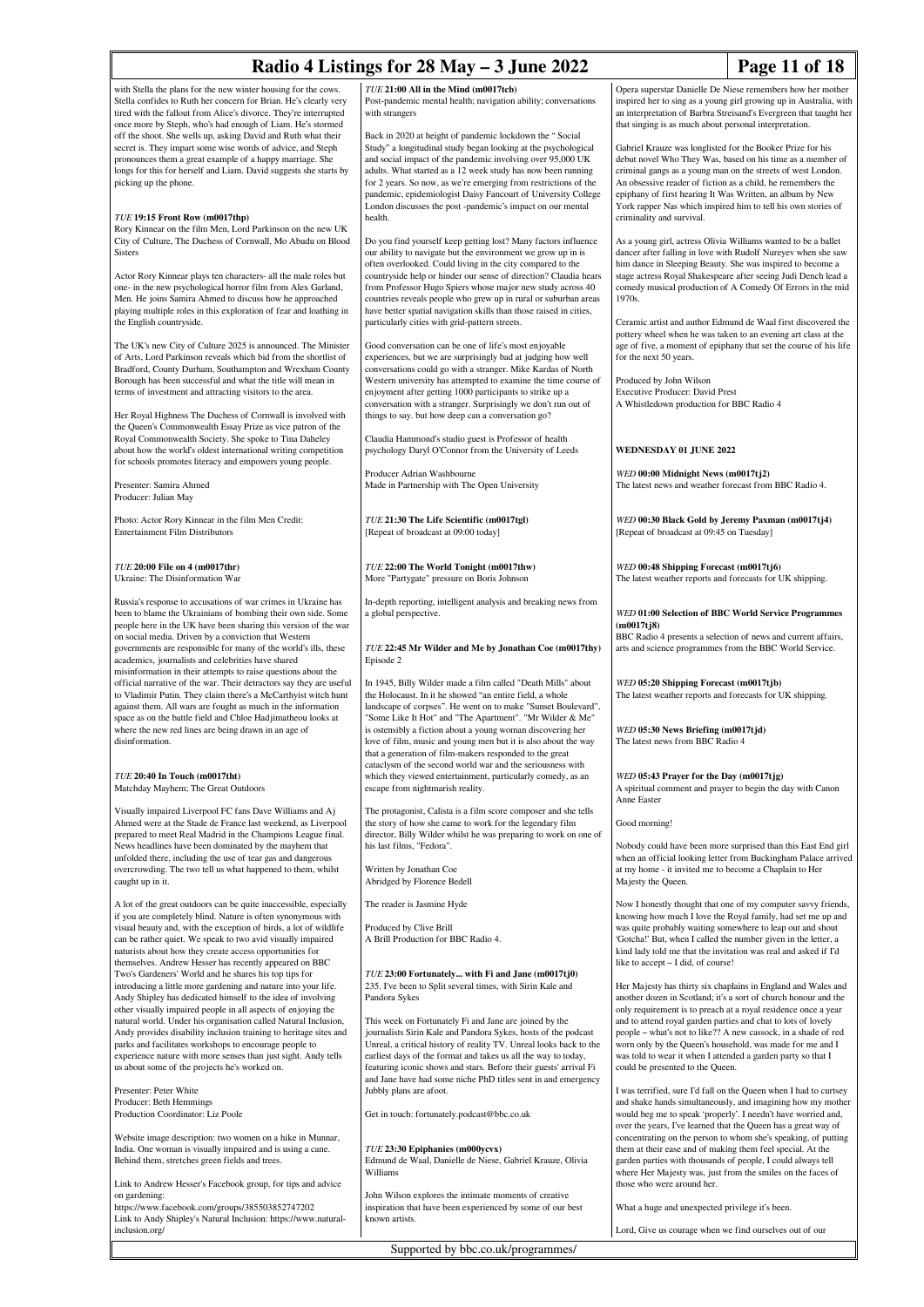| Radio 4 Listings for 28 May - 3 June 2022<br>Page 12 of 18                                                                                                                                                                                                                                                                             |                                                                                                                                                                                                                                                                        |                                                                                                                                                                                      |                                                                                                                                                                                                  |
|----------------------------------------------------------------------------------------------------------------------------------------------------------------------------------------------------------------------------------------------------------------------------------------------------------------------------------------|------------------------------------------------------------------------------------------------------------------------------------------------------------------------------------------------------------------------------------------------------------------------|--------------------------------------------------------------------------------------------------------------------------------------------------------------------------------------|--------------------------------------------------------------------------------------------------------------------------------------------------------------------------------------------------|
| comfort zone and help us to know that, wherever life takes us,<br>you will be there too.                                                                                                                                                                                                                                               | driving force behind our economy and trade and the<br>preoccupation of politicians. It fuelled the industrial revolution<br>producing everything from carriage wheels to needles, it                                                                                   | Producer: Hannah Fisher<br>Readers: Clare Corbett and Jonathan Keeble<br>Sound Design: Chris Maclean                                                                                 |                                                                                                                                                                                                  |
| Amen.                                                                                                                                                                                                                                                                                                                                  | warmed and lit the nation's homes and powered our steam trains<br>and ships.                                                                                                                                                                                           | A StoryHunter production for BBC Radio 4                                                                                                                                             |                                                                                                                                                                                                  |
| WED 05:45 Farming Today (m0017tjj)<br>01/06/22 - Human food from grass, lab-grown meat and robotic<br>weeders                                                                                                                                                                                                                          | Underpinning all of this and central to Paxman's book is the<br>history of the miners themselves who toiled in appalling<br>conditions to hack the coal from the underground seams and the<br>mining communities that formed around the pitheads. He also              | WED 12:00 News Summary (m0017tbw)                                                                                                                                                    | The latest national and international news from BBC Radio 4.                                                                                                                                     |
| We look at a future of food production where livestock takes a<br>back seat. We visit a two-million-pound project called 'Pasture<br>to Plate' which is setting out to prove that the nutritional<br>goodness in grass can be extracted and fed directly to humans.                                                                    | explores the terrible human cost of coal with the filthy,<br>polluting air it produced as it burned and the inevitable and<br>multiple accidents that happened to those working underground.                                                                           | WED 12:04 You and Yours (m0017tby)<br>Google listing hack; Royal memorabilia; Pension credit                                                                                         |                                                                                                                                                                                                  |
| And hear about a company hoping to be the first in the UK to<br>produce 100 percent lab-grown meat.                                                                                                                                                                                                                                    | Abridged by Richard Hamilton and produced by Julian<br>Wilkinson.                                                                                                                                                                                                      | <b>GOOGLE HACK</b>                                                                                                                                                                   | The extraordinary story of how criminals hijacked a business<br>listing on Google - ultimately giving them the keys to people's                                                                  |
| Presented by Anna Hill<br>Produced for BBC Audio in Bristol by Heather Simons                                                                                                                                                                                                                                                          | WED 10:00 Woman's Hour (m0017tbs)<br>Tahmima Anam, Genome Sequencing, Twinnie                                                                                                                                                                                          | ROYAL MEMORABILIA                                                                                                                                                                    | homes. Reporter Shari Vahl explains how the fraud works and<br>the implications for one key cutting business and its customers.                                                                  |
| WED 05:58 Tweet of the Day (b03mzv81)<br>Blue Tit                                                                                                                                                                                                                                                                                      | Tahmima Anam is an anthropologist and a novelist. She's a big<br>fan of silence and believes it can been harnessed to challenge<br>sexism and expose bad behaviour.                                                                                                    | From bunting to biscuits there's been a wealth of royal                                                                                                                              | memorabilia ahead of the Queen's Platinum Jubilee. We meet<br>supercollector, Anita Atkinson, who's amassed her collection                                                                       |
| Tweet of the Day is a series of fascinating stories about our<br>British birds inspired by their calls and songs.                                                                                                                                                                                                                      | We talk about the pros, cons and ethics of genome sequencing<br>for new-borns. A new pilot will be running shortly, so we speak                                                                                                                                        | which royal collectibles are likely to hold their value.                                                                                                                             | over a lifetime. And Peter asks antiques dealer Ian Humphries                                                                                                                                    |
| Chris Packham presents the story of the blue tit. The perky blue<br>tit is a stalwart of garden bird-feeders. This popular British bird<br>has a blue cap and wings, olive green back and yellow belly.<br>The male and females look identical to us but blue tits can<br>clearly tell each other apart, find out how in this episode. | to Vivienne Parry, Head of Engagement at Genomics England<br>and Rebecca Middleton, who has an inherited brain aneurysm<br>disorder and is a member of the panel representing parents and<br>health care professionals.                                                | <b>CRIME SURVEY</b><br>trebled during the first year of the pandemic - despite non-                                                                                                  | The British Retail Consortium's annual crime survey published<br>this week shows that violence against shopworkers more than<br>essential stores being closed for much of the year. Peter White  |
| WED 06:00 Today (m0017tbj)<br>News and current affairs, including Sports Desk, Weather and                                                                                                                                                                                                                                             | Do you know what "fexting" is? Do you do it? It's in the<br>headlines because the First Lady of the United States, Jill<br>Biden, has admitted that she 'fexts' with her husband. It means<br>fights over text. So we're asking is it a good way to row?               | The Co-op from the Co-op on what the industry is doing to<br>keep workers - and customers safe.                                                                                      | speaks to Paul Gerrard, Campaigns & Public Affairs Director,                                                                                                                                     |
| Thought for the Day.                                                                                                                                                                                                                                                                                                                   | Behavioural psychologist and relationship coach, Jo Hemmings<br>helps us out.                                                                                                                                                                                          | WED 12:57 Weather (m0017tc0)<br>The latest weather forecast                                                                                                                          |                                                                                                                                                                                                  |
| WED 09:00 More or Less (m0017tbl)<br>Jubilee costs, fuel poverty and imperial measures<br>Is the government really spending a billion pounds on the                                                                                                                                                                                    | In Japan abortion pills are illegal, but that's due to change by the<br>end of the year. However it looks like a woman who's in a<br>relationship will need permission from her male partner before<br>she gets them, plus the cost could be out of reach for many. We | WED 13:00 World at One (m0017tc2)                                                                                                                                                    | Forty-five minutes of news, analysis and comment, with Sarah                                                                                                                                     |
| Jubilee, as some have claimed? We investigate some of the<br>facts and figures around this week's commemorations. We also<br>ask why energy bills are becoming so high in the UK when we<br>actually have plenty of gas, and we unpack the mystery of<br>measuring fuel poverty. Plus after the Texas school shooting we               | speak to women rights campaigner, Kazuko Fukuda, and the<br>BBC's Mariko Oi in Tokyo.<br>And we've got Twinnie, the singer and songwriter from York.<br>She describes her music as country pop, and her new track is                                                   | Montague.<br>WED 13:45 How to Steal a Trillion (m0017tc4)<br>3 - Londongrad                                                                                                          |                                                                                                                                                                                                  |
| investigate the statistics around gun deaths in the US.<br>And finally we hear about the joys and perplexities of imperial<br>measures with Hannah Fry and Matt Parker.                                                                                                                                                                | called Welcome To The Club.<br>WED 11:00 The Little Black Book (m0017t95)                                                                                                                                                                                              | in the growth of 'offshore' money laundering, talking to<br>historians, whistle blowers, former investigators, and                                                                   | Author and journalist Oliver Bullough traces Britain's vital role                                                                                                                                |
| Produced in partnership with the Open University.                                                                                                                                                                                                                                                                                      | [Repeat of broadcast at 20:00 on Monday]                                                                                                                                                                                                                               | politicians.                                                                                                                                                                         |                                                                                                                                                                                                  |
| Presenter: Tim Harford<br>Producer: Charlotte McDonald<br>Reporters: Nathan Gower, Jon Bithrey, Josephine Casserly,<br>Lizzy McNeill.                                                                                                                                                                                                  | WED 11:30 Lady Killers with Lucy Worsley (p0c258w1)<br>7. Mary Ann Cotton<br>Lucy Worsley investigates the crimes of Victorian women from                                                                                                                              | are playing out in British politics today.                                                                                                                                           | In this episode, Oliver explores how and why Russian oligarchs<br>found London a receptive place to park their wealth after the<br>collapse of the Soviet Union in 1991 - with consequences that |
| Production coordinator: Brenda Brown<br>SM: James Beard<br>Editor: Richard Vadon.                                                                                                                                                                                                                                                      | a contemporary, feminist perspective.<br>This time, Lucy visits County Durham in North East England,                                                                                                                                                                   | Series contributors include: Graham Barrow, Roman<br>Borisovich, Bill Browder, Liam Byrne, John Christensen,<br>Damian Hinds, David Lewis, Vanessa Ogle, John Penrose,               |                                                                                                                                                                                                  |
| WED 09:30 Just One Thing - with Michael Mosley<br>(m0017tbn)                                                                                                                                                                                                                                                                           | to reinvestigate the woman known as Britain's first female serial<br>killer. Mary Ann Cotton was accused of murdering her stepson<br>in 1872, after telling the local grocer that she was sure her<br>stepson will die soon. When her stepson died a few days later,   | Catherine Schenk, Helena Wood<br>Producer: Phil Tinline                                                                                                                              |                                                                                                                                                                                                  |
| Enjoy Oily Fish                                                                                                                                                                                                                                                                                                                        | the police were called in.                                                                                                                                                                                                                                             | WED 14:00 The Archers (m0017tc6)                                                                                                                                                     |                                                                                                                                                                                                  |
| In this episode, Michael speaks to nutritional neuroscientist Dr<br>Simon Dyall from the University of Roehampton to get to the<br>bottom of the many benefits behind oily fish and Omega-3s. He<br>finds out how consuming Omega-3 could affect your mood,                                                                            | Following a rushed post-mortem and inquest, Cotton seemed to<br>have got away with it - his death was declared a case of natural<br>causes. But more tests and a second post mortem revealed that<br>her stepson had been poisoned. Mary Ann Cotton was arrested,      | [Repeat of broadcast at 19:00 on Tuesday]<br>WED 14:15 Drama (m000lts6)                                                                                                              |                                                                                                                                                                                                  |
| your brain and even your walking speed! They discuss the<br>different types of oily fish, other sources of Omega-3 fatty<br>acids, revealing why these fatty acids are so important.                                                                                                                                                   | put on trial, and sentenced to be hanged. She maintained her<br>innocence right up until she was led to the gallows.                                                                                                                                                   | Fledgling                                                                                                                                                                            | Lockdown explored from an unexpected angle in this coming of                                                                                                                                     |
| WED 09:45 Black Gold by Jeremy Paxman (m0017tbq)<br>Episode 3                                                                                                                                                                                                                                                                          | Although convicted of one murder, historians now believe that<br>Mary Ann Cotton killed up to 21 people.<br>Lucy visits Beamish, the Living Museum of the North, to see                                                                                                | age drama by Sami Ibrahim. A figure stands on a deserted<br>beach in a deserted seaside town waiting for her father to<br>return. Who now rules the roost in this strange new world? |                                                                                                                                                                                                  |
| Writer and broadcaster Jeremy Paxman's vivid and compelling<br>social history of how coal 'made' Britain read by Adrian<br>Scarborough.                                                                                                                                                                                                | the unsuspecting murder weapon, and Cotton's former home in<br>West Auckland, to see where she last lived.<br>Alexandra Wilson, an author and barrister who has practiced in                                                                                           | Fledgling  Ruby Bentall<br>Thick-head  John Lightbody<br>Twitcher  Carl Prekopp<br>Pigeon  Clare Corbett                                                                             |                                                                                                                                                                                                  |
| Episode Three: The Power of Steam                                                                                                                                                                                                                                                                                                      | both family and criminal law, talks Lucy through the legal<br>implications of the case, including whether she would represent                                                                                                                                          | Directed by Gemma Jenkins                                                                                                                                                            |                                                                                                                                                                                                  |
| In today's episode coal is now the powerhouse that drives the<br>nation. 'Steam made speed paramount' and 'engineers were the<br>new heroes of the age'. The first mainline railway opened in<br>Britain and revolutionised transport. Even Queen Victoria made<br>the train commute from Slough to London in record time.             | Cotton today.<br>Lucy asks if Mary Ann Cotton was a cold and calculated killer,<br>or a desperate and vulnerable mother in need of an income<br>from insurance payouts.                                                                                                | This is Sami Ibrahim's debut radio drama. His play "two<br>was shortlisted for the Bruntwood Prize 2019, and he is                                                                   | Palestinians go dogging" won Theatre Uncut's 2019 Political<br>Playwriting Award and will be featured in the Royal Court's<br>upcoming season. His most recent piece "The European Hare"         |
| Steam also radically changed the navy as engines replaced sail.<br>It was unparalleled as a fast and formidable force. But feeding<br>the engines with their appetite for coal required a vast network<br>of coaling stations around the world.                                                                                        | Historian Rosalind Crone puts the story into the context of the<br>Victorian era. Was Mary Ann Cotton just trying to better<br>herself? And why was it so easy for her to remain undetected<br>for so long?                                                            | the National Theatre Studio and Theatr Clwyd.                                                                                                                                        | currently under commission at The Yard and the Almeida (as<br>part of the Genesis Writers Program). He is also a writer-in-<br>residence at Shakespeare's Globe and has been on attachment at    |
| In Black Gold Paxman explores the stories of the engineers and<br>inventors, landowners, entrepreneurs and industrialists who saw<br>the potential for innovation and wealth. For centuries it was the                                                                                                                                 | This is a case that highlights the domestic role of women and<br>how they could, theoretically, get away with murder.                                                                                                                                                  | WED 15:00 Money Box (m0017tc8)<br>Changing your money mindset                                                                                                                        |                                                                                                                                                                                                  |
|                                                                                                                                                                                                                                                                                                                                        | Supported by bbc.co.uk/programmes/                                                                                                                                                                                                                                     |                                                                                                                                                                                      |                                                                                                                                                                                                  |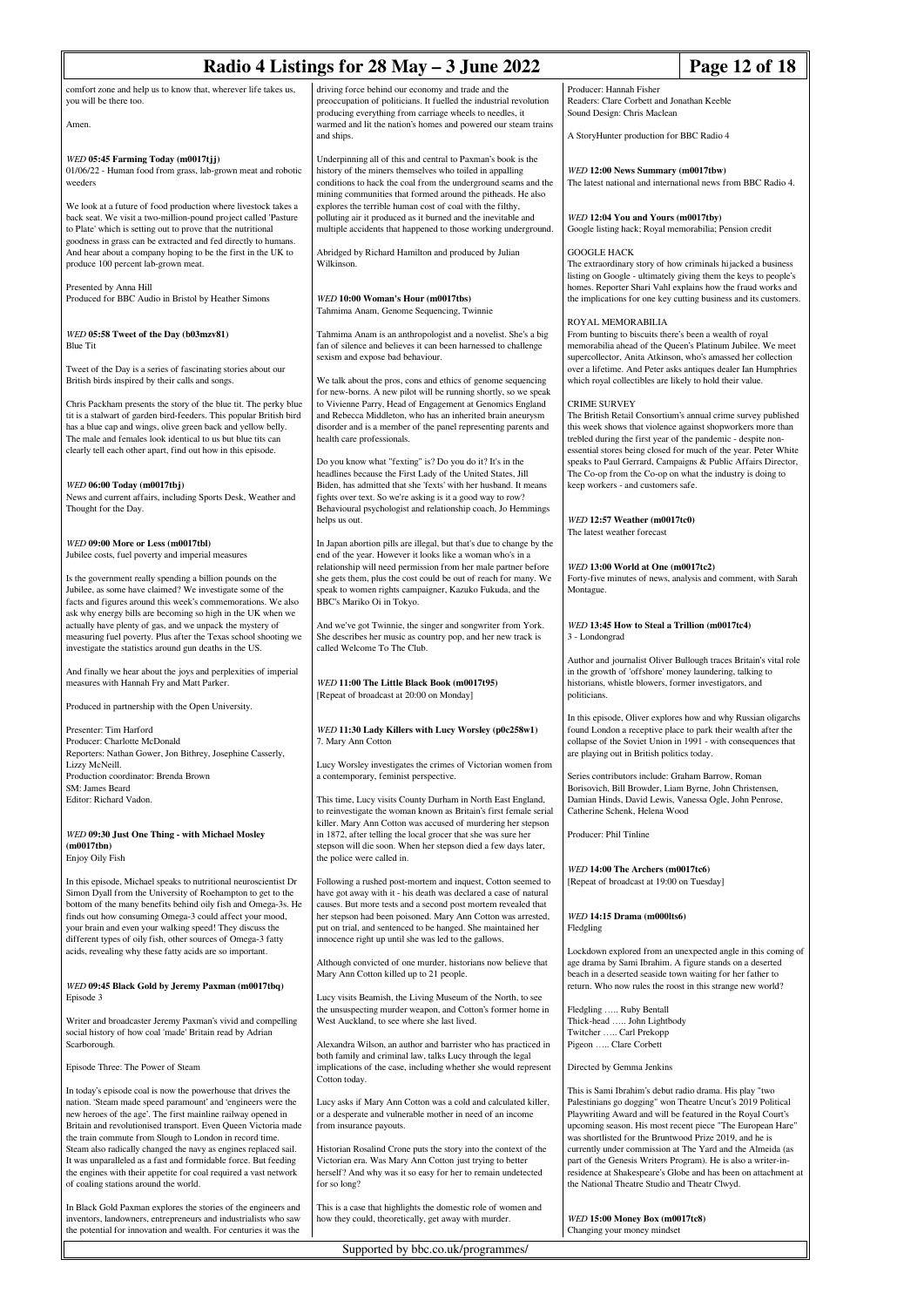# **Radio 4 Listings for 28 May – 3 June 2022 Page 13 of 18**

How do you tighten the purse strings when you've always been a big spender? Could your hang-ups be holding you back? And how could changing your mentality help your wallet and your mental health?

Ruth Alexander and a panel of experts chat to listeners and find our just how to change your money mindset.

Panel:

Norma Cassius - Psychotherapist and Founder - Think Like A Bank

Julie Flynn - Independent Financial Adviser and Chartered Financial Coach - Bree Wealth

Producer: Drew Hyndman

Editor: Jon Bithrey

*WED* **15:30 All in the Mind (m0017tcb)** [Repeat of broadcast at 21:00 on Tuesday]

*WED* **16:00 Thinking Allowed (m0017tcd)** Ballroom dancing

Ballroom dancing: Laurie Taylor explores its social history and sexual politics with Hilary French, Professor of Design Studies at Bath Spa University and author of a new book which charts the evolution of a form of dance which originated in upper class, private balls but became a mass, working class pastime in the early 20th century. From Hollywood movies to Mecca dance halls. What explains its rise and fall and rise again, in the current moment? They're joined by Vicki Harman, Reader in Sociology at University of Surrey, who unpacks the intriguing appeal of ballroom in the light of changing gender norms which question the notion that a man should 'lead'.

Producer: Jayne Egerton

### *WED* **16:30 The Media Show (m0017tcg)** Reporting on the Royals

Dan Walker has quit BBC Breakfast for a job presenting Channel 5's flagship news show - what made him go? Also in the programme, as the media prepares for days of Jubilee rage, are journalists who report on the Royal family capable of ever being truly critical?

Guests: Dan Walker, Presenter, 5 News, Jonny Dymond, Royal correspondent, BBC News, Chris Ship, Royal editor, ITV News, and Dr Laura Clancy, Lecturer, Lancaster University

Presenter: Katie Razzall

Producer: Helen Fitzhenry

# *WED* **17:00 PM (m0017tcj)**

Afternoon news and current affairs programme, reporting on breaking stories and summing up the day's headlines

# *WED* **18:00 Six O'Clock News (m0017tcl)**

Russia has accused Washington of pouring oil on the fire by supplying Kyiv with rockets.

### *WED* **18:30 Heresy (m0017tcn)** Series 12

Episode 2

Victoria Coren Mitchell presents a new series of the show which dares to commit heresy.

Joining Victoria Coren Mitchell to commit heresy about being at one with nature and mediocrity are the comedians Miles Jupp and David Mitchell, and former chair of the Conservative Party, Baroness Sayeeda Warsi.

Written, presented, and produced by Victoria Coren Mitchell with additional material from Dan Gaster and Charlie Skelton Series created by David Baddiel

An Avalon production for BBC Radio 4

# *WED* **19:00 The Archers (m0017tcq)**

As David and Ruth review the photos he took of Steph and Liam on the farm, they agree influencer Steph knows how to get the best out of social media. She's already posted some pictures; now all they have to hope is that some of her followers are getting married soon. Ruth wonders how Josh is getting on dismantling the old cowshed. David reckons he can use some of the timber for the beacon on Lakey Hill. They're surprised by

the early arrival of ten cows Ruth bought at auction. Alistair acknowledges they're fine looking beasts, before declaring he's only counted nine! Ruth reports the auctioneer's blaming the farmer and the lorry driver's blaming the auctioneer. With only a promise that they'll look into it, Ruth's left wondering how on earth you mislay a cow.

Sad Jazzer waves a fond goodbye to Webster. Parting with her is a small price to pay for moving in with Tracy. He gives Tracy the money for the sale, and she's touched. But Chelsea's

appalled; they have to get Webster back! Finally she admits she wasn't just scared of the spider. It's more to do with worrying that yet another of Tracy's relationships will go wrong if Jazzer moves in. He's the best bloke her mum's had; Chelsea would be heartbroken if he did a runner like the others. Tracy and Jazzer promise he'll be there to stay. Later Jazzer helps Chelsea with her personal statement. All is happy until Jazzer realises he has to update Jim. He resolves to tell him tomorrow.

*WED* **19:15 Front Row (m0017tcs)** Tracey Emin, Anthony Joseph, Bergman Island

Anthony Joseph – poet, musician, and academic – joins us to talk about his new poetry collection, Sonnets for Albert, which considers the personal impact of his absent father, and performs a selection of pieces.

Tracey Emin talks to Natasha Raskin Sharp at Jupiter Artland sculpture park near Edinburgh, where her new exhibition includes a giant bronze female figure lying down in the woods, paintings of beds, and other work reflecting on the possibility of love after hardship.

Director of Film at the British Council Briony Hanson reviews Bergman Island a new film from director Mia Hansen-Løve about a film making couple who visit the home of Ingmar Bergman to find inspiration.

Presenter: Tom Sutcliffe Producer: Harry Parker

Main image: I Lay Here For You by Tracey Emin Photo credit: Alan Pollok Morris, Courtesy Jupiter Artland

*WED* **20:00 Moral Maze (m0017tcv)** What's the point of university?

Eight universities are under investigation for providing poor quality degrees. The Office for Students has sent inspectors in to investigate whether undergraduates are getting decent value in return for the huge debts they rack up to get their degrees. For years, there's been concern about so-called "Mickey Mouse" degrees that do nothing to boost job prospects.

But the expansion of universities was rooted in a grand ambition to create a better-educated workforce and to turbo-charge social mobility; a wider variety of degree courses, it was thought, would offer something for everyone. Surely it's positive that more young people now get an opportunity that years ago was offered only to a privileged few? University is about more than boosting the student's future earnings; it's about learning to think critically, gaining independence and broadening horizons.

Some, though, believe we have too many universities competing for customers by offering firsts to failures. Standards have fallen, and so many people now have degrees that they don't count for much any more. Young people, it's claimed, are being misled into taking on huge personal debts, in return for three wasted years that will do little to improve their employability. Have we reached peak-university? Is it time to go into reverse? Are we reducing the value of higher education, or is the university experience valuable for its own sake? What's the point of university?

With Rachel Hewitt, Harry Lambert, Professor Dennis Hayes and Professor Edith Hall.

Producers: Jonathan Hallewell and Peter Everett Presenter: Michael Buerk

*WED* **20:45 Just One Thing - with Michael Mosley (m0017tbn)** [Repeat of broadcast at 09:30 today]

*WED* **21:00 A Thorough Examination with Drs Chris and Xand (m0017tcx)** [Repeat of broadcast at 15:30 on Tuesday]

*WED* **21:30 The Media Show (m0017tcg)** [Repeat of broadcast at 16:30 today]

*WED* **22:00 The World Tonight (m0017td1)** Johnny Depp wins libel case against Amber Heard

Supported by bbc.co.uk/programmes/

In-depth reporting, intelligent analysis and breaking news from a global perspective.

*WED* **22:45 Mr Wilder and Me by Jonathan Coe (m0017td3)** Episode 3

In 1945, Billy Wilder made a film called "Death Mills" about the Holocaust. In it he showed "an entire field, a whole landscape of corpses". He went on to make "Sunset Boulevard", "Some Like It Hot" and "The Apartment". "Mr Wilder & Me" is ostensibly a fiction about a young woman discovering her love of film, music and young men but it is also about the way that a generation of film-makers responded to the great cataclysm of the second world war and the seriousness with which they viewed entertainment, particularly comedy, as an escape from nightmarish reality.

The protagonist, Calista is a film score composer and she tells the story of how she came to work for the legendary film director, Billy Wilder whilst he was preparing to work on one of his last films, "Fedora".

Written by Jonathan Coe Abridged by Florence Bedell

The reader is Jasmine Hyde

Produced by Clive Brill

A Brill Production for BBC Radio 4.

*WED* **23:00 Sunil Patel: An Idiot's Guide to Cryptocurrency (m0017td5)** How To Pull Off A Crypto-Heist

Tired of trying to make money legitimately, comedian and broadcaster Sunil Patel attempts the internet's greatest crypto heist.

Sunil tests the limits of crypto security by forming the greatest heist team that's ever lived to take down a huge cryptocurrency score. The only problem is Sunil has no technical ability whatsoever.

Featuring interviews with Dr Alan Woodward from the Surrey Centre for Cybersecurity, Hardware Hacker Joe "Kingpin" Grand, and the return of boy genius Benyamin Ahmed.

Written by and Starring Sunil Patel Featuring Helen Bauer, Olga Koch and Lenny Sherman. Additional Material from Charlie Dinkin

Assistant Producer - Ewan McAdam Production Manager - Laura Shaw

Producer - Benjamin Sutton

A Daddy's SuperYacht production for BBC Radio 4

*WED* **23:15 Rosie Jones: Box Ticker Too (m0011lxg)** Gender, with Bethany Black

Stand-up comedy and chat from triple-threat Rosie Jones. She's disabled, gay and northern. But she's not a great example of any of these communities, and she's tired of being asked to speak on their behalf.

This week, Rosie looks at gender with help from comedian Bethany Black. Society has moved on since the 1990s, and Bethany has had a unique perspective on the change in attitudes to men, women and everything between.

Recorded in a live comedy club, prepare to be shocked and disappointed by Rosie's lack of respect for your expectations.

Produced by Richard Melvin A Dabster production for BBC Radio 4

*WED* **23:30 Epiphanies (m000ykpj)** Erland Cooper, Isata Kanneh-Mason, Caroline Bird, Testament

John Wilson explores the intimate moments of creative inspiration that have been experienced by some of our best .<br>own artists.

Composer and multi-instrumentalist Erland Cooper returns to his childhood home in Stromness, Orkney, to remember how h fell in love with reel-to-reel tape, using Tascam recorders to create sound textures from the music he first began creating.

Isata Kanneh-Mason was the eldest of seven siblings who all played classical music in their family home in Nottingham. Isata recalls her earliest musical memories of learning the piano at her grandparents' home in the Caribbean, and later becoming entranced by Rachmaninov's Second Piano Concerto every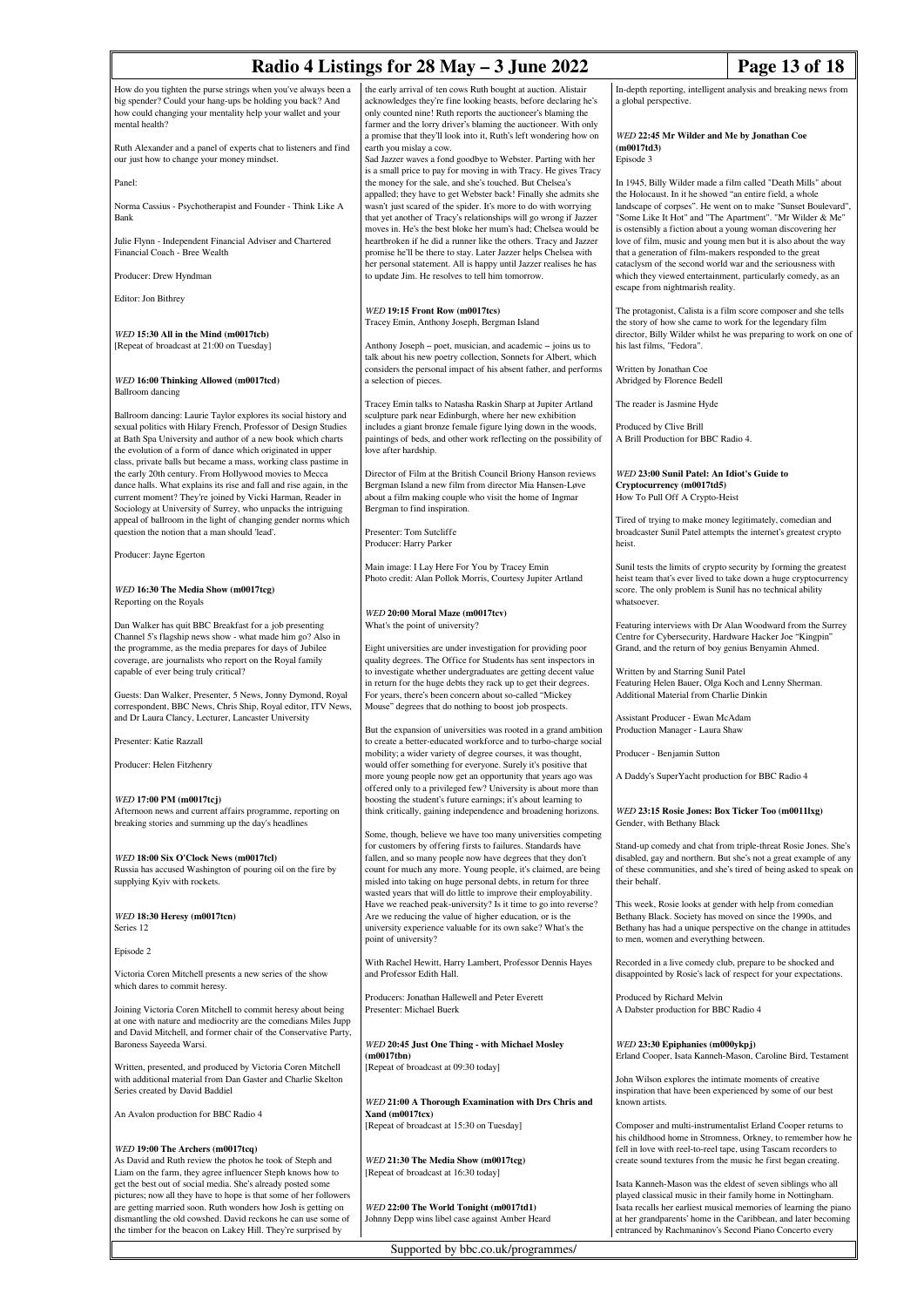| Radio 4 Listings for 28 May - 3 June 2022<br>Page 14 of 18                                                                                                                                                                                                        |                                                                                                                                                                                                                                                                     |                                                                                                                                        |                                                                                                                                                                                                        |
|-------------------------------------------------------------------------------------------------------------------------------------------------------------------------------------------------------------------------------------------------------------------|---------------------------------------------------------------------------------------------------------------------------------------------------------------------------------------------------------------------------------------------------------------------|----------------------------------------------------------------------------------------------------------------------------------------|--------------------------------------------------------------------------------------------------------------------------------------------------------------------------------------------------------|
| night when she went to bed. "I was lifted out of myself into                                                                                                                                                                                                      | eggsand farmer Jack guides us around what was once an                                                                                                                                                                                                               |                                                                                                                                        | multiple accidents that happened to those working underground.                                                                                                                                         |
| another world," Isata says.<br>Leeds-born poet Caroline Bird read a James Tait poem at the                                                                                                                                                                        | overgrown orchard, to share why he's diversifying and<br>collaborating with the duo.<br>Presented and produced by Anna Louise Claydon.                                                                                                                              | Abridged by Richard Hamilton and produced by Julian<br>Wilkinson.                                                                      |                                                                                                                                                                                                        |
| age of 13 and immediately realised that she needed to write.<br>Years later, as an award winning author, Caroline explains how<br>every successful poem demands an epiphany.                                                                                      | THU 05:58 Tweet of the Day (b08pdxkx)<br>Sam Lee on the nightingale                                                                                                                                                                                                 | THU 10:00 Woman's Hour (m0017tmq)<br>Kate Garner, Carly Perry, Kelly Lindsey, Kate Mosse, Amina                                        |                                                                                                                                                                                                        |
| Testament is a hip hop artist, playwright and poet. Obsessed<br>with the poetry of William Blake as a child, his life changed<br>when he saw American singer-songwriter Gil Scott-Heron play<br>live in Manchester, a gig that was a spiritual experience for the | Tweet of the Day has captivated the Radio 4 audience with its<br>daily 90 seconds of birdsong. But what of the listener to this<br>avian chorus? In this new series of Tweet of the Day, we bring                                                                   | Atiq<br>The songwriter and pianist Kate Garner is the daughter of Chas<br>Hodges of Chas and Dave fame. Chas's mother, Daisy, recorded |                                                                                                                                                                                                        |
| teenager.<br>Produced by John Wilson                                                                                                                                                                                                                              | to the airwaves the conversational voices of those who listen to<br>and are inspired by birds. Building on the previous series, a<br>more informal approach to learning alongside a renewed                                                                         | a special tribute to the Queen for the silver jubilee back in<br>decided to continue the family tradition and has penned her           | 1977. But to celebrate the Queen's Platinum Jubilee, Kate has                                                                                                                                          |
| Executive Producer: David Prest<br>A Whistledown production for BBC Radio 4                                                                                                                                                                                       | emphasis on encounter with nature and reflection in our<br>relationship with the natural world.                                                                                                                                                                     | Queen herself.                                                                                                                         | own song called Platinum Queen. She performs live and tells<br>Nuala McGovern how her song prompted a response from the                                                                                |
|                                                                                                                                                                                                                                                                   | For this first programme, folk musician and Mercury Prize<br>nominee Sam Lee considers the nightingale, that amazing                                                                                                                                                | For the first time this year the Women's FA Cup Final was                                                                              |                                                                                                                                                                                                        |
| THURSDAY 02 JUNE 2022                                                                                                                                                                                                                                             | songster which can use two voice boxes to produce over 200<br>different styles of phrasing; enriching the gathering darkness<br>for those fortunate enough to hear. Having sung with                                                                                | played on the same weekend as the men's and matches are<br>study has found that 86% of players in the Women's Super                    | seeing record attendance levels. Despite all this success a recent                                                                                                                                     |
| THU 00:00 Midnight News (m0017td7)<br>The latest news and weather forecast from BBC Radio 4.                                                                                                                                                                      | nightingales in Sussex woodlands for many years, for Sam that<br>richness of the male nightingale territorial song, is mesmeric.                                                                                                                                    |                                                                                                                                        | League and Championship wanted or needed clinical support at<br>some point during their playing years. The Lead author of the<br>report, Carly Perry ,from the University of Central Lancashire        |
| THU 00:30 Black Gold by Jeremy Paxman (m0017tbq)<br>[Repeat of broadcast at 09:45 on Wednesday]                                                                                                                                                                   | Producer Maggie Ayre.                                                                                                                                                                                                                                               | found that only 50% of clubs represented by participants<br>offered psychological support. She joins us alongside Kelly                | Lindsey from Lewes FC which is the only club in the world to                                                                                                                                           |
|                                                                                                                                                                                                                                                                   | THU 06:00 Today (m0017tmj)                                                                                                                                                                                                                                          | pay it's men and women's teams equally.                                                                                                |                                                                                                                                                                                                        |
| THU 00:48 Shipping Forecast (m0017td9)<br>The latest weather reports and forecasts for UK shipping.                                                                                                                                                               | News and current affairs, including Sports Desk, Weather and<br>Thought for the Day.                                                                                                                                                                                | The Women's Prize for Fiction has launched a campaign to                                                                               | encourage more men to read novels by women. Why? Because                                                                                                                                               |
| THU 01:00 Selection of BBC World Service Programmes<br>(m0017tdc)                                                                                                                                                                                                 | THU 09:00 In Our Time (m00188s4)<br>Shakespeare's Sonnets                                                                                                                                                                                                           | the stats are currently alarming. The research, conducted for<br>and Agatha Christie, only 19% of their readers are men. In            | Mary Ann Sieghart's The Authority Gap, found that of the top<br>10 bestselling female fiction authors, including Austen, Atwood                                                                        |
| BBC Radio 4 presents a selection of news and current affairs,<br>arts and science programmes from the BBC World Service.                                                                                                                                          | Melvyn Bragg and guests discuss the collection of poems<br>published in 1609 by Thomas Thorpe: Shakespeare's Sonnets,<br>"never before imprinted". Yet, while some of Shakespeare's                                                                                 | readers is much more even at 55% men and 45% women. In                                                                                 | comparison, for the top 10 bestselling male authors the split in<br>other words, women are prepared to pick up novels by men, but                                                                      |
| THU 05:20 Shipping Forecast (m0017tdf)<br>The latest weather reports and forecasts for UK shipping.                                                                                                                                                               | other poems and many of his plays were often reprinted in his<br>lifetime, the Sonnets were not a publishing success. They had to<br>make their own way, outside the main canon of Shakespeare's<br>work: wonderful, troubling, patchy, inspiring and baffling, and | for Fiction.                                                                                                                           | men are much more reluctant to read novels written by women,<br>regardless of the genre. We talk to Kate Mosse a best-selling<br>novelist, playwright and founder director of the Women's Prize        |
| THU 05:30 News Briefing (m0017tdh)<br>The latest news from BBC Radio 4                                                                                                                                                                                            | they have appealed in different ways to different times. Most<br>are addressed to a man, something often overlooked and<br>occasionally concealed; one early and notorious edition even<br>changed some of the pronouns.                                            | Amina Atiq is a Yemeni- Scouse poet, performance artist,<br>creative practitioner and award-winning community activist.                | She was a BBC Words First Finalist in 2019. She joins Nuala                                                                                                                                            |
| THU 05:43 Prayer for the Day (m0017tdk)<br>A spiritual comment and prayer to begin the day with Canon<br>Anne Easter                                                                                                                                              | With:<br>Hannah Crawforth                                                                                                                                                                                                                                           | McGovern to talk about her most recent project Poet's Gift                                                                             | where she worked with young Muslims to create a group poem<br>which has been published on a bus stop in Toxteth in Liverpool.                                                                          |
| Good morning!                                                                                                                                                                                                                                                     | Senior Lecturer in Early Modern Literature at King's College<br>London                                                                                                                                                                                              | Presenter: Nuala McGovern<br>Producer: Lisa Jenkinson<br>Studio Engineers: Tim Heffer & Donald McDonald                                |                                                                                                                                                                                                        |
| It is exactly sixty nine years ago today that Elizabeth Alexandra<br>Mary, was crowned Queen Elizabeth the Second in Westminster                                                                                                                                  | Don Paterson<br>Poet and Professor of Poetry at the University of St Andrews                                                                                                                                                                                        |                                                                                                                                        |                                                                                                                                                                                                        |
| Abbey. The Three hour service made history-the very first<br>coronation service ever to be televised. It's thought that around                                                                                                                                    | And                                                                                                                                                                                                                                                                 | THU 11:00 From Our Own Correspondent (m0017v6l)<br>The Ukrainians deported to Russia                                                   |                                                                                                                                                                                                        |
| three quarters of the people in the United Kingdom were able to<br>see it one way or another – my family went to my<br>grandmother's home and my sister, then a toddler, had a special                                                                            | Emma Smith<br>Professor of Shakespeare Studies at Hertford College, Oxford                                                                                                                                                                                          |                                                                                                                                        | Allegations have continued to emerge that Ukrainian civilians<br>are being transported into Russia by occupying troops. Some                                                                           |
| white dress with red, white and blue ribbons on it. She later put<br>on one of her dolls who wore it till it fell apart in the seventies.                                                                                                                         | Producer: Simon Tillotson                                                                                                                                                                                                                                           | tortured. Jen Stout heard about one village near the city of<br>Kharkiv where locals say that 90 people were 'tricked' into            | have returned, with stories of being held in camps, and of being                                                                                                                                       |
| I believe that the idea of people actually being able to see her<br>coronation service was important to our Queen, and she and the<br>Royal Family have gone on to allow tv cameras into their lives                                                              | THU 09:45 Black Gold by Jeremy Paxman (m0017tnd)<br>Episode 4                                                                                                                                                                                                       | boarding lorries and then taken away.<br>The changing borders of Poland mean that families in some                                     |                                                                                                                                                                                                        |
| in an unprecedented manner - maybe so that the rest of us can<br>see that some parts of royal life are really quite ordinary. I<br>remember visiting Sandringham House and seeing Her<br>Majesty's jigsaw table with a half-finished puzzle on it. Woe            | Writer and broadcaster Jeremy Paxman's vivid and compelling<br>social history of how coal 'made' Britain read by Adrian<br>Scarborough.                                                                                                                             | where these geographical shifts mean locals speak multiple<br>languages, and sometimes go by multiple names.                           | regions have lived in different countries over the years, without<br>ever having to move home. Monica Whitlock visited a village                                                                       |
| betide the person who knocks over that table!<br>Today, most of us will have a day off work and many people                                                                                                                                                       | Episode Four: The Human Cost                                                                                                                                                                                                                                        |                                                                                                                                        | The conflict in Ukraine has drawn attention to how vulnerable<br>supply lines can be, with grain, gas and sunflower oil among the                                                                      |
| have organised parties and picnics in a wider sharing of Her<br>Majesty's celebrations; we won't have a diamond crown but we<br>might eat coronation chicken and we will be able to enjoy the<br>benefits of freedom under the law and relative peace - just      | Today's episode explores how the wealth and power generated<br>by coal came at a terrible price. The huge power stations and<br>factories that were now a part of every urban landscape were<br>dirty and polluting and hated for the filthy air and smogs that     | long-distance drivers, to get a taste of their life on the road.                                                                       | exports now threatened. If our cupboards and fridges are kept<br>fully stocked, that is down to the great flotillas of lorries which<br>criss-cross Europe's borders. Horatio Clare joined a couple of |
| some of the fruits of the Queen's reign.<br>Gracious God, whose Kingdom of Love is available to us all,<br>bless us and our sister Elizabeth that we and she may live all our                                                                                     | choked city dwellers. This was epitomised by the infamous<br>1950s pea-soupers that plunged London into a toxic fog. And<br>even worse was the terrible oversight in the 1960s regarding the<br>positioning of the giant slagheaps above Aberfan in Wales.          | folk music, and particularly the blended influences coming<br>from his own country and Romania. He was no armchair                     | The Hungarian composer, Béla Bartók, drew inspiration from                                                                                                                                             |
| days in health and prosperity.                                                                                                                                                                                                                                    | In Black Gold Jeremy Paxman explores the stories of the                                                                                                                                                                                                             |                                                                                                                                        | anthropologist, but travelled round rural areas to hear the music<br>played in local villages. More than a hundred years later, Nick                                                                   |
| Amen.                                                                                                                                                                                                                                                             | engineers and inventors, landowners, entrepreneurs and<br>industrialists who saw the potential for innovation and wealth.                                                                                                                                           | Thorpe retraces one of his journeys.                                                                                                   |                                                                                                                                                                                                        |
| THU 05:45 Farming Today (m0017tdm)<br>02/06/22 - Trash or Treasure                                                                                                                                                                                                | For centuries it was the driving force behind our economy and<br>trade and the preoccupation of politicians. It fuelled the<br>industrial revolution producing everything from carriage wheels<br>to needles, it warmed and lit the nation's homes and powered      | its place as Germany's capital, while Bonn was relegated to                                                                            | When Germany was split after World War Two, Bonn was the<br>unexpected pick to become capital of the new West Germany.<br>But four decades later, the Berlin Wall fell and Berlin resumed              |

Anna Louise Claydon visits Jack's Veg, a 30 acre farm in Canterbury, Kent to find out about a pop up foraging farm experience - using meat that would usually be disposed of, to create mouthwatering menus for festival feasts. Anna meets husband & wife team Imogen and Duncan Tinkler, founders of 'Bangers and Balls' to find out all about their inspiration for the events, their passion for farm foraging and try out some of the recipes for this season. Anna gets a taste for pig's head scotch

history of the miners themselves who toiled in appalling conditions to hack the coal from the underground seams and the mining communities that formed around the pitheads. He also explores the terrible human cost of coal with the filthy, polluting air it produced as it burned and the inevitable and

being a more provincial place. When Rob Crossan recently visited Bonn, he found some locals displaying a somewhat volatile temperament - might this be connected to their city's

diminished prestige?

Series 6

*THU* **11:30 Believe It! (m0017v6n)**

Supported by bbc.co.uk/programmes/

Underpinning all of this and central to Paxman's book is the

our steam trains and ships.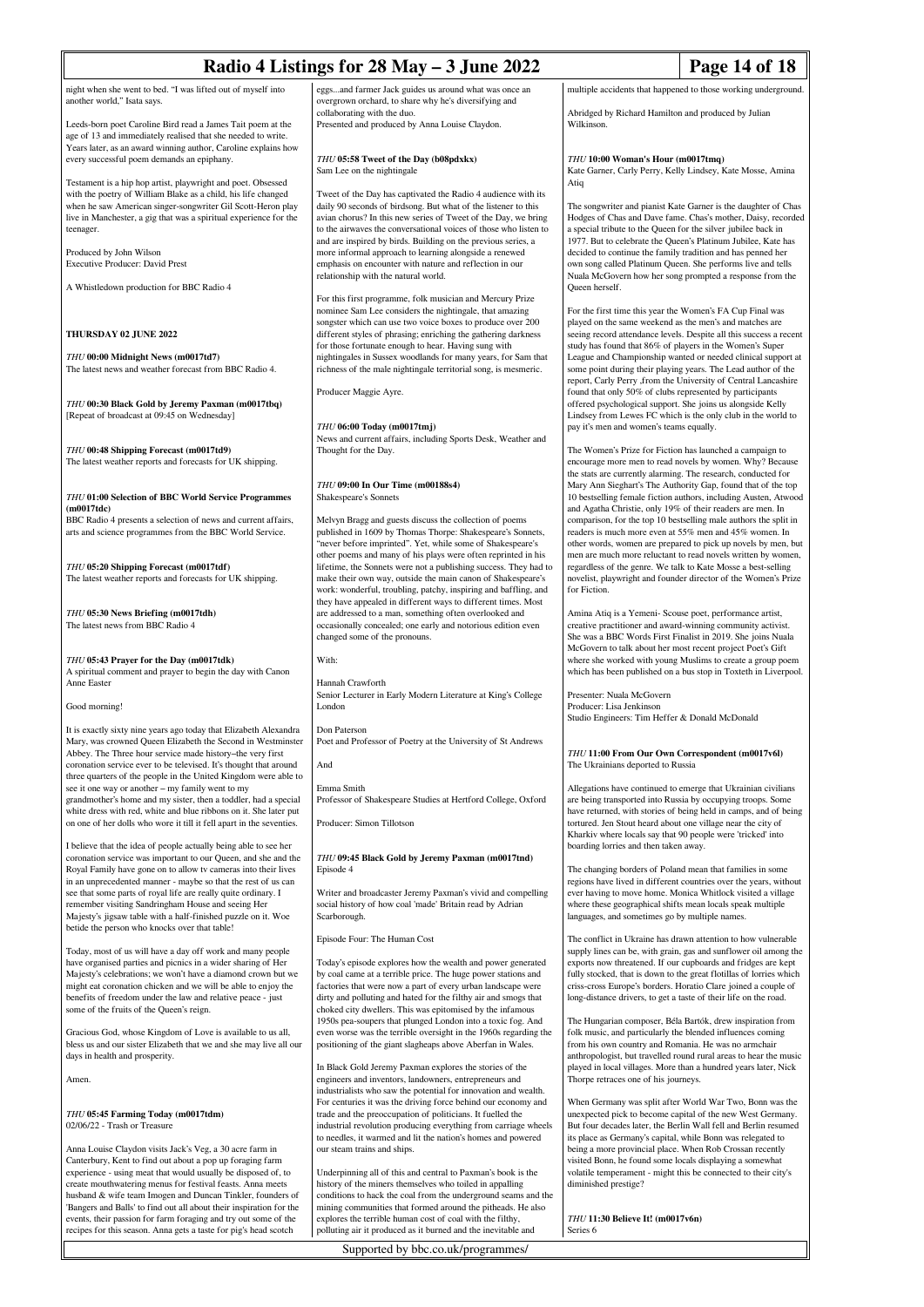# **Radio 4 Listings for 28 May – 3 June 2022 Page 15 of 18**

# Holiday

This is the sixth series of Jon Canter's "radiography" of Richard Wilson - exploring elements of Richard's life that are very nearly true.

Expect visits from David Tennant, Sir Ian McKellen, Arabella Weir and Stephen Mangan to name but four.

Richard Wilson decides to hold the party to end all parties. But who will be invited? And will they come? And who's doing the canapés?

Written by Jon Canter

Starring

Richard Wilson Sir Ian McKellen Arabella Weir Jos Vantyler Roberto

Produced by Clive Brill A Brill production for BBC Radio 4

*THU* **12:00 News Summary (m0017v6q)** The latest national and international news from BBC Radio 4.

*THU* **12:04 You and Yours (m0017v6s)** News and discussion of consumer affairs

*THU* **12:32 Sliced Bread (m0017v6v)** Meal Replacement Drinks

Huel and Soylent are two of the best known names in 'complete nutrition' drinks. More of us are trying them and you can now get pre-made bottles of these concoctions in the food aisle in supermarkets. Firms sell them as an instant alternative to breakfast, lunch and dinner too.

But how 'nutritionally complete' are these liquid lunches?

Listener Tom admits snacking on one in the middle of the afternoon but has questions. Does the fact they start as an ultra processed powder affect how healthy they are? Is it possible to live on them and nothing else?

Greg Foot investigates. He talks to a registered dietician, a researcher on a new trial into these products, and Huel's cofounder and Head of Sustainable Nutrition, James Collier.

In this series, we're testing your suggested wonder-products. If you've seen an ad, trend or fad and wonder if there's any evidence to back up the makers' claims drop us an email to sliced.bread@bbc.co.uk

Presenter: Greg Foot Producer: Julian Paszkiewicz

*THU* **12:57 Weather (m0017v6x)** The latest weather forecast

*THU* **13:00 World at One (m0017v6z)** Forty-five minutes of news, analysis and comment, with Ben Wright.

*THU* **13:45 How to Steal a Trillion (m0017v71)** 4 - A Hard Shell

Author and journalist Oliver Bullough traces Britain's vital role in the growth of 'offshore' money laundering, talking to historians, whistle blowers, former investigators, and politicians

 In this episode, Oliver explores how, in recent years, law enforcement officials and the politicians whose decisions shape their efforts have struggled to tackle the problem.

Series contributors include: Graham Barrow, Roman Borisovich, Bill Browder, Liam Byrne, John Christensen, Damian Hinds, David Lewis, Vanessa Ogle, John Penrose, Catherine Schenk, Helena Wood

Producer: Phil Tinline

*THU* **14:00 The Archers (m0017tcq)** [Repeat of broadcast at 19:00 on Wednesday]

*THU* **14:15 Our Friends in the North (p0c6f6q2)** Episode 9: 1995

Peter Flannery once famously said of Our Friends in the North, ... it's just a posh soap opera - but it's a posh soap opera with something to say.

And now he has rewritten his multi-award winning and highly acclaimed television series as an audio drama for BBC Radio 4. Ambitious in scale and scope, the drama chronicles the lives of four friends over three decades beginning in the 1964. The series tackles corporate, political and police corruption in the 1960s, the rise and fall of the Soho porn empires in the 1970s, the Miners' Strike of the 1980s and the rise of New Labour in the 1990s. Some of the stories are directly based on the real-life controversies involving T. Dan Smith and John Poulson in Newcastle during the 60s and 70s. The adapted series now ends with a new, tenth episode by writer Adam Usden, bringing the story up to the present day.

In episode 9, it's now 1995. Nicky has returned from Italy to Newcastle, Mary is now a Labour MP, and Tosker and Elaine are about to launch their new business - a floating nightclub on the Tyne.

Cast Florrie / Mrs Wilkinson: Tracey Wilkinson Priest: Andrew Byron Nicky: James Baxter Sean Collins: Alfie Williams Geordie / Anthony: Luke MacGregor Tosker: Philip Correia Elaine: Eve Shotton Felix: Trevor Fox Mary: Norah Lopez Holden Christopher Collins: Tom Goodman-Hill

Writer: Peter Flannery Studio Engineer: Paul Clark Sound Design: Jon Nicholls Trainee Production Co-ordinator: Emma O'Mahoney Producer: Melanie Harris Executive Producer: Jeremy Mortimer

A Sparklab production for BBC Radio 4

*THU* **15:00 Ramblings (m0017v73)** Tresco with Mike Nelhams

Mike Nelhams has recently retired as Head Gardener of the beautiful gardens on Tresco but remains very active and involved in island life. He meets Clare off the boat from St Marys and takes her on a tour of the island explaining the appeal of life on one of the most beautiful islands in Britain. They walk through the gardens observing the red squirrels which were introduced ten years ago on the request of Prince Charles who owns the island leasing it to the Dorrien-Smith family. They are responsible for the upkeep of the gardens as well as managing life on the island where there's a thriving tourist industry that sees visitors returning year after year. Tresco has its own micro-climate and is on the Gulf Stream that makes ideal growing conditions for exotic plants from South Africa and New Zealand.

Producer: Maggie Ayre

*THU* **15:27 Radio 4 Appeal (m0017t3b)** [Repeat of broadcast at 07:54 on Sunday]

*THU* **15:30 Open Book (m0017t4h)** [Repeat of broadcast at 16:00 on Sunday]

*THU* **16:00 Mary Portas: On Style (m0016psf)** Menswear and Gender-Fluid Fashion

Mary Portas is back with another series of the programme that celebrates style with substance, and this week we're focusing on menswear's past, present and future. Mary visits the V&A to meet their Senior Curator Claire Wilcox and to take a look at their new exhibition 'Fashioning Masculinities: The Art of Menswear'. The show mixes historic and contemporary looks ranging from 18th-century opulence to the art of suit tailoring. We also meet designer Edward Crutchley who talks us through his look in the show, an enormous gown designed with the male body in mind.

Mary speaks to Jonathan Anderson, founder of the label JW Anderson, one of the driving forces in fashion reconsidering its rigid separation between menswear and womenswear. We also hear how his theatre background inspired his designs, incorporating influences from art and literature in clothing, and about how the pandemic sparked his creativity.

Finally Mary sits down with rising star Priya Ahluwalia whose work is inspired by her dual Indian-Nigerian heritage and London roots. Priya Ahluwalia is committed to sustainability, and was awarded the 2021 Queen Elizabeth II Award for Fashion Design for her work with her eponymous label

Supported by bbc.co.uk/programmes/

Ahluwalia.

Presenter: Mary Portas Producer: Jessica Treen

*THU* **16:30 BBC Inside Science (m0017tn1)** A Reign of Science

Society itself and the ways we live have been transformed in 70 years of science. Marnie Chesterton, Andrea Sella, and Gemma Milne take a tour of the archive to evaluate some of the biggest hits on Inside Science's jubilee list. What did we miss?

Presented by Marnie Chesterton. Assistant Producer Emily Bird Produced by Alex Mansfield

### *THU* **17:00 PM (m0017v75)**

Afternoon news and current affairs programme, reporting on breaking stories and summing up the day's headlines

# *THU* **18:00 Six O'Clock News (m0017v77)**

Celebrations on the first of four days to mark the Queen's Platinum Jubilee have begun. And 17 people at an immigration facility have been on hunger strike.

*THU* **18:30 Thanks a Lot, Milton Jones! (m0017v79)** Series 5

Tinker, Tailor, Soldier, Dai

Milton gets recruited by the kindliest Secret Service in the world to oversee a tense spy swap on the Severn Bridge.

Mention Milton Jones to most people and the first thing they think is 'Help!'. Because each week Milton and his trusty assistant Anton (played by Milton regular, Tom Goodman-Hill) set out to help people and soon find they're embroiled in a new adventure. When you're close to the edge, Milton can give you a push...

"Milton Jones is one of Britain's best gagsmiths with a flair for creating daft yet perfect one-liners" – The Guardian.

"King of the surreal one-liners" - The Times

"If you haven't caught up with Jones yet – do so!" – The Daily Mail

Written by Milton with James Cary (Bluestone 42, Miranda), and Dan Evans (who co-wrote Milton's Channel 4 show House Of Rooms), the man they call "Britain's funniest Milton" returns to the radio with a fully-working cast and a shipload of new iokes

The cast includes regulars Tom Goodman-Hill ( Spamalot, Mr. Selfridge) as the ever-faithful Anton, Josie Lawrence and Dan Tetsell (Peep Show, Upstart Crow)

With music by Guy Jackson.

Produced and Directed by David Tyler

A Pozzitive production for BBC Radio 4

## *THU* **19:00 The Archers (m0017tmv)**

Ruairi's home, and Brian suggests a drink in Borchester if he's up for it. It's the anniversary of the death of Ruairi's mum Siobhan, and Brian wonders if he'd like to chat. Ruairi hesitates before agreeing. His friend Julianne calls him and requests that he attends a charity auction with her this evening in Birmingham. There'll be a bonus in it for him. Ruairi accepts, fobbing off Brian with an excuse about old school friends. Julianne flatters Ruairi and hands him a key to a superior suite for the night. She successfully bids on a prestige lot and gifts it to Ruairi. He gets an alert on his phone; unimpressed Julianne reminds him it should be switched off. Jazzer's attempting to cook everyone dinner at Greenacres. Alistair and Jim quietly wonder what the occasion is. After a false start Jazzer duly serves up a meal to his hungry housemates, and drops his news that he'll be moving in with Tracy. Alistair's delighted for him, but Jim reacts badly. Despite being on leave and promising not to work, Brian's in the office late into the evening. Now that he's not seeing Ruairi, he's got work to do. He tells Stella to go and enjoy the Lakey Hill beacon with Alice and Jennifer. She does so. However when they arrive back later they're surprised to see the office light still on. They find Brian inside, slumped over in great pain. Stella entreats Alice to stay calm and call an ambulance – she thinks he's having a heart attack.

*THU* **19:15 Front Row (m0017tmx)** Front Row reviews 1952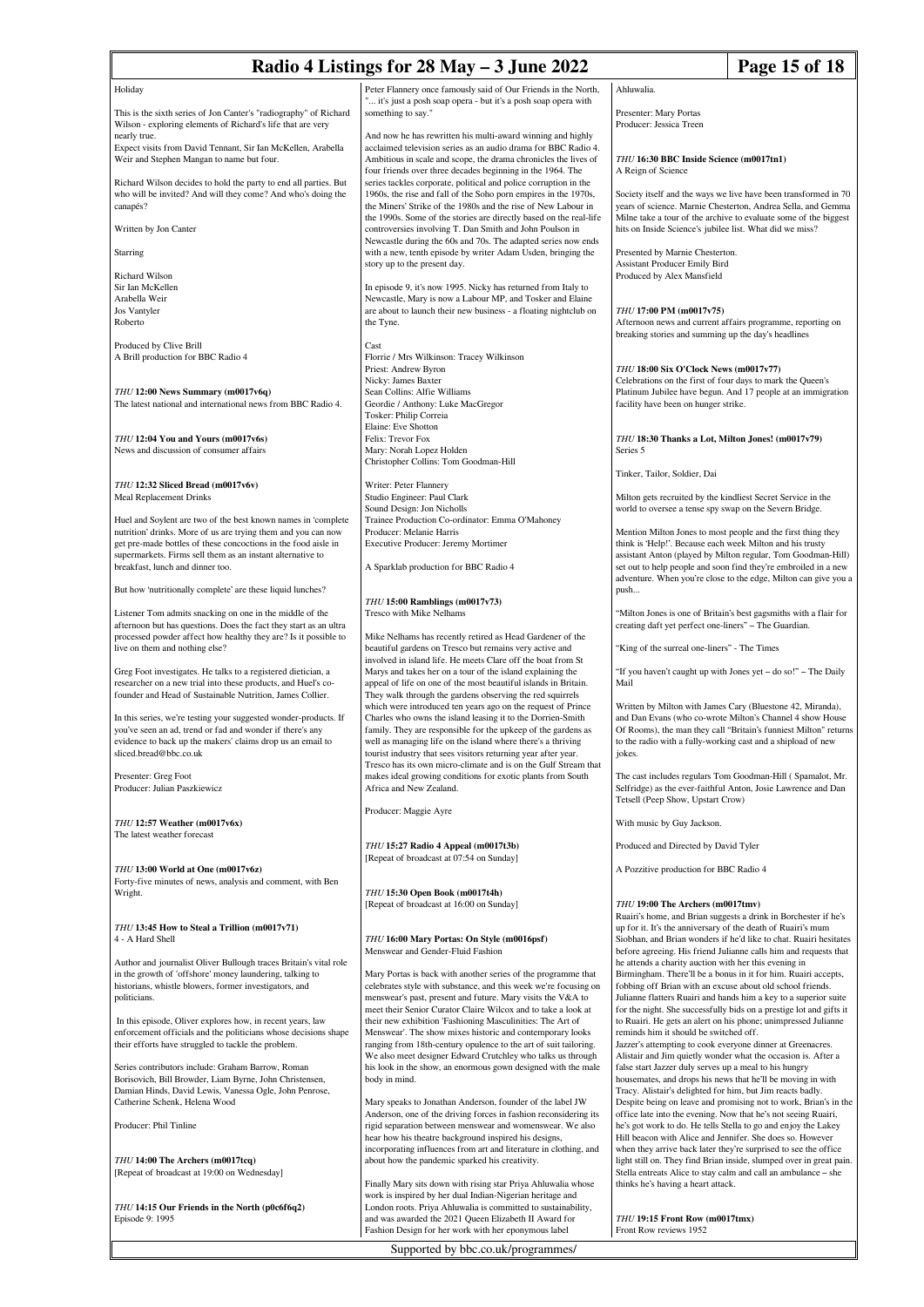| Radio 4 Listings for 28 May - 3 June 2022<br>Page 16 of 18                                                                                                                                                                                                                                                                                                                                       |                                                                                                                                                                                                                                                                                                                                  |                                                                                                                                                                                                                                                                                                                                                                                                   |  |
|--------------------------------------------------------------------------------------------------------------------------------------------------------------------------------------------------------------------------------------------------------------------------------------------------------------------------------------------------------------------------------------------------|----------------------------------------------------------------------------------------------------------------------------------------------------------------------------------------------------------------------------------------------------------------------------------------------------------------------------------|---------------------------------------------------------------------------------------------------------------------------------------------------------------------------------------------------------------------------------------------------------------------------------------------------------------------------------------------------------------------------------------------------|--|
| To celebrate the Queen's platinum jubilee, Front Row discusses<br>some of the cultural highlights of 1952.                                                                                                                                                                                                                                                                                       | lifetime, the Sonnets were not a publishing success. They had to<br>make their own way, outside the main canon of Shakespeare's                                                                                                                                                                                                  | listens closely to the music found in different landscapes.                                                                                                                                                                                                                                                                                                                                       |  |
| Samira Ahmed is joined by broadcaster Dame Joan Bakewell,<br>historian Matthew Sweet, film critic Anil Sinanan and the 20th<br>Century Society's Catherine Croft.                                                                                                                                                                                                                                | work: wonderful, troubling, patchy, inspiring and baffling, and<br>they have appealed in different ways to different times. Most<br>are addressed to a man, something often overlooked and<br>occasionally concealed; one early and notorious edition even<br>changed some of the pronouns.                                      | In this first episode, Laura visits parts of the rugged countryside<br>of Northumberland and the coastal city of Sunderland on Tyne<br>and Wear to explore how music and landscape are intimately<br>related.                                                                                                                                                                                     |  |
| They discuss Barbara Pym's novel Excellent Women, the<br>Bollywood classic Aan, surreal sounds of The Goon Show, how<br>the emerging architecture and style of 1952 influenced the rest<br>of the decade and BBC radio's Caribbean Voices.                                                                                                                                                       | With:<br>Hannah Crawforth<br>Senior Lecturer in Early Modern Literature at King's College                                                                                                                                                                                                                                        | In an environment defined by a beautiful coastline and great<br>northern rivers, Kathryn Tickell, the violinist and Northumbrian<br>piper, and Adrian McNally of the folk group The Unthanks<br>share their experiences of performing and arranging traditional<br>tunes that seem to have emerged from the sea and been hewn                                                                     |  |
| THU 20:00 The Briefing Room (m0017tmz)<br>What's happening in Afghanistan?                                                                                                                                                                                                                                                                                                                       | London<br>Don Paterson                                                                                                                                                                                                                                                                                                           | from the soil.<br>Members of the Sunderland band Frankie and the Heartstrings                                                                                                                                                                                                                                                                                                                     |  |
| Last year the Taliban launched an offensive in Afghanistan that,<br>within a matter of weeks succeeded beyond the West's wildest<br>nightmares. In August Kabul fell and life changed dramatically<br>for the Afghan people. Since then they've faced food shortages,<br>a failing economy and a bombing campaign launched by<br>Afghanistan's own ISIS, ISIS-K.                                 | Poet and Professor of Poetry at the University of St Andrews<br>And<br>Emma Smith<br>Professor of Shakespeare Studies at Hertford College, Oxford                                                                                                                                                                                | take Laura on a tour of the shop they established in the heart of<br>the old industrial city to sell coffee, artworks and records, as<br>well as to provide a rehearsal and gig space. They also perform<br>acoustically in the famous Watch House, from which volunteer<br>lifeboatmen would keep an eye on the Roker seashore.<br>And Peter Brewis of Field Music, based in a former industrial |  |
| So is it Taliban 2.0 as some people hoped? How is it dealing<br>with its domestic challenges? And how is it managing its<br>relationships with its neighbours and countries further afield?                                                                                                                                                                                                      | Producer: Simon Tillotson<br>THU 22:00 The World Tonight (m0017tn4)                                                                                                                                                                                                                                                              | unit on the banks of the River Wear, tells Laura about the<br>distinctive accents of music from this part of the North-East.<br>Produced by Alan Hall                                                                                                                                                                                                                                             |  |
| Joining David in the briefing room are:                                                                                                                                                                                                                                                                                                                                                          | Britain celebrates Queen's Platinum Jubilee                                                                                                                                                                                                                                                                                      | A Falling Tree production for BBC Radio 4.                                                                                                                                                                                                                                                                                                                                                        |  |
| Secunder Kermani, the BBC's Pakistan and Afghanistan<br>correspondent                                                                                                                                                                                                                                                                                                                            | In-depth reporting, intelligent analysis and breaking news from<br>a global perspective.                                                                                                                                                                                                                                         | <b>FRIDAY 03 JUNE 2022</b>                                                                                                                                                                                                                                                                                                                                                                        |  |
| Laurel Miller, Director of the International Crisis Group's Asia<br>Programme,                                                                                                                                                                                                                                                                                                                   | THU 22:45 Mr Wilder and Me by Jonathan Coe (m0017tn6)                                                                                                                                                                                                                                                                            | FRI 00:00 Midnight News (m0017tnb)                                                                                                                                                                                                                                                                                                                                                                |  |
| Ashley Jackson, co-director of the Centre for the Study of<br>Armed Groups at the global affairs think tank, ODI                                                                                                                                                                                                                                                                                 | Episode 4                                                                                                                                                                                                                                                                                                                        | The latest news and weather forecast from BBC Radio 4.                                                                                                                                                                                                                                                                                                                                            |  |
| Ahmed Rashid, journalist and author based in Pakistan who has<br>studied the Taliban for decades<br>Producers: Ben Carter and Kirsteen Knight                                                                                                                                                                                                                                                    | In 1945, Billy Wilder made a film called "Death Mills" about<br>the Holocaust. In it he showed "an entire field, a whole<br>landscape of corpses". He went on to make "Sunset Boulevard",<br>"Some Like It Hot" and "The Apartment". "Mr Wilder & Me"<br>is ostensibly a fiction about a young woman discovering her             | FRI 00:30 Black Gold by Jeremy Paxman (m0017tnd)<br>[Repeat of broadcast at 09:45 on Thursday]                                                                                                                                                                                                                                                                                                    |  |
| Editor: Richard Vadon<br>Studio manager: Neil Churchill<br>Production co-ordinators: Siobhan Reed & Sophie Hill                                                                                                                                                                                                                                                                                  | love of film, music and young men but it is also about the way<br>that a generation of film-makers responded to the great<br>cataclysm of the second world war and the seriousness with<br>which they viewed entertainment, particularly comedy, as an                                                                           | FRI 00:48 Shipping Forecast (m0017tng)<br>The latest weather reports and forecasts for UK shipping.                                                                                                                                                                                                                                                                                               |  |
| <b>THU 20:30 Afterlives (m0016y58)</b><br>Afterlives: Ruth and Lisette                                                                                                                                                                                                                                                                                                                           | escape from nightmarish reality.                                                                                                                                                                                                                                                                                                 | FRI 01:00 Selection of BBC World Service Programmes<br>(m0017tnj)                                                                                                                                                                                                                                                                                                                                 |  |
| Ruth and Lisette - two women consider the legacy of becoming<br>disabled on the threshold of adulthood.                                                                                                                                                                                                                                                                                          | The protagonist, Calista is a film score composer and she tells<br>the story of how she came to work for the legendary film<br>director, Billy Wilder whilst he was preparing to work on one of<br>his last films, "Fedora".                                                                                                     | BBC Radio 4 presents a selection of news and current affairs,<br>arts and science programmes from the BBC World Service.                                                                                                                                                                                                                                                                          |  |
| Ruth Fairclough was 17 when she sustained a paraplegic in jury.<br>After five weeks of bed-rest she found "freedom" when she was<br>given her wheelchair. However, her childhood dream of joining<br>the army had to be abandoned and, over 20 years later, she                                                                                                                                  | Written by Jonathan Coe<br>Abridged by Florence Bedell                                                                                                                                                                                                                                                                           | FRI 05:20 Shipping Forecast (m0017tnl)<br>The latest weather reports and forecasts for UK shipping.                                                                                                                                                                                                                                                                                               |  |
| looks back at the new path she deliberately forged for herself.                                                                                                                                                                                                                                                                                                                                  | The reader is Jasmine Hyde                                                                                                                                                                                                                                                                                                       | FRI 05:30 News Briefing (m0017tnn)<br>The latest news from BBC Radio 4                                                                                                                                                                                                                                                                                                                            |  |
| As a mathematician, she saw her future as a problem to be<br>solved and set about ticking the boxes that she believed would<br>make her life worthwhile. One thing that wasn't on Ruth's<br>agenda pre-accident was children. Her two girls are now both<br>older than she was when she had the accident - and seeing her<br>older daughter now makes her weep, "because that should have        | Produced by Clive Brill<br>A Brill Production for BBC Radio 4.<br>THU 23:00 The Thirteen Million Club (m0017tn8)<br>More than 13 million people in this country can be classed as                                                                                                                                                | FRI 05:43 Prayer for the Day (m0017tnq)<br>A spiritual comment and prayer to begin the day with Canon<br>Anne Easter                                                                                                                                                                                                                                                                              |  |
| been me".                                                                                                                                                                                                                                                                                                                                                                                        | disabled, often in ways we don't think or talk about - sometimes<br>in ways which even they are not fully conscious of. The                                                                                                                                                                                                      | Good morning!                                                                                                                                                                                                                                                                                                                                                                                     |  |
| Lisette Auton is a disabled writer, activist and spoken word<br>artist. She describes the wasted years after she became ill when<br>she was 21. Now, she has lived half her life with impairment<br>and half without. Learning to accept her body more and<br>regaining her creativity opened up the world for her again. She<br>says that, until speaking to Ruth, she had never honestly asked | spectrum of mental and physical disability is far wider than<br>most of us have ever thought about. It's an elephant in the room<br>- we can all see it (unless we're visually impaired) but none of<br>us talk about it (unless we have Tourette Syndrome).<br>If you're uncomfortable with these jokes, don't worry, this show | I am absolutely certain that the song most sung across the length<br>and the breadth of this country today will be our National<br>Anthem, God save the Queen, just as it has been sung to the<br>reigning monarch of this country for the past two hundred and<br>seventy six years.                                                                                                             |  |
| herself the question of whether she would want her mobility<br>back – but says that she is happy just the way she is.<br>The two women share their frustrations and how they've learned                                                                                                                                                                                                          | isn't always going to be comfortable. But it will be subversive,<br>celebratory, and absolutely unlike anything else you've ever<br>heard on the radio - or, very likely, anywhere else.                                                                                                                                         | I wonder if anyone's ever tried to count the number of times<br>that Her Majesty has heard that tune? It must be in millions<br>because it's played wherever she goes, on athletic tracks and at<br>theatres, in schools and on railway stations, everywhere, people                                                                                                                              |  |
| to appreciate a different kind of life - how they celebrate<br>themselves, living without comparing themselves to others and<br>recognising that ultimately none of us are perfect or do all the<br>things we would like or have once planned.                                                                                                                                                   | Under the stewardship of Briony May Williams, The Thirteen<br>Million Club brings together a remarkable range of talents and a<br>collection of fresh perspectives in a smorgasbord of stand-up,<br>spiky consumer pieces, interviews and panel-game style battles<br>of wits.                                                   | wave and sing the hymn, God save the Queen.<br>When I was a Chaplain to Her Majesty, I found it terribly<br>moving to stand with thousands of others and sing the Anthem<br>in the presence of the Queen herself at her garden parties; Her                                                                                                                                                       |  |
| The documentary features Ruth's return to playing the piano<br>after nearly 30 years and the music that has helped Lisette<br>navigate life after illness, in a programme with some tears and<br>plenty of laughter.                                                                                                                                                                             | From the impatient deaf comic Steve Day to the bipolar<br>depression tales of Harriet Dyer (don't worry, she's been<br>making it funny for a long time), via dyspraxia, sight loss,<br>ADHD, and quite a lot more besides, we laugh with and at our                                                                              | Majesty looked so diminutive as, with her gentle smile and<br>great dignity as ever, she listened again to her song.<br>Do we think that, if it were not sung, God would somehow<br>abandon the Queen? If we didn't remind God, might God forget                                                                                                                                                  |  |
| Produced by Anna Scott-Brown<br>An Overtone production for BBC Radio 4                                                                                                                                                                                                                                                                                                                           | spectacular cast as they laugh with and at themselves. And also<br>at the attitudes of others, and the madness of a world which is<br>still struggling to catch up with let alone accommodate them.                                                                                                                              | to guard and guide our Sovereign lady? Of course not! So why<br>sing it then?                                                                                                                                                                                                                                                                                                                     |  |
| THU 21:00 BBC Inside Science (m0017tn1)<br>[Repeat of broadcast at 16:30 today]                                                                                                                                                                                                                                                                                                                  | Produced by Simon Minty and Lianne Coop.<br>An Impatient production for BBC Radio 4                                                                                                                                                                                                                                              | Surely, we sing that hymn so that our sister in Christ who has<br>the exacting and relentless task of being the Queen is<br>surrounded and borne up by our prayers, so that, together with<br>her own prayers, she has the strength and faith to continue.                                                                                                                                        |  |
| THU 21:30 In Our Time (m0018941)<br>Shakespeare's Sonnets                                                                                                                                                                                                                                                                                                                                        | THU 23:30 Laura Barton's Notes from a Musical Island<br>(b0729rqq)<br>Series 1                                                                                                                                                                                                                                                   | With all our prayers and good wishes, Her Majesty is<br>empowered to be an example of strength and faith, sometimes<br>against all the odds, and to remain gracious, curious, tolerant<br>and resolved to serve and, in so doing, inspires us to do the                                                                                                                                           |  |
| Melvyn Bragg and guests discuss the collection of poems<br>published in 1609 by Thomas Thorpe: Shakespeare's Sonnets,<br>"never before imprinted". Yet, while some of Shakespeare's<br>other poems and many of his plays were often reprinted in his                                                                                                                                             | Living by Water<br>The music writer Laura Barton visits four corners of Britain and                                                                                                                                                                                                                                              | same.<br>God save the Queen.                                                                                                                                                                                                                                                                                                                                                                      |  |

The music writer Laura Barton visits four corners of Britain and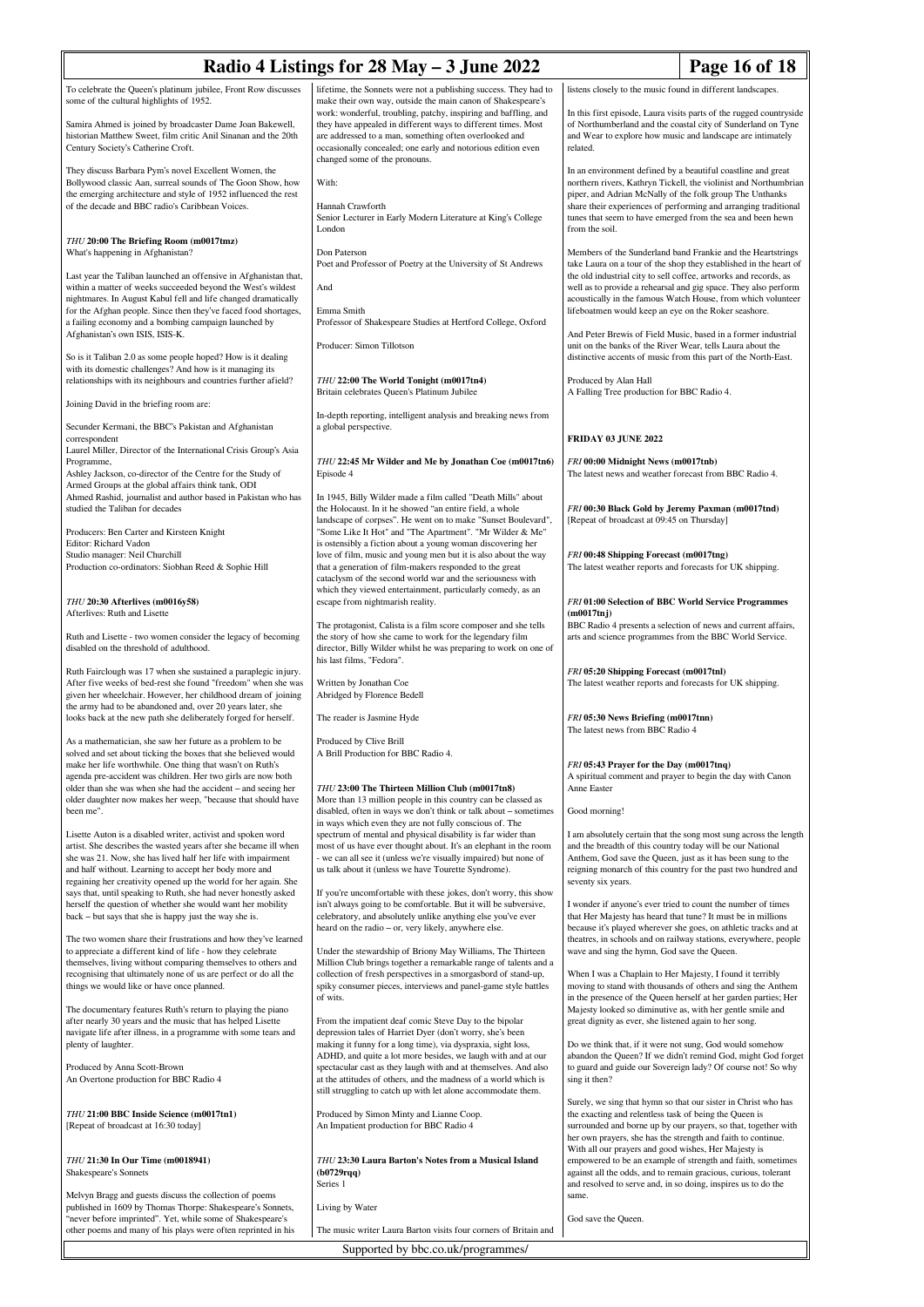# **Radio 4 Listings for 28 May – 3 June 2022** Page 17 of 18

# Amen.

*FRI* **05:45 Farming Today (m0017tns)** 03/06/22 - The Queen and the Countryside

The Queen is the longest-lived and the longest-reigning monarch in British history as well as the first to celebrate a platinum jubilee

The milestone is being marked with Trooping the Colour on Horse Guard's Parade, royal gun salutes, a service of Thanksgiving in St Paul's Cathedral and a Jubilee Pageant with the Gold State Carriage led by the Sovereign's Escort.

For more than 70 years Her Majesty has been at the centre of ceremonial life, and images of her wearing the royal robes and the Imperial State Crown are seared into our collective memory. But there's another side to the life of Elizabeth II, far away from Buckingham Palace, bugles and military bands.

The Queen is a farmer, landowner and countrywoman, said to never be happier than when she's out in the countryside in the company of her dogs, horses and livestock. Privately her passions are her corgis and dorgis (corgi-dachshund crosses), Shire horses, rare breed fell ponies, her string of racehorses, the running of the royal farms and her livestock which includes three historic native cattle breeds; the Jersey, Highland and **Sussex.** 

In this edition of Farming Today, Vernon Harwood is in Windsor, in the shadow of the world famous castle, to consider the monarch's place in the rural life of the nation, and learn about the support she gives to individuals and organisations in the countryside.

Produced and presented by Vernon Harwood for BBC Audio Wales and West of England.

Archive Material:

The Golden Jubilee Tour, BBC Radio Four Six O'Clock News – 2nd May 2002

Interview with the Queen's Pigeon Racing Manager Len Rush, BBC Radio Four – 4th January 1984 Her Majesty's Address to the National Federation of Women's

Institutes – 7th June 1990

The Royal Ascot Gold Cup, BBC Radio Five Live – 20th June 2013

Interview with racehorse trainer Ian Balding – 1st January 1977

*FRI* **05:58 Tweet of the Day (b01sbz27)** Cuckoo - Female

Tweet of the Day is a series of fascinating stories about our British birds inspired by their calls and songs. David Attenborough presents the female Cuckoo. The "cuckoo" call of the male is perhaps one of the most recognisable of all bird bunds. But the sound of "bathwater gurgling down a plughole" is much less familiar and is the call of the female looking for somewhere to lay her eggs.

#### *FRI* **06:00 Today (m0017tjl)**

News and current affairs, including Sports Desk, Weather and Thought for the Day.

*FRI* **09:00 Desert Island Discs (m0017t3q)** [Repeat of broadcast at 11:00 on Sunday]

*FRI* **09:45 Black Gold by Jeremy Paxman (m0017tkc)** Episode 5

Writer and broadcaster Jeremy Paxman's vivid and compelling social history of how coal 'made' Britain read by Adrian Scarborough.

Episode Five: The Last Days

Today when the inevitable decline of coal came, it was bitterly contested by the mining communities, by the trade unions and by strikers on the picket lines as governments turned their back on the miners to pursue cleaner energy. Margaret Thatcher's legacy as Prime Minister is dominated by the violent clashes the police had with the striking miners and for the infamous Battle of Orgreave.

Jeremy Paxman goes to the heart of how coal shaped a nation and its painful end. As he himself writes, 'one day we may forget it was ever there'.

In Black Gold Paxman explores the stories of the engineers and inventors, landowners, entrepreneurs and industrialists who saw the potential for innovation and wealth. For centuries it was the driving force behind our economy and trade and the preoccupation of politicians. It fuelled the industrial revolution producing everything from carriage wheels to needles, it

warmed and lit the nation's homes and powered our steam trains and ships.

Underpinning all of this and central to Paxman's book is the history of the miners themselves who toiled in appalling conditions to hack the coal from the underground seams and the mining communities that formed around the pitheads. He also explores the terrible human cost of coal with the filthy, polluting air it produced as it burned and the inevitable and multiple accidents that happened to those working underground.

Abridged by Richard Hamilton and produced by Julian Wilkinson.

# *FRI* **10:00 Woman's Hour (m0017tjq)**

'Our Greatest Queens' with Anita Rani and Lady Antonia Fraser, Alison Weir, Kate Williams, Tracy Borman and Jung Chang

As the nation celebrates the Queen's 70 year reign this jubilee weekend we have our own tribute to Her Majesty with a special programme to champion some of the other great Queens in history. Anita Rani brings five eminent historians together to champion their candidate including Lady Antonia Fraser on Marie Antoinette, Kate Williams on Liliʻuokalani the last Queen of Hawaii, Tracy Borman on Elizabeth I, Jung Chang on Empress Dowager Cixi from China and Alison Weir on Eleanor of Acquitaine. They consider what each brought to their reign and the nature of Queenship. What traits do all queens share including Elizabeth II ? and what impact will the changes to primogeniture mean for future British monarchs?

Presenter: Anita Rani Producer: Lisa Jenkinson and Flora McWilliam Studio Engineer: Duncan Hannant

*FRI* **11:00 Witness (m0017ts6)** The Queen's Coronation

Series looking at key events in history, as told by the people who were there

#### *FRI* **11:10 A Service of Thanksgiving for the Queen's Reign (m0017ts8)**

A service live from St Paul's Cathedral in London as part of the celebrations across the extended UK Bank Holiday weekend to mark the Platinum Jubilee of Her Majesty The Queen.

Commentator Eleanor Oldroyd describes the scene as senior members of the Royal Family and representatives from across the UK and Commonwealth gather in the Cathedral to celebrate and give thanks for The Queen becoming the longest-reigning British Monarch after 70 years of service.

The service includes bible readings, prayers and congregational hymns, along with anthems sung by the choirs of St Paul's Cathedral and of Her Majesty's Chapel Royal, including a new work composed for the occasion by Judith Weir, Master of The Queen's Music, that sets to music words from the third Chapter of the Book of Proverbs.

Producer: Ben Collingwood.

*FRI* **12:30 A Laureate for Elizabeth (m0017thc)** [Repeat of broadcast at 16:00 on Tuesday]

*FRI* **12:57 Weather (m0017tsc)** The latest weather forecast

*FRI* **13:00 World at One (m0017tsf)** Forty-five minutes of news, analysis and comment, with Ben Wright.

*FRI* **13:45 How to Steal a Trillion (m0017tsh)** 5 - Unexplained Wealth

Author and journalist Oliver Bullough traces Britain's vital role in the growth of 'offshore' money laundering, talking to historians, whistle blowers, former investigators, and politicians.

In this final episode, Oliver asks why the government's muchheralded Unexplained Wealth Orders have not so far managed to stop offshore money laundering - and explores what might work instead.

Series contributors include: Graham Barrow, Roman Borisovich, Bill Browder, Liam Byrne, John Christensen, Damian Hinds, David Lewis, Vanessa Ogle, John Penrose, Catherine Schenk, Helena Wood

Producer: Phil Tinline

Supported by bbc.co.uk/programmes/

*FRI* **14:00 The Archers (m0017tmv)** [Repeat of broadcast at 19:00 on Thursday]

*FRI* **14:15 Drama (m00017vg)** A Faraway Back of Beyond Place

A musical drama about a young musician's quest to find the truth about her family. The drama stars much-loved iconic Scots actor Bill Paterson and, in her first appearance in a radio drama, the award-winning folk musician Karine Polwart.

BBC Radio 2 Folk Singer of the Year 2018 Karine Polwart is a multi-award-winning Scottish songwriter and musician, as well as a theatre maker, storyteller, spoken-word performer and published essayist. Her songs combine folk influences and myth with themes as diverse as "Donald Trump's corporate megalomania", Charles Darwin's family life and the complexities of modern parenthood. She sings traditional songs too and writes to commission for theatre, animation and thematic collaborative projects. Karine is six-times winner at the BBC Radio 2 Folk Awards, including twice for Best Original Song.

Cast: Tommy ..... Bill Paterson Lucy ..... Karine Polwart

Written by Michael Chaplin. Directed by Marilyn Imrie A Catherine Bailey production for BBC Radio 4

*FRI* **14:45 Living with the Gods (b09c0m4m)** Lines of Communication

Neil MacGregor continues his series on the expression of shared beliefs in communities around the world and across time.

He focuses on prayer, reflecting on how this most highly individualized of activities is also a profoundly communal act, with objects including a 16th century ivory and gold qibla, used to find the direction of Mecca - a function now offered by smartphone apps.

Producer Paul Kobrak

Produced in partnership with the British Museum Photograph (c) The Trustees of the British Museum.

*FRI* **15:00 Gardeners' Question Time (m0017tsk)** Horticultural programme featuring a group of gardening experts.

*FRI* **15:45 Short Works (m0017tsm)** Her Voice

An original short story specially commissioned by BBC Radio 4 from the writer Caitlin Magnall-Kearns. As read by Chris Robinson.

Caitlin Magnall-Kearns is a writer based in East Belfast. She was a finalist in the London Independent Story Prize 2020 and was chosen to be a part of the Lyric Theatre Belfast's New Playwrights Programme in 2021. This is her second piece for Radio 4 following on from her audio drama "Orangefield" that was featured as part of audio anthology "United Kingdoms".

Writer: Caitlin Magnall-Kearns Reader: Chris Robinson Producer: Michael Shannon Executive Editor: Andy Martin

A BBC Northern Ireland production.

*FRI* **16:00 Last Word (m0017tsp)** Dervla Murphy, Lester Piggott (pictured), Anne Howells

Matthew Bannister on

Dervla Murphy, the intrepid travel writer who cycled from her native Ireland to India.

Lester Piggott, the jockey who rode thousands of winners and broke many records, including winning the Derby 9 times.

Anne Howells, the acclaimed mezzo soprano known for her beautiful voice and sense of mischief.

Producer: Neil George

Interviewed guest: Antonia Quirke Interviewed guest: Hilary Bradt MBE Interviewed guest: Susan Griffiths Interviewed guest: Frank Keogh